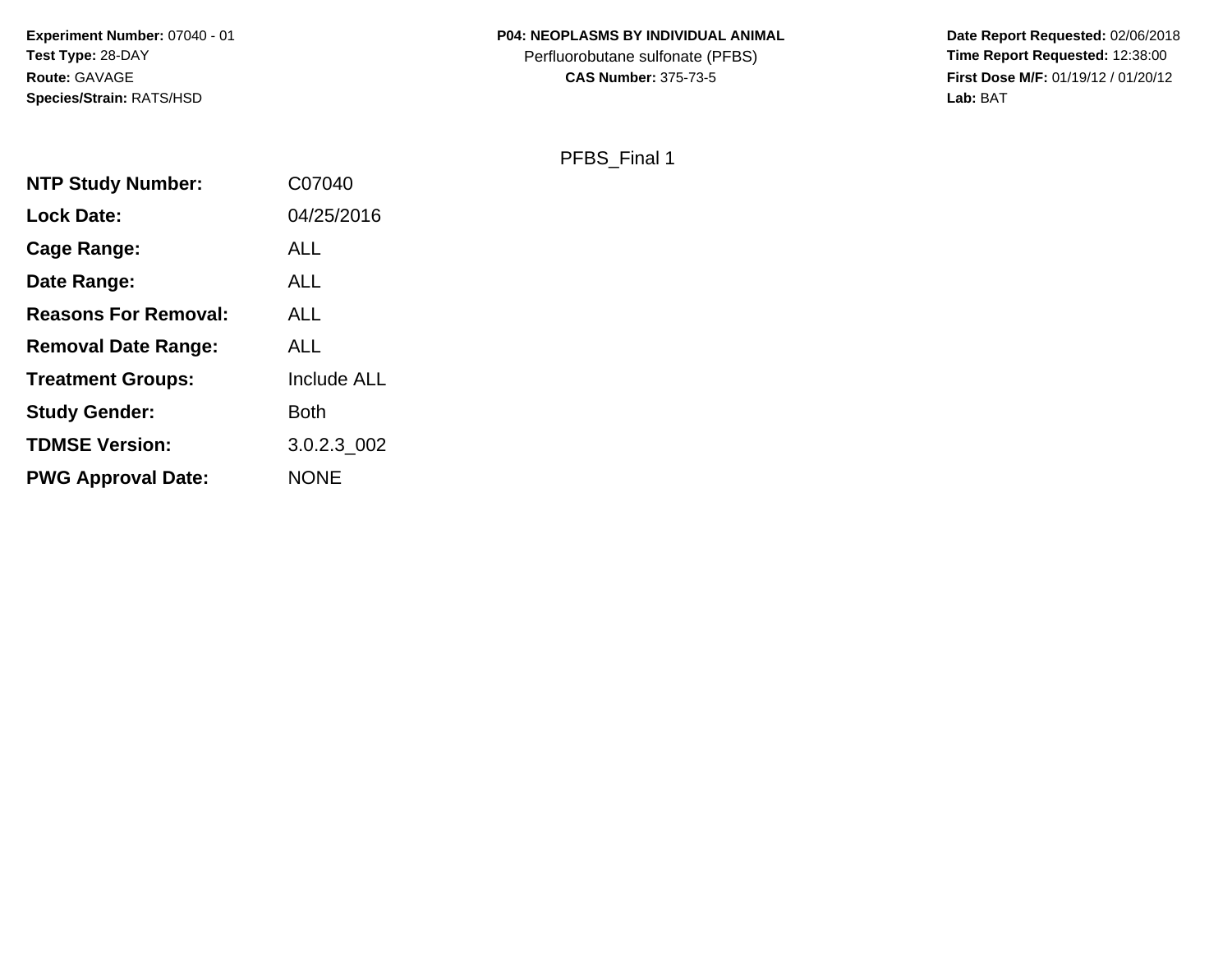Perfluorobutane sulfonate (PFBS)<br>**CAS Number:** 375-73-5

 **Date Report Requested:** 02/06/2018 **First Dose M/F:** 01/19/12 / 01/20/12<br>**Lab:** BAT **Lab:** BAT

| DAY ON TEST<br><b>HARLAN SPRAGUE DAWLEY RATS</b><br><b>MALE</b>                 | $\begin{smallmatrix} 0\\0 \end{smallmatrix}$<br>$\frac{2}{9}$              | $\pmb{0}$<br>$\overline{0}$<br>$\frac{2}{9}$                               | $\mathbf 0$<br>$\pmb{0}$<br>$\frac{2}{9}$                              | 0<br>$\bar{0}$<br>$\frac{2}{9}$                         | $\mathbf 0$<br>$\overline{0}$<br>$\frac{2}{9}$                              | $\pmb{0}$<br>$\frac{0}{2}$<br>$\overline{9}$                      | $\pmb{0}$<br>$\frac{0}{2}$                                               | $\mathbf 0$<br>$\mathbf 0$<br>$\frac{2}{9}$                   | $\mathsf 0$<br>$\ddot{\mathbf{0}}$<br>$\frac{2}{9}$ | $\mathbf 0$<br>$\mathbf 0$<br>$\frac{2}{9}$                    |                   |          |
|---------------------------------------------------------------------------------|----------------------------------------------------------------------------|----------------------------------------------------------------------------|------------------------------------------------------------------------|---------------------------------------------------------|-----------------------------------------------------------------------------|-------------------------------------------------------------------|--------------------------------------------------------------------------|---------------------------------------------------------------|-----------------------------------------------------|----------------------------------------------------------------|-------------------|----------|
| 0mg/kg/d M<br><b>ANIMAL ID</b>                                                  | $\mathbf 0$<br>$\mathbf 0$<br>$\overline{1}$<br>$\sqrt{5}$<br>$\mathbf{1}$ | $\mathsf 0$<br>$\mathbf 0$<br>$\mathbf{1}$<br>$\sqrt{5}$<br>$\overline{2}$ | $\mathsf{O}\xspace$<br>$\mathbf 0$<br>$\mathbf{1}$<br>$\,$ 5 $\,$<br>3 | 0<br>$\mathbf 0$<br>$\mathbf{1}$<br>5<br>$\overline{4}$ | $\mathbf 0$<br>$\mathbf 0$<br>$\mathbf{1}$<br>$\sqrt{5}$<br>$5\phantom{.0}$ | $\mathbf 0$<br>$\pmb{0}$<br>$\mathbf{1}$<br>$\sqrt{5}$<br>$\,6\,$ | $\mathsf 0$<br>$\pmb{0}$<br>$\mathbf{1}$<br>$\sqrt{5}$<br>$\overline{7}$ | $\mathbf 0$<br>$\mathbf 0$<br>$\mathbf{1}$<br>$\sqrt{5}$<br>8 | 0<br>0<br>$\mathbf{1}$<br>$\sqrt{5}$<br>9           | $\mathbf 0$<br>$\mathbf 0$<br>$\mathbf{1}$<br>6<br>$\mathbf 0$ |                   | * TOTALS |
| <b>ALIMENTARY SYSTEM</b>                                                        |                                                                            |                                                                            |                                                                        |                                                         |                                                                             |                                                                   |                                                                          |                                                               |                                                     |                                                                |                   |          |
| Esophagus                                                                       |                                                                            |                                                                            |                                                                        |                                                         |                                                                             |                                                                   |                                                                          |                                                               |                                                     | $\overline{+}$                                                 |                   | 10       |
| Intestine Large, Cecum                                                          |                                                                            |                                                                            |                                                                        |                                                         |                                                                             |                                                                   |                                                                          |                                                               | ÷                                                   | $\ddot{}$                                                      |                   | 10       |
| Intestine Large, Colon                                                          |                                                                            |                                                                            |                                                                        |                                                         |                                                                             |                                                                   |                                                                          |                                                               | $\ddot{}$                                           | $\ddot{}$                                                      |                   | 10       |
| Intestine Large, Rectum                                                         |                                                                            |                                                                            |                                                                        |                                                         |                                                                             |                                                                   |                                                                          |                                                               |                                                     | $\overline{+}$                                                 |                   | 10       |
| Intestine Small, Duodenum                                                       |                                                                            |                                                                            |                                                                        |                                                         |                                                                             |                                                                   |                                                                          |                                                               |                                                     | $\overline{+}$                                                 |                   | 10       |
| Intestine Small, Ileum                                                          |                                                                            |                                                                            |                                                                        |                                                         |                                                                             |                                                                   |                                                                          |                                                               | $\ddot{}$                                           | $\ddot{}$                                                      |                   | 10       |
| Intestine Small, Jejunum                                                        |                                                                            |                                                                            |                                                                        |                                                         |                                                                             |                                                                   |                                                                          |                                                               | $\ddot{}$                                           | $+$                                                            |                   | 10       |
| Liver                                                                           |                                                                            |                                                                            |                                                                        |                                                         |                                                                             |                                                                   |                                                                          |                                                               |                                                     | $\ddot{}$                                                      |                   | 10       |
| Pancreas                                                                        |                                                                            |                                                                            |                                                                        |                                                         |                                                                             |                                                                   |                                                                          |                                                               |                                                     | $\overline{+}$                                                 |                   | 10       |
| Salivary Glands                                                                 |                                                                            |                                                                            |                                                                        |                                                         |                                                                             |                                                                   |                                                                          |                                                               |                                                     | $\ddot{}$                                                      |                   | 10       |
| Stomach, Forestomach                                                            |                                                                            |                                                                            |                                                                        |                                                         |                                                                             |                                                                   |                                                                          |                                                               | $\ddot{}$                                           | $+$                                                            |                   | 10       |
| Stomach, Glandular                                                              |                                                                            |                                                                            |                                                                        |                                                         |                                                                             |                                                                   |                                                                          |                                                               | $\div$                                              | $+$                                                            |                   | 10       |
| <b>CARDIOVASCULAR SYSTEM</b>                                                    |                                                                            |                                                                            |                                                                        |                                                         |                                                                             |                                                                   |                                                                          |                                                               |                                                     |                                                                |                   |          |
| <b>Blood Vessel</b>                                                             |                                                                            |                                                                            |                                                                        | $\ddot{}$                                               | $\ddot{}$                                                                   | $\ddot{}$                                                         |                                                                          |                                                               | $\ddot{}$                                           | $^{+}$                                                         |                   | 10       |
| *  Total animals with tissue examined microscopically; Total animals with tumor |                                                                            |                                                                            |                                                                        |                                                         |                                                                             |                                                                   |                                                                          |                                                               |                                                     |                                                                | M  Missing tissue |          |

+ .. Tissue examined microscopically

X .. Lesion present

I .. Insufficient tissue

M .. Missing tissue A .. Autolysis precludes evaluation Lesion present BLANK .. Not examined microscopically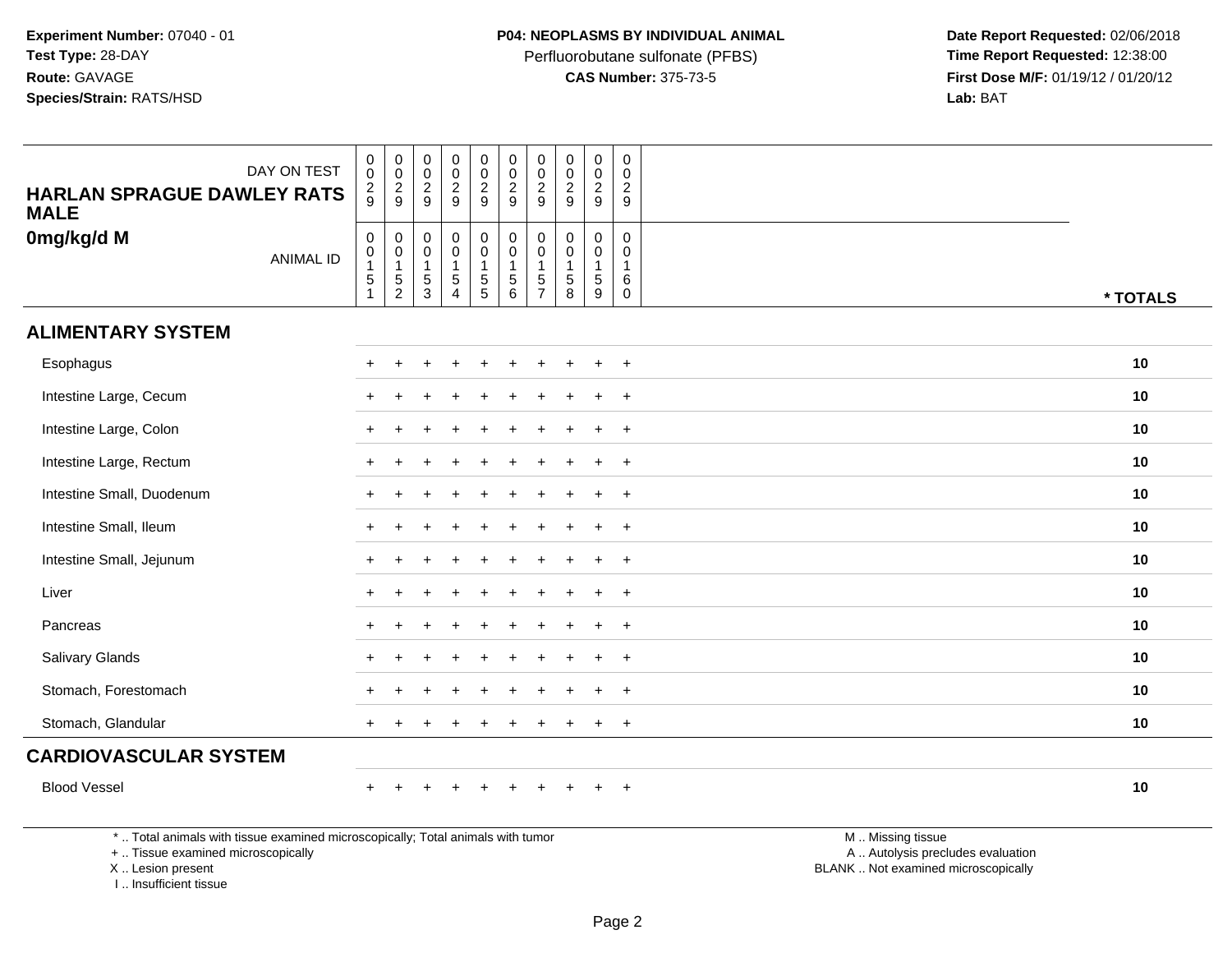Perfluorobutane sulfonate (PFBS)<br>**CAS Number:** 375-73-5

 **Date Report Requested:** 02/06/2018 **First Dose M/F:** 01/19/12 / 01/20/12<br>**Lab:** BAT **Lab:** BAT

| DAY ON TEST<br><b>HARLAN SPRAGUE DAWLEY RATS</b><br><b>MALE</b> | $\begin{smallmatrix}0\0\0\end{smallmatrix}$<br>$\frac{2}{9}$ | 00029                                                            | $_{\rm 0}^{\rm 0}$<br>$\frac{2}{9}$                         | $\begin{smallmatrix}0\0\0\end{smallmatrix}$<br>$\frac{2}{9}$ | $\begin{smallmatrix} 0\\0 \end{smallmatrix}$<br>$\frac{2}{9}$ | 00029                                       | 00029                                                      | 00029                                                                     | $_0^0$<br>$\frac{2}{9}$ | $\pmb{0}$<br>$\mathbf 0$<br>$\overline{\mathbf{c}}$<br>$\boldsymbol{9}$ |                |  |
|-----------------------------------------------------------------|--------------------------------------------------------------|------------------------------------------------------------------|-------------------------------------------------------------|--------------------------------------------------------------|---------------------------------------------------------------|---------------------------------------------|------------------------------------------------------------|---------------------------------------------------------------------------|-------------------------|-------------------------------------------------------------------------|----------------|--|
| 0mg/kg/d M<br><b>ANIMAL ID</b>                                  | 0<br>0<br>5                                                  | $\boldsymbol{0}$<br>$\pmb{0}$<br>$\overline{1}$<br>$\frac{5}{2}$ | $\mathbf 0$<br>$\pmb{0}$<br>1<br>$\mathbf 5$<br>$\mathsf 3$ | $\mathbf 0$<br>$\pmb{0}$<br>$\sqrt{5}$<br>$\overline{4}$     | 0<br>$\mathbf 0$<br>5<br>5                                    | $_{\rm 0}^{\rm 0}$<br>$\sqrt{5}$<br>$\,6\,$ | $\begin{matrix} 0 \\ 0 \\ 1 \end{matrix}$<br>$\frac{5}{7}$ | 0<br>$\begin{smallmatrix}0\\1\end{smallmatrix}$<br>$\,$ 5 $\,$<br>$\,8\,$ | 0<br>0<br>5<br>9        | 0<br>0<br>6<br>$\mathbf 0$                                              | * TOTALS       |  |
| Heart                                                           | $\pm$                                                        |                                                                  |                                                             |                                                              |                                                               | $\pm$                                       |                                                            |                                                                           | $\ddot{}$               | $\overline{+}$                                                          | 10             |  |
| <b>ENDOCRINE SYSTEM</b>                                         |                                                              |                                                                  |                                                             |                                                              |                                                               |                                             |                                                            |                                                                           |                         |                                                                         |                |  |
| <b>Adrenal Cortex</b>                                           |                                                              |                                                                  |                                                             |                                                              |                                                               | $\ddot{}$                                   |                                                            |                                                                           | $\ddot{}$               | $+$                                                                     | 10             |  |
| Adrenal Medulla                                                 | $\pm$                                                        |                                                                  |                                                             |                                                              |                                                               |                                             |                                                            |                                                                           | $\div$                  | $+$                                                                     | 10             |  |
| Islets, Pancreatic                                              |                                                              |                                                                  |                                                             |                                                              |                                                               |                                             |                                                            |                                                                           |                         | $\overline{+}$                                                          | 10             |  |
| Parathyroid Gland                                               | M                                                            | $+$                                                              | M                                                           | M                                                            | $+$                                                           | $+$                                         |                                                            | $\pm$                                                                     | $\ddot{}$               | $+$                                                                     | $\overline{7}$ |  |
| <b>Pituitary Gland</b>                                          |                                                              |                                                                  |                                                             |                                                              |                                                               |                                             |                                                            |                                                                           | $\pm$                   | $+$                                                                     | 10             |  |
| <b>Thyroid Gland</b>                                            | $\ddot{}$                                                    |                                                                  |                                                             |                                                              | $\pm$                                                         | $\ddot{}$                                   |                                                            | $\pm$                                                                     | $\ddot{}$               | $+$                                                                     | 10             |  |
| <b>GENERAL BODY SYSTEM</b>                                      |                                                              |                                                                  |                                                             |                                                              |                                                               |                                             |                                                            |                                                                           |                         |                                                                         |                |  |
| <b>NONE</b>                                                     |                                                              |                                                                  |                                                             |                                                              |                                                               |                                             |                                                            |                                                                           |                         |                                                                         |                |  |

# **GENITAL SYSTEM**

| Epididymis             |  | + + + + + + + + + + |  |  |  |  | 10 |
|------------------------|--|---------------------|--|--|--|--|----|
| <b>Preputial Gland</b> |  | + + + + + + + + + + |  |  |  |  | 10 |
| Prostate               |  | + + + + + + + + + + |  |  |  |  | 10 |
| Seminal Vesicle        |  | + + + + + + + + + + |  |  |  |  | 10 |

\* .. Total animals with tissue examined microscopically; Total animals with tumor

+ .. Tissue examined microscopically

X .. Lesion present

I .. Insufficient tissue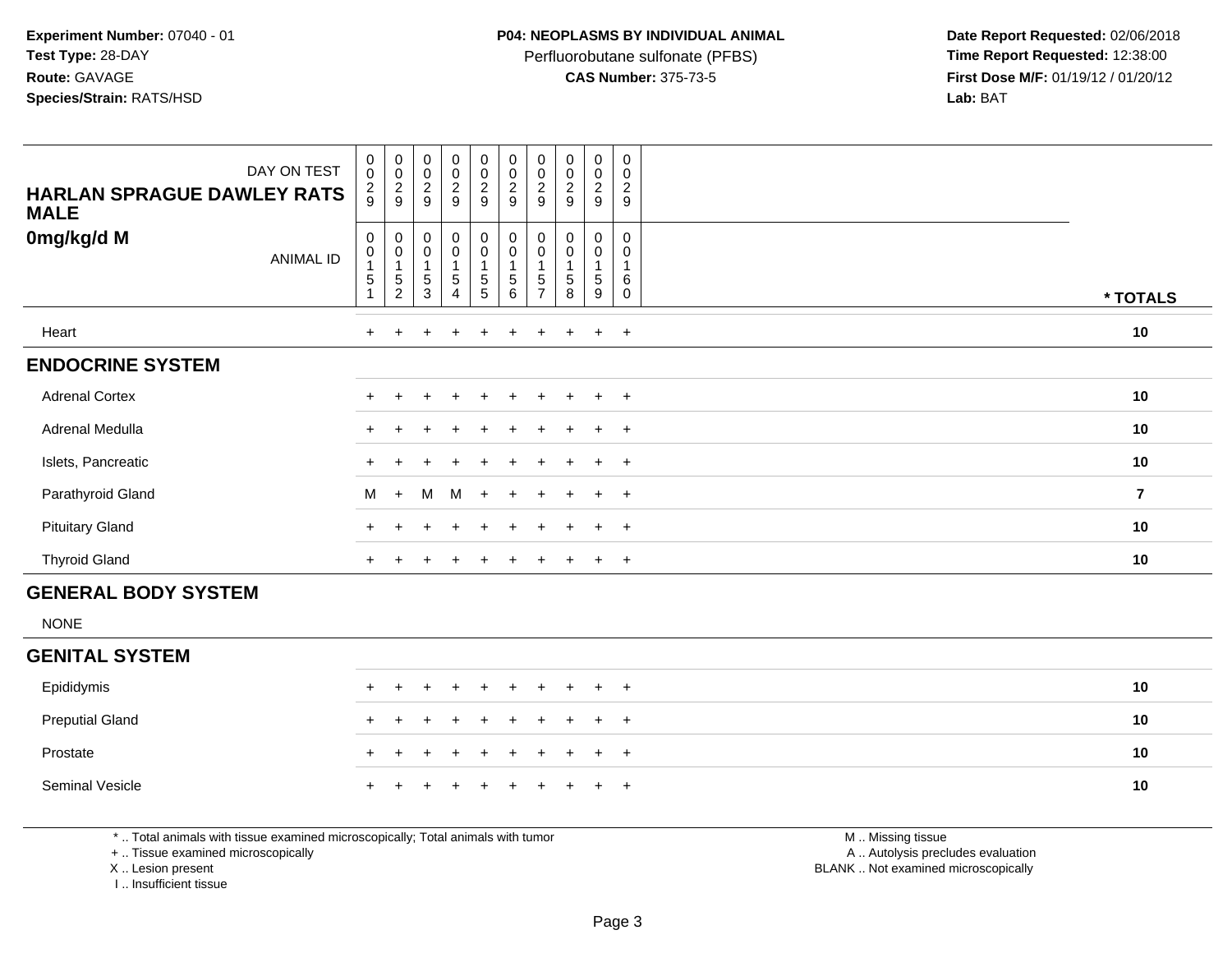Perfluorobutane sulfonate (PFBS)<br>**CAS Number:** 375-73-5

 **Date Report Requested:** 02/06/2018 **First Dose M/F:** 01/19/12 / 01/20/12<br>**Lab:** BAT **Lab:** BAT

| DAY ON TEST<br><b>HARLAN SPRAGUE DAWLEY RATS</b><br><b>MALE</b> | 0<br>$\ddot{\mathbf{0}}$<br>$\frac{2}{9}$     | $_{\rm 0}^{\rm 0}$<br>$\frac{2}{9}$                                      | $\begin{array}{c} 0 \\ 0 \\ 2 \\ 9 \end{array}$                       | 00029                                                                | $\begin{smallmatrix} 0\\0 \end{smallmatrix}$<br>$\frac{2}{9}$ | $\begin{smallmatrix} 0\\0 \end{smallmatrix}$<br>$\frac{2}{9}$ | $_{\rm 0}^{\rm 0}$<br>$\frac{2}{9}$                                     | $\begin{array}{c} 0 \\ 0 \\ 2 \\ 9 \end{array}$ | $\begin{smallmatrix} 0\\0 \end{smallmatrix}$<br>$\frac{2}{9}$ | $\pmb{0}$<br>$\overline{0}$<br>$\frac{2}{9}$                     |          |
|-----------------------------------------------------------------|-----------------------------------------------|--------------------------------------------------------------------------|-----------------------------------------------------------------------|----------------------------------------------------------------------|---------------------------------------------------------------|---------------------------------------------------------------|-------------------------------------------------------------------------|-------------------------------------------------|---------------------------------------------------------------|------------------------------------------------------------------|----------|
| 0mg/kg/d M<br><b>ANIMAL ID</b>                                  | 0<br>$\pmb{0}$<br>$\mathbf 5$<br>$\mathbf{1}$ | $\pmb{0}$<br>$\begin{smallmatrix}0\\1\end{smallmatrix}$<br>$\frac{5}{2}$ | $\pmb{0}$<br>$\pmb{0}$<br>$\mathbf{1}$<br>$\,$ 5 $\,$<br>$\mathbf{3}$ | $_{\rm 0}^{\rm 0}$<br>$\overline{1}$<br>$\sqrt{5}$<br>$\overline{4}$ | $\pmb{0}$<br>$\overline{0}$<br>1<br>$\sqrt{5}$<br>$\sqrt{5}$  | 0<br>0<br>5<br>6                                              | $\pmb{0}$<br>$\pmb{0}$<br>$\mathbf{1}$<br>$\,$ 5 $\,$<br>$\overline{7}$ | 0<br>$\pmb{0}$<br>$\mathbf{1}$<br>5<br>8        | 0<br>$\mathsf{O}$<br>$\mathbf{1}$<br>$\sqrt{5}$<br>9          | $\mathbf 0$<br>$\mathbf 0$<br>$\overline{1}$<br>6<br>$\mathbf 0$ | * TOTALS |
| <b>Testes</b>                                                   | $+$                                           | $+$                                                                      | $\ddot{}$                                                             | $\ddot{}$                                                            | $\ddot{}$                                                     | $\ddot{}$                                                     | $\pm$                                                                   | $\ddot{}$                                       | $+$                                                           | $+$                                                              | 10       |
| <b>HEMATOPOIETIC SYSTEM</b>                                     |                                               |                                                                          |                                                                       |                                                                      |                                                               |                                                               |                                                                         |                                                 |                                                               |                                                                  |          |
| <b>Bone Marrow</b>                                              | $+$                                           | $\ddot{}$                                                                | $\overline{1}$                                                        | $+$                                                                  | $+$                                                           | $\ddot{}$                                                     | $\ddot{}$                                                               | $+$                                             | $+$                                                           | $+$                                                              | 10       |
| Lymph Node, Mandibular                                          | $+$                                           | $\ddot{}$                                                                | $\overline{1}$                                                        | $\ddot{}$                                                            | $\ddot{}$                                                     | $\div$                                                        |                                                                         | $\ddot{}$                                       | $\ddot{}$                                                     | $+$                                                              | 10       |
| Lymph Node, Mesenteric                                          | $+$                                           |                                                                          | $\overline{1}$                                                        |                                                                      | $\ddot{}$                                                     | $\div$                                                        |                                                                         | $+$                                             | $\ddot{}$                                                     | $+$                                                              | 10       |
| Spleen                                                          | $\pm$                                         |                                                                          | $\ddot{}$                                                             |                                                                      |                                                               |                                                               |                                                                         | $\overline{+}$                                  | $\ddot{}$                                                     | $+$                                                              | 10       |
| Thymus                                                          | $\div$                                        |                                                                          |                                                                       |                                                                      |                                                               |                                                               |                                                                         | $\div$                                          | $\ddot{}$                                                     | $^{+}$                                                           | 10       |
| <b>INTEGUMENTARY SYSTEM</b>                                     |                                               |                                                                          |                                                                       |                                                                      |                                                               |                                                               |                                                                         |                                                 |                                                               |                                                                  |          |
| <b>Mammary Gland</b>                                            | $\pm$                                         | $\ddot{}$                                                                | $\ddot{}$                                                             | $\div$                                                               | $\ddot{}$                                                     | $\div$                                                        |                                                                         | $\ddot{}$                                       | $\ddot{}$                                                     | $^{+}$                                                           | 10       |
| Skin                                                            | $+$                                           | $\pm$                                                                    | $\pm$                                                                 | $\div$                                                               | $\pm$                                                         | $\pm$                                                         |                                                                         | $\overline{+}$                                  | $\ddot{}$                                                     | $+$                                                              | 10       |
| <b>MUSCULOSKELETAL SYSTEM</b>                                   |                                               |                                                                          |                                                                       |                                                                      |                                                               |                                                               |                                                                         |                                                 |                                                               |                                                                  |          |
| <b>Bone</b>                                                     | $+$                                           | $\pm$                                                                    | $\pm$                                                                 | $+$                                                                  | $\overline{+}$                                                | $\ddot{}$                                                     | $\pm$                                                                   | $+$                                             | $+$                                                           | $+$                                                              | 10       |
| <b>NERVOUS SYSTEM</b>                                           |                                               |                                                                          |                                                                       |                                                                      |                                                               |                                                               |                                                                         |                                                 |                                                               |                                                                  |          |
| <b>Brain</b>                                                    | ÷                                             |                                                                          |                                                                       |                                                                      |                                                               |                                                               |                                                                         | $\pm$                                           | $\ddot{}$                                                     | $^{+}$                                                           | 10       |

## **RESPIRATORY SYSTEM**

\* .. Total animals with tissue examined microscopically; Total animals with tumor

+ .. Tissue examined microscopically

X .. Lesion present

I .. Insufficient tissue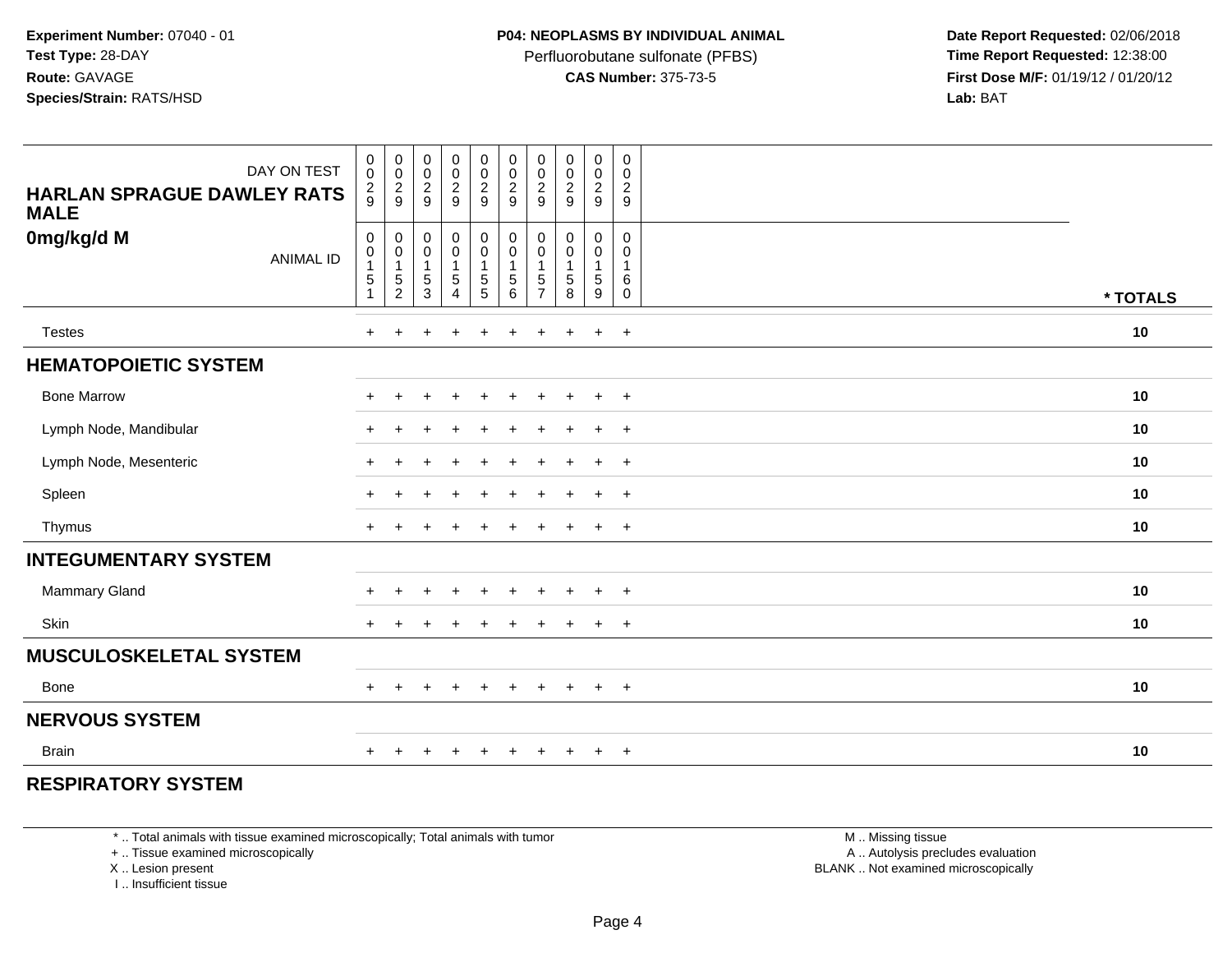Perfluorobutane sulfonate (PFBS)<br>**CAS Number:** 375-73-5

 **Date Report Requested:** 02/06/2018 **First Dose M/F:** 01/19/12 / 01/20/12<br>**Lab:** BAT **Lab:** BAT

| DAY ON TEST<br><b>HARLAN SPRAGUE DAWLEY RATS</b><br><b>MALE</b> | $\begin{smallmatrix}0\\0\end{smallmatrix}$<br>$\frac{2}{9}$ | $_{\rm 0}^{\rm 0}$<br>$\frac{2}{9}$                                   | $_{\rm 0}^{\rm 0}$<br>$\frac{2}{9}$        | $_0^0$<br>$\frac{2}{9}$      | $\begin{array}{c} 0 \\ 0 \\ 2 \\ 9 \end{array}$     | $\begin{array}{c} 0 \\ 0 \\ 2 \\ 9 \end{array}$                               | $_{\rm 0}^{\rm 0}$<br>$\frac{2}{9}$             | $\begin{matrix} 0 \\ 0 \\ 2 \end{matrix}$<br>9 | 0<br>$\pmb{0}$<br>$\frac{2}{9}$      | $\mathbf 0$<br>0<br>$\frac{2}{9}$ |          |  |
|-----------------------------------------------------------------|-------------------------------------------------------------|-----------------------------------------------------------------------|--------------------------------------------|------------------------------|-----------------------------------------------------|-------------------------------------------------------------------------------|-------------------------------------------------|------------------------------------------------|--------------------------------------|-----------------------------------|----------|--|
| 0mg/kg/d M<br><b>ANIMAL ID</b>                                  | $\mathbf 0$<br>$\pmb{0}$<br>1<br>$\sqrt{5}$                 | 0<br>$\begin{smallmatrix}0\1\end{smallmatrix}$<br>5<br>$\overline{c}$ | 0<br>$\pmb{0}$<br>$\overline{1}$<br>5<br>3 | $_{\rm 0}^{\rm 0}$<br>5<br>4 | $_{\rm 0}^{\rm 0}$<br>$\mathbf{1}$<br>$\frac{5}{5}$ | $_{\rm 0}^{\rm 0}$<br>$\overline{1}$<br>$\begin{array}{c} 5 \\ 6 \end{array}$ | 0<br>0<br>$\overline{1}$<br>5<br>$\overline{7}$ | 0<br>0<br>1<br>5<br>8                          | 0<br>$\mathbf 0$<br>$\,$ 5 $\,$<br>9 | 0<br>0<br>$\mathbf{1}$<br>6<br>0  | * TOTALS |  |
| Lung                                                            | $+$                                                         | $\ddot{}$                                                             | $\ddot{}$                                  | $\ddot{}$                    | $+$                                                 | $+$                                                                           | $+$                                             | $+$                                            | $\ddot{}$                            | $+$                               | 10       |  |
| Nose                                                            |                                                             |                                                                       |                                            |                              |                                                     |                                                                               |                                                 |                                                | $\div$                               | $+$                               | 10       |  |
| Trachea                                                         | $+$                                                         | $\overline{+}$                                                        | ÷                                          | $\ddot{}$                    | $+$                                                 | $+$                                                                           | $+$                                             | $+$                                            | $+$                                  | $+$                               | 10       |  |
| <b>SPECIAL SENSES SYSTEM</b>                                    |                                                             |                                                                       |                                            |                              |                                                     |                                                                               |                                                 |                                                |                                      |                                   |          |  |
| Eye                                                             |                                                             |                                                                       |                                            |                              |                                                     |                                                                               |                                                 |                                                |                                      | $+$                               | 10       |  |
| Harderian Gland                                                 | $+$                                                         |                                                                       |                                            |                              |                                                     |                                                                               | $\pm$                                           | $\pm$                                          | $\ddot{}$                            | $+$                               | 10       |  |
| <b>URINARY SYSTEM</b>                                           |                                                             |                                                                       |                                            |                              |                                                     |                                                                               |                                                 |                                                |                                      |                                   |          |  |
| Kidney                                                          |                                                             |                                                                       |                                            |                              |                                                     |                                                                               |                                                 |                                                | $\ddot{}$                            | $+$                               | 10       |  |
| <b>Urinary Bladder</b>                                          | $\ddot{}$                                                   |                                                                       |                                            | $\overline{ }$               | $\pm$                                               | $\pm$                                                                         | $\pm$                                           | $\pm$                                          | $\ddot{}$                            | $+$                               | 10       |  |
| <b>SYSTEMIC LESIONS</b>                                         |                                                             |                                                                       |                                            |                              |                                                     |                                                                               |                                                 |                                                |                                      |                                   |          |  |
| Multiple Organ                                                  |                                                             |                                                                       |                                            |                              |                                                     |                                                                               |                                                 | $+$                                            | $+$                                  | $+$                               | 10       |  |

\* .. Total animals with tissue examined microscopically; Total animals with tumor

+ .. Tissue examined microscopically

X .. Lesion present

I .. Insufficient tissue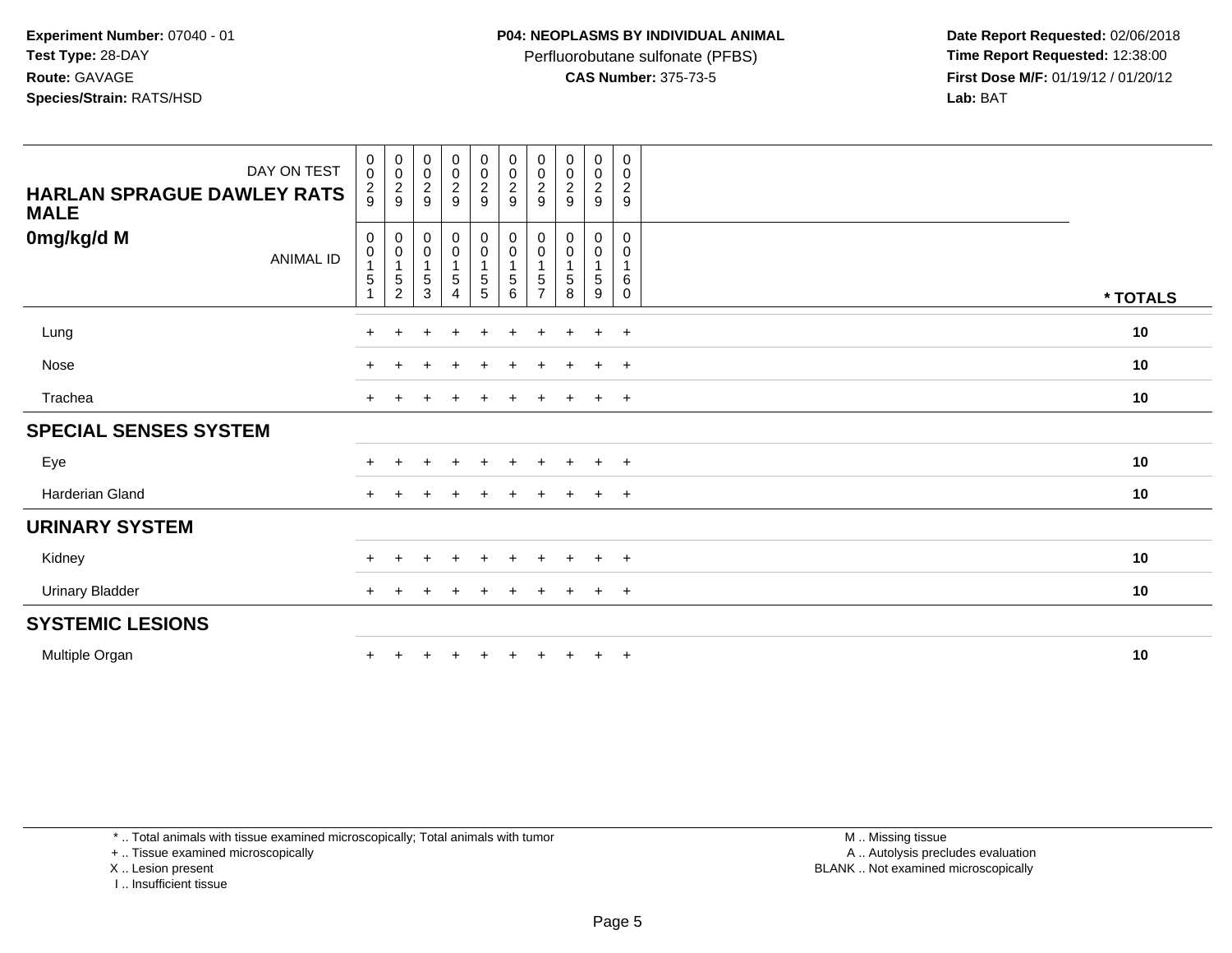I .. Insufficient tissue

Perfluorobutane sulfonate (PFBS)<br>**CAS Number:** 375-73-5

 **Date Report Requested:** 02/06/2018 **First Dose M/F:** 01/19/12 / 01/20/12<br>**Lab:** BAT **Lab:** BAT

| DAY ON TEST                                                                                                                               | 0<br>$\mathbf 0$                                  | $\mathbf 0$<br>$\mathsf 0$<br>$\overline{c}$            | 0<br>0<br>$\overline{c}$    | $\mathbf 0$<br>$\pmb{0}$<br>$\sqrt{2}$           | $\pmb{0}$<br>$\pmb{0}$              | $\mathbf 0$<br>$\mathbf 0$<br>$\overline{c}$               | 0<br>0<br>2                          | $\pmb{0}$<br>$\mathbf 0$<br>$\overline{c}$     | 0<br>$\mathbf 0$<br>$\overline{2}$          | $\mathbf 0$<br>$\mathbf 0$<br>$\mathbf{2}$                   |                                                                                               |          |
|-------------------------------------------------------------------------------------------------------------------------------------------|---------------------------------------------------|---------------------------------------------------------|-----------------------------|--------------------------------------------------|-------------------------------------|------------------------------------------------------------|--------------------------------------|------------------------------------------------|---------------------------------------------|--------------------------------------------------------------|-----------------------------------------------------------------------------------------------|----------|
| <b>HARLAN SPRAGUE DAWLEY RATS</b><br><b>MALE</b>                                                                                          | $\frac{2}{9}$                                     | $9\,$                                                   | 9                           | 9                                                | $\frac{2}{9}$                       | 9                                                          | 9                                    | 9                                              | 9                                           | 9                                                            |                                                                                               |          |
| 62.6mg/kg/d M<br><b>ANIMAL ID</b>                                                                                                         | $\mathbf 0$<br>$\mathbf 0$<br>6<br>$\overline{1}$ | $\mathbf 0$<br>0<br>$\mathbf{1}$<br>6<br>$\overline{2}$ | 0<br>0<br>6<br>$\mathbf{3}$ | $\mathbf 0$<br>$\mathbf 0$<br>1<br>6<br>$\Delta$ | 0<br>$\mathbf 0$<br>1<br>$6\over 5$ | $\mathbf 0$<br>$\mathbf 0$<br>$\overline{1}$<br>$\,6$<br>6 | 0<br>$\Omega$<br>6<br>$\overline{7}$ | $\mathbf 0$<br>$\Omega$<br>6<br>$\overline{8}$ | $\Omega$<br>$\Omega$<br>6<br>$\overline{9}$ | $\mathbf 0$<br>$\Omega$<br>-1<br>$\overline{7}$<br>$\pmb{0}$ |                                                                                               | * TOTALS |
| <b>ALIMENTARY SYSTEM</b>                                                                                                                  |                                                   |                                                         |                             |                                                  |                                     |                                                            |                                      |                                                |                                             |                                                              |                                                                                               |          |
| Liver                                                                                                                                     |                                                   | $\pm$                                                   |                             |                                                  |                                     |                                                            |                                      |                                                | $\ddot{}$                                   | $\overline{+}$                                               |                                                                                               | 10       |
| Pancreas                                                                                                                                  |                                                   |                                                         |                             |                                                  | $\pm$                               |                                                            | $\pm$                                |                                                | $\ddot{}$                                   | $+$                                                          |                                                                                               | 10       |
| <b>CARDIOVASCULAR SYSTEM</b>                                                                                                              |                                                   |                                                         |                             |                                                  |                                     |                                                            |                                      |                                                |                                             |                                                              |                                                                                               |          |
| <b>NONE</b>                                                                                                                               |                                                   |                                                         |                             |                                                  |                                     |                                                            |                                      |                                                |                                             |                                                              |                                                                                               |          |
| <b>ENDOCRINE SYSTEM</b>                                                                                                                   |                                                   |                                                         |                             |                                                  |                                     |                                                            |                                      |                                                |                                             |                                                              |                                                                                               |          |
| <b>Thyroid Gland</b>                                                                                                                      | $+$                                               | $\pm$                                                   | $\pm$                       | $\pm$                                            | $+$                                 | $+$                                                        | $+$                                  | $+$                                            | $+$                                         | $+$                                                          |                                                                                               | 10       |
| <b>GENERAL BODY SYSTEM</b>                                                                                                                |                                                   |                                                         |                             |                                                  |                                     |                                                            |                                      |                                                |                                             |                                                              |                                                                                               |          |
| <b>NONE</b>                                                                                                                               |                                                   |                                                         |                             |                                                  |                                     |                                                            |                                      |                                                |                                             |                                                              |                                                                                               |          |
| <b>GENITAL SYSTEM</b>                                                                                                                     |                                                   |                                                         |                             |                                                  |                                     |                                                            |                                      |                                                |                                             |                                                              |                                                                                               |          |
| <b>Testes</b>                                                                                                                             |                                                   |                                                         |                             |                                                  |                                     |                                                            |                                      |                                                | $\pm$                                       | $+$                                                          |                                                                                               | 10       |
| <b>HEMATOPOIETIC SYSTEM</b>                                                                                                               |                                                   |                                                         |                             |                                                  |                                     |                                                            |                                      |                                                |                                             |                                                              |                                                                                               |          |
| <b>Bone Marrow</b>                                                                                                                        |                                                   | $\ddot{}$                                               | +                           | $\overline{ }$                                   | $\ddot{}$                           |                                                            |                                      |                                                | $\overline{+}$                              | $+$                                                          |                                                                                               | 10       |
| Spleen                                                                                                                                    |                                                   |                                                         |                             |                                                  |                                     |                                                            |                                      |                                                |                                             | $\ddot{}$                                                    |                                                                                               | 10       |
| Thymus                                                                                                                                    | $+$                                               | $\pm$                                                   |                             | $\pm$                                            | $\ddot{}$                           | $\ddot{}$                                                  | $\ddot{}$                            |                                                | $+$                                         | $+$                                                          |                                                                                               | 10       |
| <b>INTEGUMENTARY SYSTEM</b>                                                                                                               |                                                   |                                                         |                             |                                                  |                                     |                                                            |                                      |                                                |                                             |                                                              |                                                                                               |          |
| *  Total animals with tissue examined microscopically; Total animals with tumor<br>+  Tissue examined microscopically<br>X Lesion present |                                                   |                                                         |                             |                                                  |                                     |                                                            |                                      |                                                |                                             |                                                              | M  Missing tissue<br>A  Autolysis precludes evaluation<br>BLANK  Not examined microscopically |          |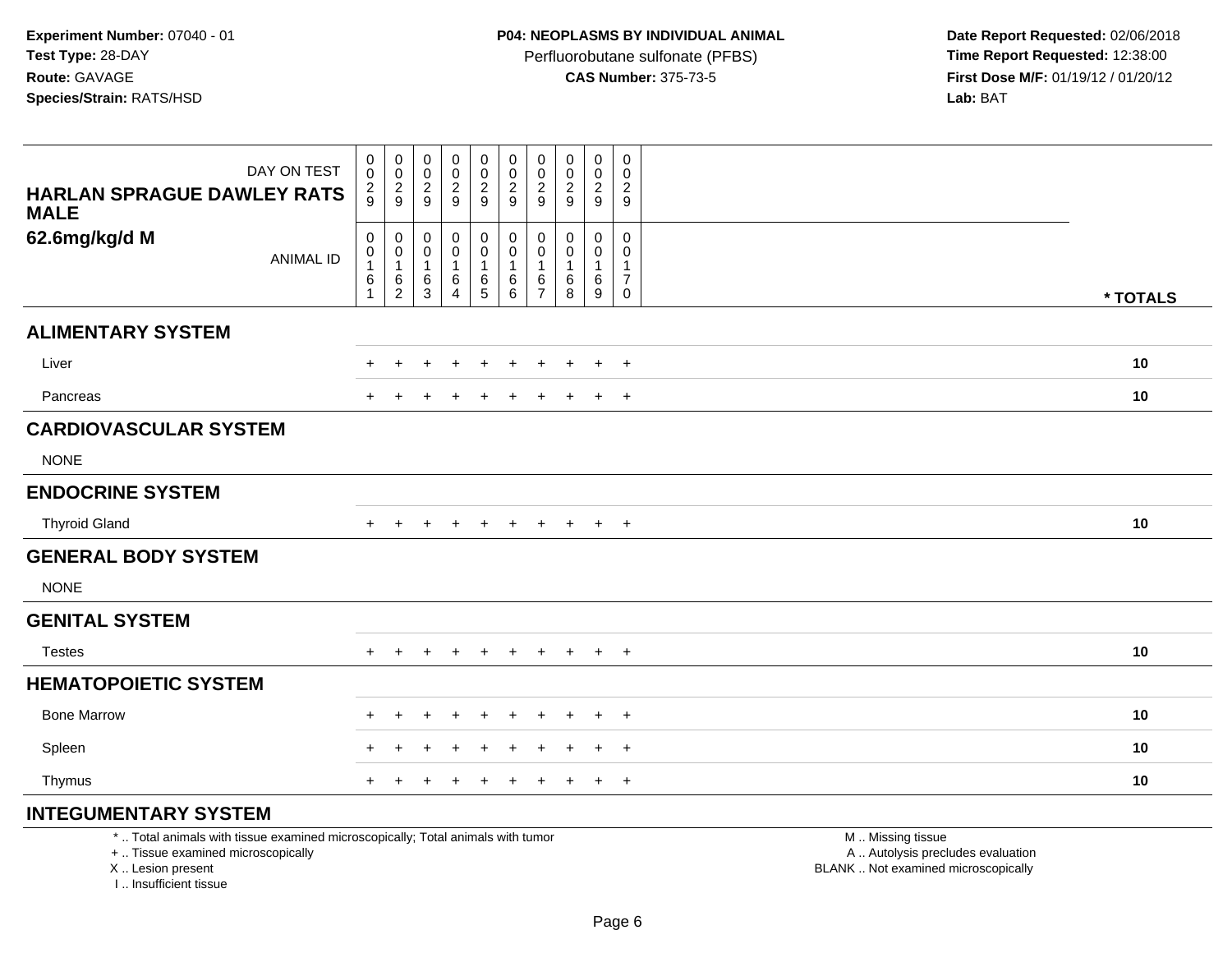**Date Report Requested:** 02/06/2018 **First Dose M/F:** 01/19/12 / 01/20/12<br>**Lab:** BAT **Lab:** BAT

| DAY ON TEST<br><b>HARLAN SPRAGUE DAWLEY RATS</b><br><b>MALE</b> | $\boldsymbol{0}$<br>$\mathbf 0$<br>$\frac{2}{9}$ | $\begin{smallmatrix}0\0\0\end{smallmatrix}$<br>$\frac{2}{9}$ | 0<br>$\pmb{0}$<br>$\boldsymbol{2}$<br>9  | $_{\rm 0}^{\rm 0}$<br>$\boldsymbol{2}$<br>9 | $\mathbf 0$<br>$\pmb{0}$<br>$\frac{2}{9}$ | $\boldsymbol{0}$<br>$\pmb{0}$<br>$\overline{c}$<br>9 | 0<br>0<br>$\overline{c}$<br>9 | $\mathbf 0$<br>0<br>$\overline{\mathbf{c}}$<br>9 | 0<br>$\pmb{0}$<br>$\overline{c}$<br>9 | 0<br>$\mathbf 0$<br>$\overline{c}$<br>9                 |          |
|-----------------------------------------------------------------|--------------------------------------------------|--------------------------------------------------------------|------------------------------------------|---------------------------------------------|-------------------------------------------|------------------------------------------------------|-------------------------------|--------------------------------------------------|---------------------------------------|---------------------------------------------------------|----------|
| 62.6mg/kg/d M<br><b>ANIMAL ID</b>                               | $\mathbf 0$<br>0<br>6                            | 0<br>$\pmb{0}$<br>$\mathbf{1}$<br>6<br>$\overline{c}$        | 0<br>$\pmb{0}$<br>$\mathbf{1}$<br>6<br>3 | 0<br>$\pmb{0}$<br>$\,6\,$<br>$\overline{4}$ | 0<br>$\pmb{0}$<br>1<br>$6\over 5$         | $\pmb{0}$<br>$\pmb{0}$<br>1<br>6<br>6                | 0<br>0<br>6<br>$\overline{7}$ | 0<br>0<br>6<br>8                                 | 0<br>0<br>6<br>9                      | $\mathbf 0$<br>0<br>$\mathbf{1}$<br>$\overline{7}$<br>0 | * TOTALS |
| <b>NONE</b>                                                     |                                                  |                                                              |                                          |                                             |                                           |                                                      |                               |                                                  |                                       |                                                         |          |
| <b>MUSCULOSKELETAL SYSTEM</b>                                   |                                                  |                                                              |                                          |                                             |                                           |                                                      |                               |                                                  |                                       |                                                         |          |
| <b>NONE</b>                                                     |                                                  |                                                              |                                          |                                             |                                           |                                                      |                               |                                                  |                                       |                                                         |          |
| <b>NERVOUS SYSTEM</b>                                           |                                                  |                                                              |                                          |                                             |                                           |                                                      |                               |                                                  |                                       |                                                         |          |
| <b>NONE</b>                                                     |                                                  |                                                              |                                          |                                             |                                           |                                                      |                               |                                                  |                                       |                                                         |          |
| <b>RESPIRATORY SYSTEM</b>                                       |                                                  |                                                              |                                          |                                             |                                           |                                                      |                               |                                                  |                                       |                                                         |          |
| Nose                                                            |                                                  |                                                              | $\pm$                                    | $\pm$                                       | $+$                                       | $+$                                                  | $+$                           | $+$                                              | $+$ $+$                               |                                                         | 10       |
| <b>SPECIAL SENSES SYSTEM</b>                                    |                                                  |                                                              |                                          |                                             |                                           |                                                      |                               |                                                  |                                       |                                                         |          |
| <b>NONE</b>                                                     |                                                  |                                                              |                                          |                                             |                                           |                                                      |                               |                                                  |                                       |                                                         |          |
| <b>URINARY SYSTEM</b>                                           |                                                  |                                                              |                                          |                                             |                                           |                                                      |                               |                                                  |                                       |                                                         |          |
| Kidney                                                          | $^+$                                             | $\pm$                                                        |                                          |                                             | $\ddot{}$                                 | $\ddot{}$                                            | $+$                           | $+$                                              | $+$ $+$                               |                                                         | 10       |
| <b>SYSTEMIC LESIONS</b>                                         |                                                  |                                                              |                                          |                                             |                                           |                                                      |                               |                                                  |                                       |                                                         |          |
| Multiple Organ                                                  |                                                  |                                                              |                                          |                                             |                                           |                                                      |                               |                                                  | $+$                                   | $+$                                                     | 10       |

\* .. Total animals with tissue examined microscopically; Total animals with tumor

+ .. Tissue examined microscopically

X .. Lesion present

I .. Insufficient tissue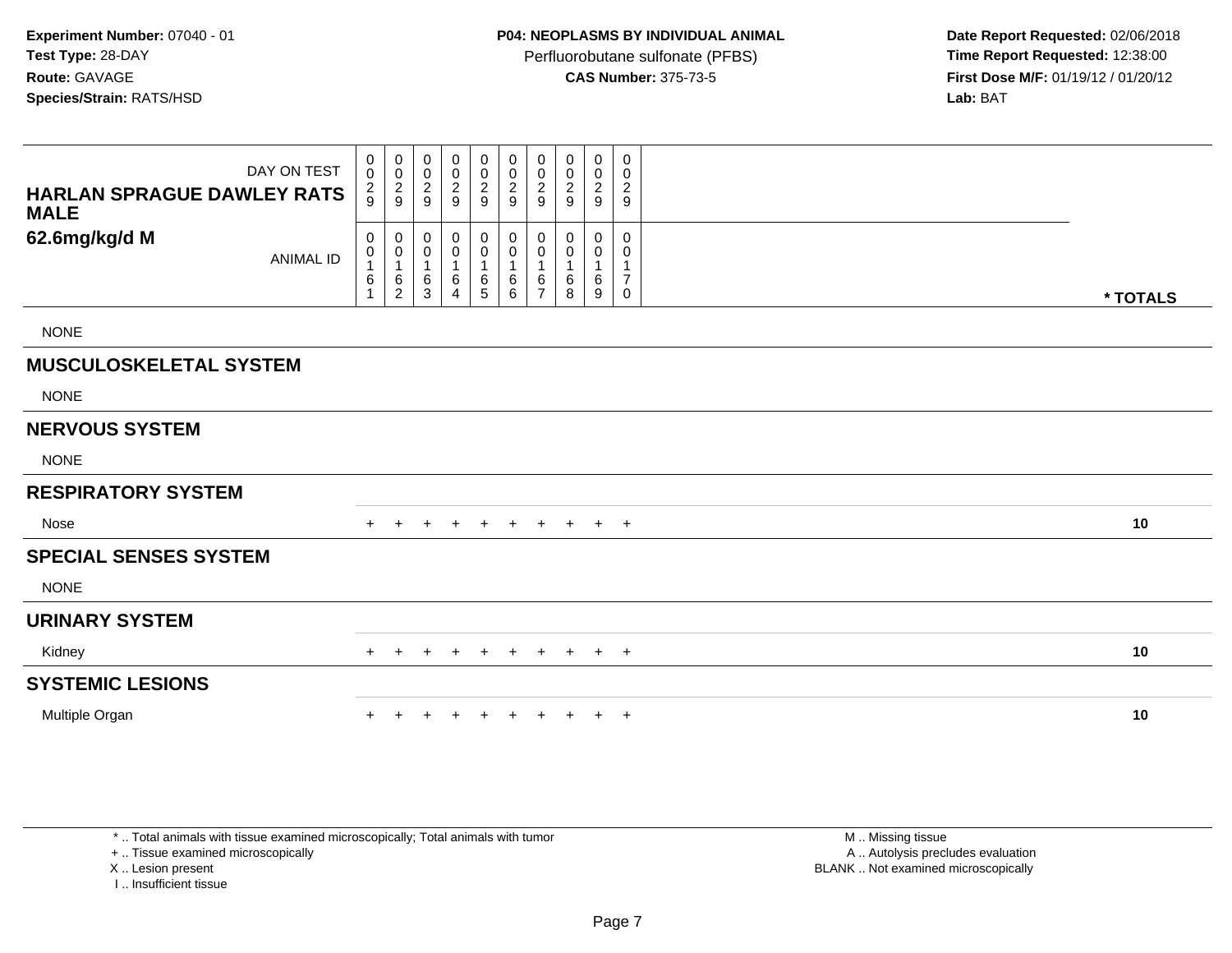Perfluorobutane sulfonate (PFBS)<br>**CAS Number:** 375-73-5

 **Date Report Requested:** 02/06/2018 **First Dose M/F:** 01/19/12 / 01/20/12<br>**Lab:** BAT **Lab:** BAT

| DAY ON TEST                                                                                                           | $\mathbf 0$<br>0                                                       | $\pmb{0}$                                                                  | $\mathbf 0$<br>0                                        | $\mathbf 0$<br>$\mathbf 0$                                                     | $\mathbf 0$<br>$\mathbf 0$                                                   | $\mathbf 0$<br>$\mathbf 0$                         | 0<br>0                                          | 0<br>0                                         | $\pmb{0}$<br>$\pmb{0}$                                          | $\mathbf 0$<br>$\mathbf 0$                        |                                                        |          |
|-----------------------------------------------------------------------------------------------------------------------|------------------------------------------------------------------------|----------------------------------------------------------------------------|---------------------------------------------------------|--------------------------------------------------------------------------------|------------------------------------------------------------------------------|----------------------------------------------------|-------------------------------------------------|------------------------------------------------|-----------------------------------------------------------------|---------------------------------------------------|--------------------------------------------------------|----------|
| <b>HARLAN SPRAGUE DAWLEY RATS</b><br><b>MALE</b>                                                                      | $\frac{2}{9}$                                                          | $\begin{smallmatrix} 0\\2\\9 \end{smallmatrix}$                            | $\boldsymbol{2}$<br>9                                   | $\overline{2}$<br>9                                                            | $\frac{2}{9}$                                                                | $\boldsymbol{2}$<br>$\overline{9}$                 | $\boldsymbol{2}$<br>9                           | $\overline{c}$<br>9                            | $\overline{2}$<br>9                                             | $\overline{2}$<br>9                               |                                                        |          |
| 125mg/kg/d M<br><b>ANIMAL ID</b>                                                                                      | $\mathsf 0$<br>0<br>$\overline{1}$<br>$\overline{7}$<br>$\overline{1}$ | $\pmb{0}$<br>$\pmb{0}$<br>$\mathbf{1}$<br>$\overline{7}$<br>$\overline{c}$ | $\mathbf 0$<br>0<br>$\mathbf{1}$<br>$\overline{7}$<br>3 | $\mathbf 0$<br>$\pmb{0}$<br>$\overline{1}$<br>$\overline{7}$<br>$\overline{4}$ | 0<br>$\mathsf{O}\xspace$<br>$\mathbf{1}$<br>$\overline{7}$<br>$\overline{5}$ | $\pmb{0}$<br>$\pmb{0}$<br>1<br>$\overline{7}$<br>6 | 0<br>0<br>1<br>$\overline{7}$<br>$\overline{7}$ | $\mathbf 0$<br>$\Omega$<br>$\overline{7}$<br>8 | $\mathsf{O}\xspace$<br>0<br>$\mathbf{1}$<br>$\overline{7}$<br>9 | $\mathbf 0$<br>$\Omega$<br>-1<br>8<br>$\mathbf 0$ |                                                        | * TOTALS |
| <b>ALIMENTARY SYSTEM</b>                                                                                              |                                                                        |                                                                            |                                                         |                                                                                |                                                                              |                                                    |                                                 |                                                |                                                                 |                                                   |                                                        |          |
| Liver                                                                                                                 |                                                                        | $\ddot{}$                                                                  | $+$                                                     |                                                                                | $\ddot{}$                                                                    |                                                    | $\ddot{}$                                       |                                                | $\ddot{}$                                                       | $+$                                               |                                                        | 10       |
| Pancreas                                                                                                              | $\pm$                                                                  |                                                                            |                                                         |                                                                                |                                                                              |                                                    |                                                 |                                                | $\ddot{}$                                                       | $+$                                               |                                                        | 10       |
| <b>CARDIOVASCULAR SYSTEM</b>                                                                                          |                                                                        |                                                                            |                                                         |                                                                                |                                                                              |                                                    |                                                 |                                                |                                                                 |                                                   |                                                        |          |
| <b>NONE</b>                                                                                                           |                                                                        |                                                                            |                                                         |                                                                                |                                                                              |                                                    |                                                 |                                                |                                                                 |                                                   |                                                        |          |
| <b>ENDOCRINE SYSTEM</b>                                                                                               |                                                                        |                                                                            |                                                         |                                                                                |                                                                              |                                                    |                                                 |                                                |                                                                 |                                                   |                                                        |          |
| <b>Thyroid Gland</b>                                                                                                  | $+$                                                                    | $+$                                                                        |                                                         |                                                                                | $+$                                                                          | $\div$                                             | $\div$                                          | $+$                                            | $+$                                                             | $+$                                               |                                                        | 10       |
| <b>GENERAL BODY SYSTEM</b>                                                                                            |                                                                        |                                                                            |                                                         |                                                                                |                                                                              |                                                    |                                                 |                                                |                                                                 |                                                   |                                                        |          |
| <b>NONE</b>                                                                                                           |                                                                        |                                                                            |                                                         |                                                                                |                                                                              |                                                    |                                                 |                                                |                                                                 |                                                   |                                                        |          |
| <b>GENITAL SYSTEM</b>                                                                                                 |                                                                        |                                                                            |                                                         |                                                                                |                                                                              |                                                    |                                                 |                                                |                                                                 |                                                   |                                                        |          |
| <b>Testes</b>                                                                                                         | $+$                                                                    | $\div$                                                                     | $+$                                                     | $\div$                                                                         | $+$                                                                          | $\ddot{}$                                          | $\pm$                                           | $+$                                            | $+$                                                             | $+$                                               |                                                        | 10       |
| <b>HEMATOPOIETIC SYSTEM</b>                                                                                           |                                                                        |                                                                            |                                                         |                                                                                |                                                                              |                                                    |                                                 |                                                |                                                                 |                                                   |                                                        |          |
| <b>Bone Marrow</b>                                                                                                    | $\div$                                                                 |                                                                            |                                                         |                                                                                |                                                                              |                                                    |                                                 |                                                | $\mathbf +$                                                     | $+$                                               |                                                        | 10       |
| Spleen                                                                                                                |                                                                        |                                                                            |                                                         |                                                                                |                                                                              |                                                    |                                                 |                                                |                                                                 | $\overline{ }$                                    |                                                        | 10       |
| Thymus                                                                                                                |                                                                        |                                                                            |                                                         |                                                                                |                                                                              |                                                    |                                                 |                                                | $\pm$                                                           | $+$                                               |                                                        | 10       |
| <b>INTEGUMENTARY SYSTEM</b>                                                                                           |                                                                        |                                                                            |                                                         |                                                                                |                                                                              |                                                    |                                                 |                                                |                                                                 |                                                   |                                                        |          |
| *  Total animals with tissue examined microscopically; Total animals with tumor<br>+  Tissue examined microscopically |                                                                        |                                                                            |                                                         |                                                                                |                                                                              |                                                    |                                                 |                                                |                                                                 |                                                   | M  Missing tissue<br>A  Autolysis precludes evaluation |          |

X .. Lesion present

I .. Insufficient tissue

Lesion present BLANK .. Not examined microscopically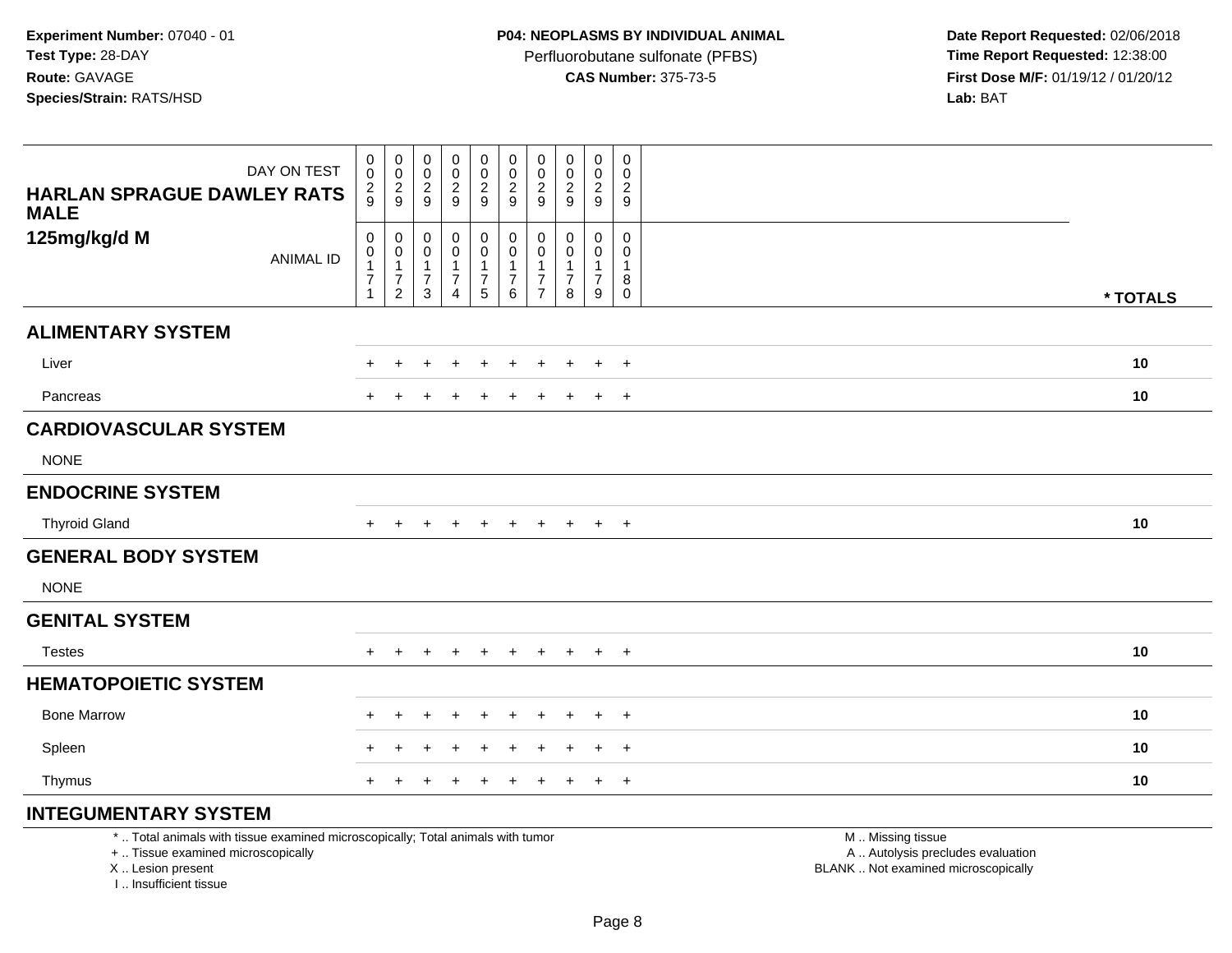**Date Report Requested:** 02/06/2018 **First Dose M/F:** 01/19/12 / 01/20/12<br>**Lab:** BAT

| DAY ON TEST<br><b>HARLAN SPRAGUE DAWLEY RATS</b><br><b>MALE</b> | 0<br>$\mathbf 0$<br>$\frac{2}{9}$                                     | $\begin{smallmatrix}0\0\0\end{smallmatrix}$<br>$\frac{2}{9}$ | 0<br>$\,0\,$<br>$\boldsymbol{2}$<br>9                         | $_{\rm 0}^{\rm 0}$<br>$\frac{2}{9}$       | $\begin{smallmatrix}0\0\end{smallmatrix}$<br>$\frac{2}{9}$                                   | $\boldsymbol{0}$<br>$\pmb{0}$<br>$\overline{c}$<br>9 | 0<br>0<br>$\overline{c}$<br>9 | $\mathbf 0$<br>0<br>$\overline{\mathbf{c}}$<br>9 | 0<br>$\pmb{0}$<br>$\sqrt{2}$<br>9 | 0<br>$\mathbf 0$<br>$\overline{c}$<br>9             |          |
|-----------------------------------------------------------------|-----------------------------------------------------------------------|--------------------------------------------------------------|---------------------------------------------------------------|-------------------------------------------|----------------------------------------------------------------------------------------------|------------------------------------------------------|-------------------------------|--------------------------------------------------|-----------------------------------|-----------------------------------------------------|----------|
| 125mg/kg/d M<br><b>ANIMAL ID</b>                                | $\mathbf 0$<br>$\mathbf 0$<br>$\overline{\mathbf{7}}$<br>$\mathbf{1}$ | 0<br>$\pmb{0}$<br>1<br>$\overline{7}$<br>$\overline{c}$      | $\pmb{0}$<br>0<br>$\mathbf 1$<br>$\overline{7}$<br>$\sqrt{3}$ | $_{\rm 0}^{\rm 0}$<br>$\overline{7}$<br>4 | $\begin{smallmatrix}0\0\0\end{smallmatrix}$<br>$\mathbf 1$<br>$\boldsymbol{7}$<br>$\sqrt{5}$ | $\pmb{0}$<br>$\pmb{0}$<br>$\frac{1}{7}$<br>6         | 0<br>0<br>7<br>$\overline{7}$ | 0<br>0<br>$\overline{7}$<br>8                    | 0<br>0<br>$\overline{7}$<br>9     | $\mathbf 0$<br>0<br>$\mathbf 1$<br>8<br>$\mathbf 0$ | * TOTALS |
| <b>NONE</b>                                                     |                                                                       |                                                              |                                                               |                                           |                                                                                              |                                                      |                               |                                                  |                                   |                                                     |          |
| <b>MUSCULOSKELETAL SYSTEM</b>                                   |                                                                       |                                                              |                                                               |                                           |                                                                                              |                                                      |                               |                                                  |                                   |                                                     |          |
| <b>NONE</b>                                                     |                                                                       |                                                              |                                                               |                                           |                                                                                              |                                                      |                               |                                                  |                                   |                                                     |          |
| <b>NERVOUS SYSTEM</b>                                           |                                                                       |                                                              |                                                               |                                           |                                                                                              |                                                      |                               |                                                  |                                   |                                                     |          |
| <b>NONE</b>                                                     |                                                                       |                                                              |                                                               |                                           |                                                                                              |                                                      |                               |                                                  |                                   |                                                     |          |
| <b>RESPIRATORY SYSTEM</b>                                       |                                                                       |                                                              |                                                               |                                           |                                                                                              |                                                      |                               |                                                  |                                   |                                                     |          |
| Nose                                                            |                                                                       |                                                              | $\pm$                                                         | $\pm$                                     | $+$                                                                                          | $+$                                                  | $+$                           | $+$                                              | $+$ $+$                           |                                                     | 10       |
| <b>SPECIAL SENSES SYSTEM</b>                                    |                                                                       |                                                              |                                                               |                                           |                                                                                              |                                                      |                               |                                                  |                                   |                                                     |          |
| <b>NONE</b>                                                     |                                                                       |                                                              |                                                               |                                           |                                                                                              |                                                      |                               |                                                  |                                   |                                                     |          |
| <b>URINARY SYSTEM</b>                                           |                                                                       |                                                              |                                                               |                                           |                                                                                              |                                                      |                               |                                                  |                                   |                                                     |          |
| Kidney                                                          | $+$                                                                   | $\ddot{}$                                                    |                                                               | $\overline{1}$                            | $\ddot{}$                                                                                    | $+$                                                  | $+$                           | $+$                                              | $+$ $+$                           |                                                     | 10       |
| <b>SYSTEMIC LESIONS</b>                                         |                                                                       |                                                              |                                                               |                                           |                                                                                              |                                                      |                               |                                                  |                                   |                                                     |          |
| Multiple Organ                                                  |                                                                       |                                                              |                                                               |                                           |                                                                                              |                                                      |                               |                                                  | $+$                               | $+$                                                 | 10       |

\* .. Total animals with tissue examined microscopically; Total animals with tumor

+ .. Tissue examined microscopically

X .. Lesion present

I .. Insufficient tissue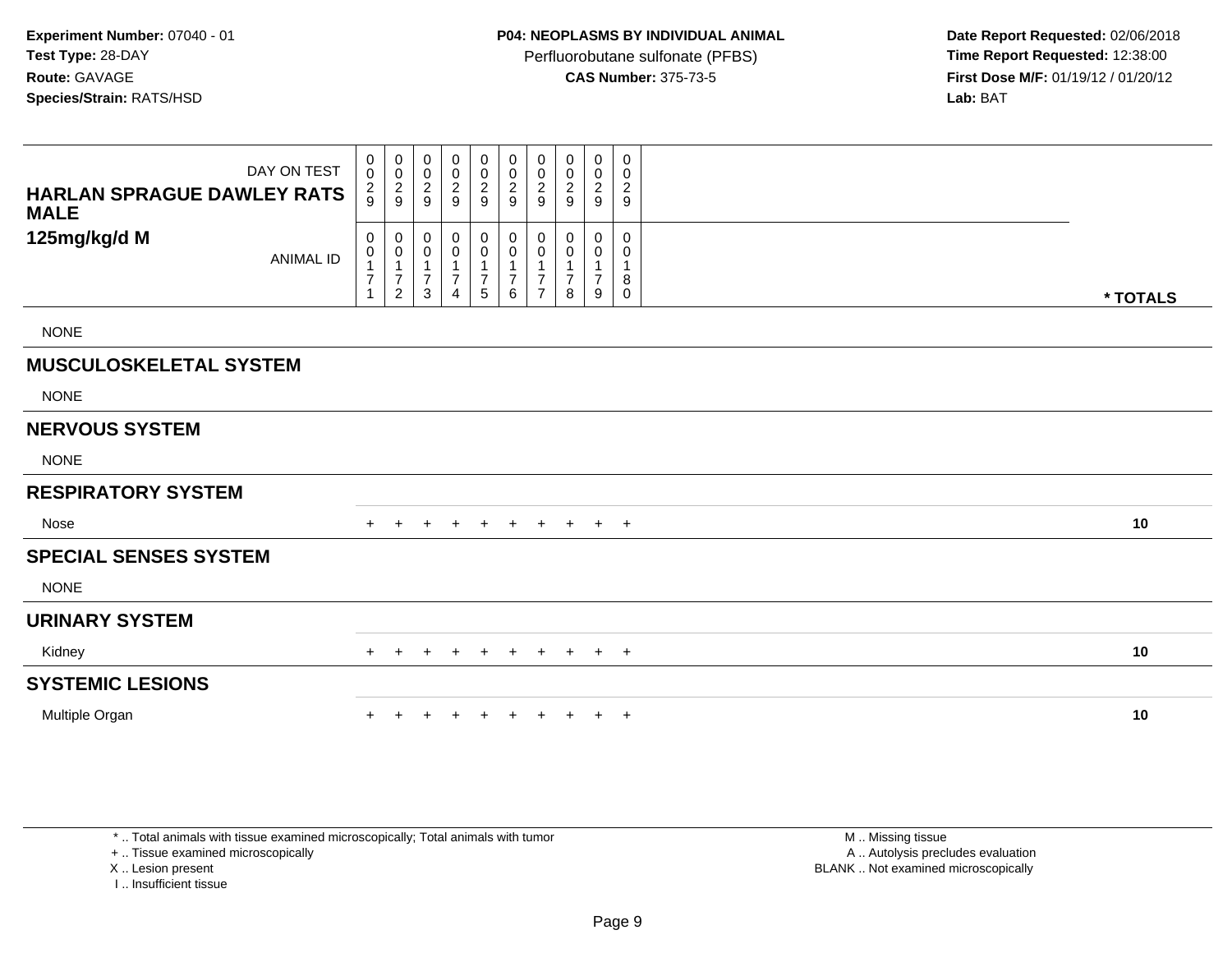Perfluorobutane sulfonate (PFBS)<br>**CAS Number:** 375-73-5

 **Date Report Requested:** 02/06/2018 **First Dose M/F:** 01/19/12 / 01/20/12<br>Lab: BAT **Lab:** BAT

| DAY ON TEST<br><b>HARLAN SPRAGUE DAWLEY RATS</b><br><b>MALE</b>                                                                                                     | 0<br>$\ddot{\mathbf{0}}$<br>$\frac{2}{9}$             | $\mathbf 0$<br>$\mathbf 0$<br>$\overline{c}$<br>9 | 0<br>0<br>$\overline{c}$<br>9   | $\pmb{0}$<br>$\pmb{0}$<br>$\boldsymbol{2}$<br>9         | $\pmb{0}$<br>$\pmb{0}$<br>$\frac{2}{9}$                | $\mathbf 0$<br>$\mathbf 0$<br>$\sqrt{2}$<br>9                      | $\pmb{0}$<br>$\mathbf 0$<br>$\overline{2}$<br>9         | $\mathbf 0$<br>$\mathbf 0$<br>$\sqrt{2}$<br>9        | $\mathsf{O}\xspace$<br>0<br>$\overline{2}$<br>9 | $\mathsf 0$<br>$\Omega$<br>$\overline{2}$<br>9 |                                                                                               |              |
|---------------------------------------------------------------------------------------------------------------------------------------------------------------------|-------------------------------------------------------|---------------------------------------------------|---------------------------------|---------------------------------------------------------|--------------------------------------------------------|--------------------------------------------------------------------|---------------------------------------------------------|------------------------------------------------------|-------------------------------------------------|------------------------------------------------|-----------------------------------------------------------------------------------------------|--------------|
| 250mg/kg/d M<br><b>ANIMAL ID</b>                                                                                                                                    | $\pmb{0}$<br>$\overline{0}$<br>$\mathbf{1}$<br>8<br>1 | 0<br>0<br>$\mathbf{1}$<br>$\frac{8}{2}$           | 0<br>0<br>$\mathbf 1$<br>$^8_3$ | 0<br>$\mathbf 0$<br>$\mathbf{1}$<br>8<br>$\overline{A}$ | $\mathbf 0$<br>$\mathbf 0$<br>$\overline{1}$<br>$^8$ 5 | $\mathbf 0$<br>$\mathbf 0$<br>$\mathbf{1}$<br>8<br>$6\phantom{1}6$ | $\mathbf 0$<br>$\mathbf 0$<br>-1<br>8<br>$\overline{7}$ | $\mathbf 0$<br>$\mathbf 0$<br>$\mathbf{1}$<br>8<br>8 | $\mathbf 0$<br>0<br>1<br>8<br>$\overline{9}$    | 0<br>$\Omega$<br>1<br>9<br>$\bar{0}$           |                                                                                               | * TOTALS     |
| <b>ALIMENTARY SYSTEM</b>                                                                                                                                            |                                                       |                                                   |                                 |                                                         |                                                        |                                                                    |                                                         |                                                      |                                                 |                                                |                                                                                               |              |
| Liver                                                                                                                                                               |                                                       |                                                   |                                 |                                                         |                                                        |                                                                    |                                                         |                                                      |                                                 | $\ddot{}$                                      |                                                                                               | 10           |
| Pancreas                                                                                                                                                            |                                                       |                                                   |                                 |                                                         |                                                        |                                                                    |                                                         |                                                      |                                                 | $\div$                                         |                                                                                               | 10           |
| Stomach, Forestomach                                                                                                                                                | $+$                                                   | $\div$                                            | ÷                               | $\div$                                                  | $\pm$                                                  | $\div$                                                             |                                                         |                                                      | $\overline{+}$                                  | $+$                                            |                                                                                               | 10           |
| <b>CARDIOVASCULAR SYSTEM</b>                                                                                                                                        |                                                       |                                                   |                                 |                                                         |                                                        |                                                                    |                                                         |                                                      |                                                 |                                                |                                                                                               |              |
| <b>NONE</b>                                                                                                                                                         |                                                       |                                                   |                                 |                                                         |                                                        |                                                                    |                                                         |                                                      |                                                 |                                                |                                                                                               |              |
| <b>ENDOCRINE SYSTEM</b>                                                                                                                                             |                                                       |                                                   |                                 |                                                         |                                                        |                                                                    |                                                         |                                                      |                                                 |                                                |                                                                                               |              |
| <b>Adrenal Cortex</b>                                                                                                                                               |                                                       |                                                   |                                 |                                                         |                                                        |                                                                    |                                                         | $\ddot{}$                                            |                                                 |                                                |                                                                                               | $\mathbf{1}$ |
| Adrenal Medulla                                                                                                                                                     |                                                       |                                                   |                                 |                                                         |                                                        |                                                                    |                                                         | $\ddot{}$                                            |                                                 |                                                |                                                                                               | $\mathbf{1}$ |
| <b>Thyroid Gland</b>                                                                                                                                                |                                                       | $\ddot{}$                                         |                                 |                                                         | $\ddot{}$                                              | $\div$                                                             | $\ddot{}$                                               | ÷.                                                   | $\ddot{}$                                       | $+$                                            |                                                                                               | 10           |
| <b>GENERAL BODY SYSTEM</b>                                                                                                                                          |                                                       |                                                   |                                 |                                                         |                                                        |                                                                    |                                                         |                                                      |                                                 |                                                |                                                                                               |              |
| <b>NONE</b>                                                                                                                                                         |                                                       |                                                   |                                 |                                                         |                                                        |                                                                    |                                                         |                                                      |                                                 |                                                |                                                                                               |              |
| <b>GENITAL SYSTEM</b>                                                                                                                                               |                                                       |                                                   |                                 |                                                         |                                                        |                                                                    |                                                         |                                                      |                                                 |                                                |                                                                                               |              |
| <b>Testes</b>                                                                                                                                                       | $+$                                                   | $+$                                               | $+$                             | $+$                                                     | $+$                                                    | $+$                                                                | $+$                                                     | $\ddot{}$                                            | $+$                                             | $+$                                            |                                                                                               | 10           |
| <b>HEMATOPOIETIC SYSTEM</b>                                                                                                                                         |                                                       |                                                   |                                 |                                                         |                                                        |                                                                    |                                                         |                                                      |                                                 |                                                |                                                                                               |              |
| <b>Bone Marrow</b>                                                                                                                                                  |                                                       | $\overline{+}$                                    | $+$                             | $\ddot{}$                                               | $\div$                                                 | $\ddot{}$                                                          | $\div$                                                  | $\ddot{}$                                            | $+$                                             | $+$                                            |                                                                                               | 10           |
| *  Total animals with tissue examined microscopically; Total animals with tumor<br>+  Tissue examined microscopically<br>X  Lesion present<br>I Insufficient tissue |                                                       |                                                   |                                 |                                                         |                                                        |                                                                    |                                                         |                                                      |                                                 |                                                | M  Missing tissue<br>A  Autolysis precludes evaluation<br>BLANK  Not examined microscopically |              |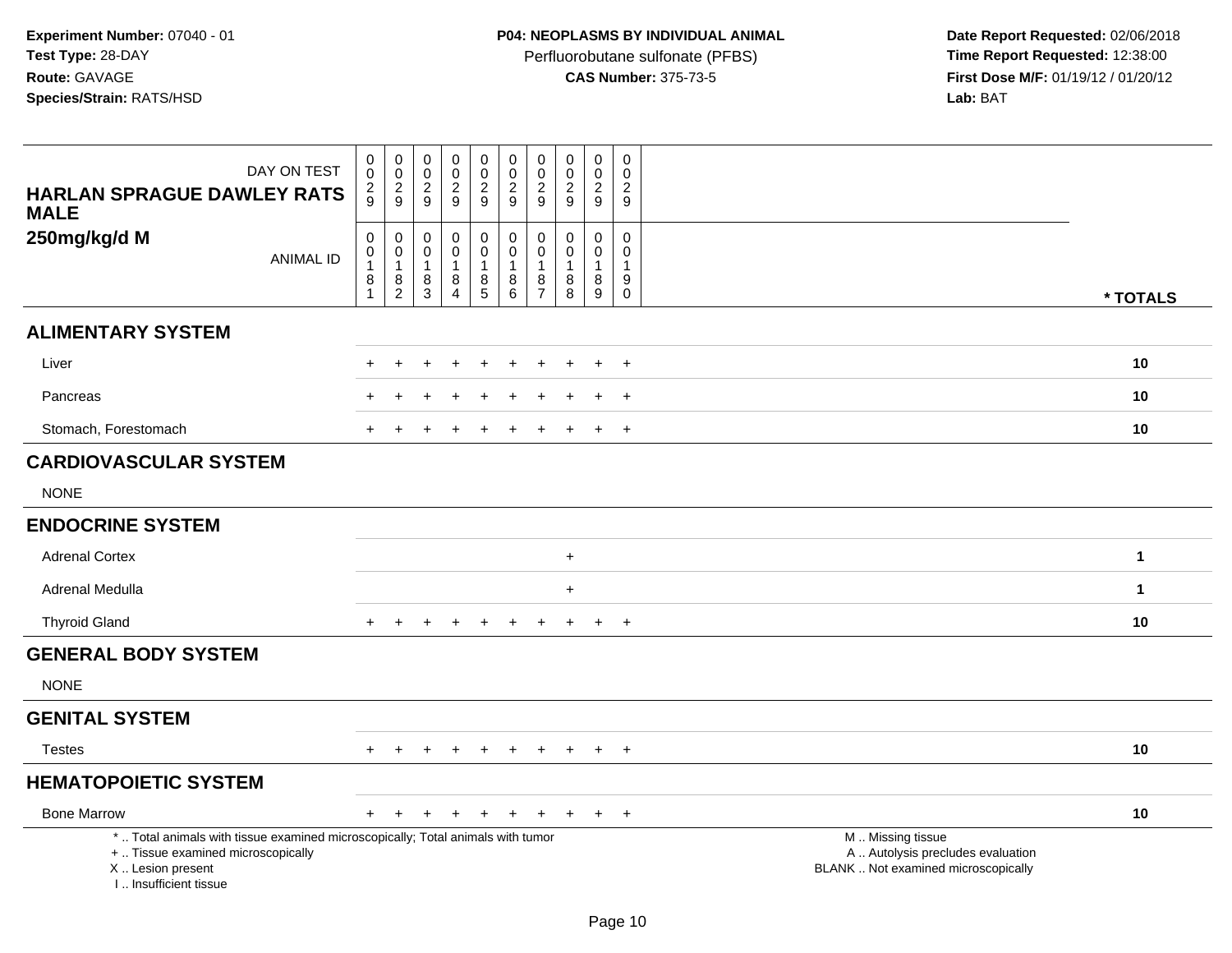Perfluorobutane sulfonate (PFBS)<br>**CAS Number:** 375-73-5

 **Date Report Requested:** 02/06/2018 **First Dose M/F:** 01/19/12 / 01/20/12<br>**Lab:** BAT **Lab:** BAT

| DAY ON TEST<br><b>HARLAN SPRAGUE DAWLEY RATS</b><br><b>MALE</b>                                                                                                     | 0<br>$\pmb{0}$<br>$\frac{2}{9}$                        | $\overline{0}$<br>$\mathbf 0$<br>$\frac{2}{9}$            | $\pmb{0}$<br>$\mathbf 0$<br>$\frac{2}{9}$                        | 0<br>$\frac{0}{2}$                            | $\pmb{0}$<br>$\frac{0}{2}$                        | $\pmb{0}$<br>$\pmb{0}$<br>$\boldsymbol{2}$<br>$\overline{9}$ | 0<br>$\mathbf 0$<br>$\overline{c}$<br>$9\,$ | $\pmb{0}$<br>$\mathbf 0$<br>$\sqrt{2}$<br>9 | $\pmb{0}$<br>$\mathbf 0$<br>$\frac{2}{9}$            | $\mathsf{O}\xspace$<br>$\pmb{0}$<br>$\overline{c}$<br>$\boldsymbol{9}$       |                                                                                               |          |
|---------------------------------------------------------------------------------------------------------------------------------------------------------------------|--------------------------------------------------------|-----------------------------------------------------------|------------------------------------------------------------------|-----------------------------------------------|---------------------------------------------------|--------------------------------------------------------------|---------------------------------------------|---------------------------------------------|------------------------------------------------------|------------------------------------------------------------------------------|-----------------------------------------------------------------------------------------------|----------|
| 250mg/kg/d M<br><b>ANIMAL ID</b>                                                                                                                                    | $\mathbf 0$<br>$\mathbf 0$<br>1<br>8<br>$\overline{1}$ | $\pmb{0}$<br>$\mathbf 0$<br>$\mathbf{1}$<br>$\frac{8}{2}$ | $\pmb{0}$<br>$\mathbf 0$<br>$\mathbf{1}$<br>$\bf8$<br>$\sqrt{3}$ | 0<br>0<br>$\mathbf{1}$<br>8<br>$\overline{4}$ | $\pmb{0}$<br>$\mathbf 0$<br>$\mathbf 1$<br>$^8$ 5 | $\mathbf 0$<br>$\mathbf 0$<br>$\overline{1}$<br>$\bf 8$<br>6 | 0<br>$\mathbf 0$<br>8<br>$\overline{7}$     | $\mathbf 0$<br>$\Omega$<br>1<br>8<br>8      | 0<br>$\mathbf 0$<br>$\mathbf{1}$<br>$\bf 8$<br>$9\,$ | $\mathbf 0$<br>$\mathbf 0$<br>$\mathbf 1$<br>$\boldsymbol{9}$<br>$\mathbf 0$ |                                                                                               | * TOTALS |
| Spleen                                                                                                                                                              |                                                        |                                                           |                                                                  |                                               | $\pm$                                             |                                                              | ÷                                           |                                             | $\div$                                               | $\ddot{}$                                                                    |                                                                                               | 10       |
| Thymus                                                                                                                                                              |                                                        |                                                           |                                                                  |                                               |                                                   |                                                              |                                             |                                             | $\pm$                                                | $+$                                                                          |                                                                                               | 10       |
| <b>INTEGUMENTARY SYSTEM</b>                                                                                                                                         |                                                        |                                                           |                                                                  |                                               |                                                   |                                                              |                                             |                                             |                                                      |                                                                              |                                                                                               |          |
| <b>NONE</b>                                                                                                                                                         |                                                        |                                                           |                                                                  |                                               |                                                   |                                                              |                                             |                                             |                                                      |                                                                              |                                                                                               |          |
| <b>MUSCULOSKELETAL SYSTEM</b>                                                                                                                                       |                                                        |                                                           |                                                                  |                                               |                                                   |                                                              |                                             |                                             |                                                      |                                                                              |                                                                                               |          |
| <b>NONE</b>                                                                                                                                                         |                                                        |                                                           |                                                                  |                                               |                                                   |                                                              |                                             |                                             |                                                      |                                                                              |                                                                                               |          |
| <b>NERVOUS SYSTEM</b>                                                                                                                                               |                                                        |                                                           |                                                                  |                                               |                                                   |                                                              |                                             |                                             |                                                      |                                                                              |                                                                                               |          |
| <b>NONE</b>                                                                                                                                                         |                                                        |                                                           |                                                                  |                                               |                                                   |                                                              |                                             |                                             |                                                      |                                                                              |                                                                                               |          |
| <b>RESPIRATORY SYSTEM</b>                                                                                                                                           |                                                        |                                                           |                                                                  |                                               |                                                   |                                                              |                                             |                                             |                                                      |                                                                              |                                                                                               |          |
| Nose                                                                                                                                                                | $+$                                                    | $\ddot{}$                                                 |                                                                  | $\ddot{}$                                     | $\ddot{}$                                         | $+$                                                          | $+$                                         | $\ddot{}$                                   | $+$                                                  | $+$                                                                          |                                                                                               | 10       |
| <b>SPECIAL SENSES SYSTEM</b><br><b>NONE</b>                                                                                                                         |                                                        |                                                           |                                                                  |                                               |                                                   |                                                              |                                             |                                             |                                                      |                                                                              |                                                                                               |          |
| <b>URINARY SYSTEM</b>                                                                                                                                               |                                                        |                                                           |                                                                  |                                               |                                                   |                                                              |                                             |                                             |                                                      |                                                                              |                                                                                               |          |
| Kidney                                                                                                                                                              | $+$                                                    | $+$                                                       | $+$                                                              | $+$                                           | $+$                                               |                                                              |                                             | $+ + + + +$                                 |                                                      | $+$                                                                          |                                                                                               | 10       |
| <b>SYSTEMIC LESIONS</b>                                                                                                                                             |                                                        |                                                           |                                                                  |                                               |                                                   |                                                              |                                             |                                             |                                                      |                                                                              |                                                                                               |          |
| Multiple Organ                                                                                                                                                      | $+$                                                    | $\overline{+}$                                            | $\div$                                                           | $\ddot{}$                                     | $\ddot{}$                                         | $+$                                                          | $+$                                         | $+$                                         | $+$                                                  | $+$                                                                          |                                                                                               | 10       |
| *  Total animals with tissue examined microscopically; Total animals with tumor<br>+  Tissue examined microscopically<br>X  Lesion present<br>I Insufficient tissue |                                                        |                                                           |                                                                  |                                               |                                                   |                                                              |                                             |                                             |                                                      |                                                                              | M  Missing tissue<br>A  Autolysis precludes evaluation<br>BLANK  Not examined microscopically |          |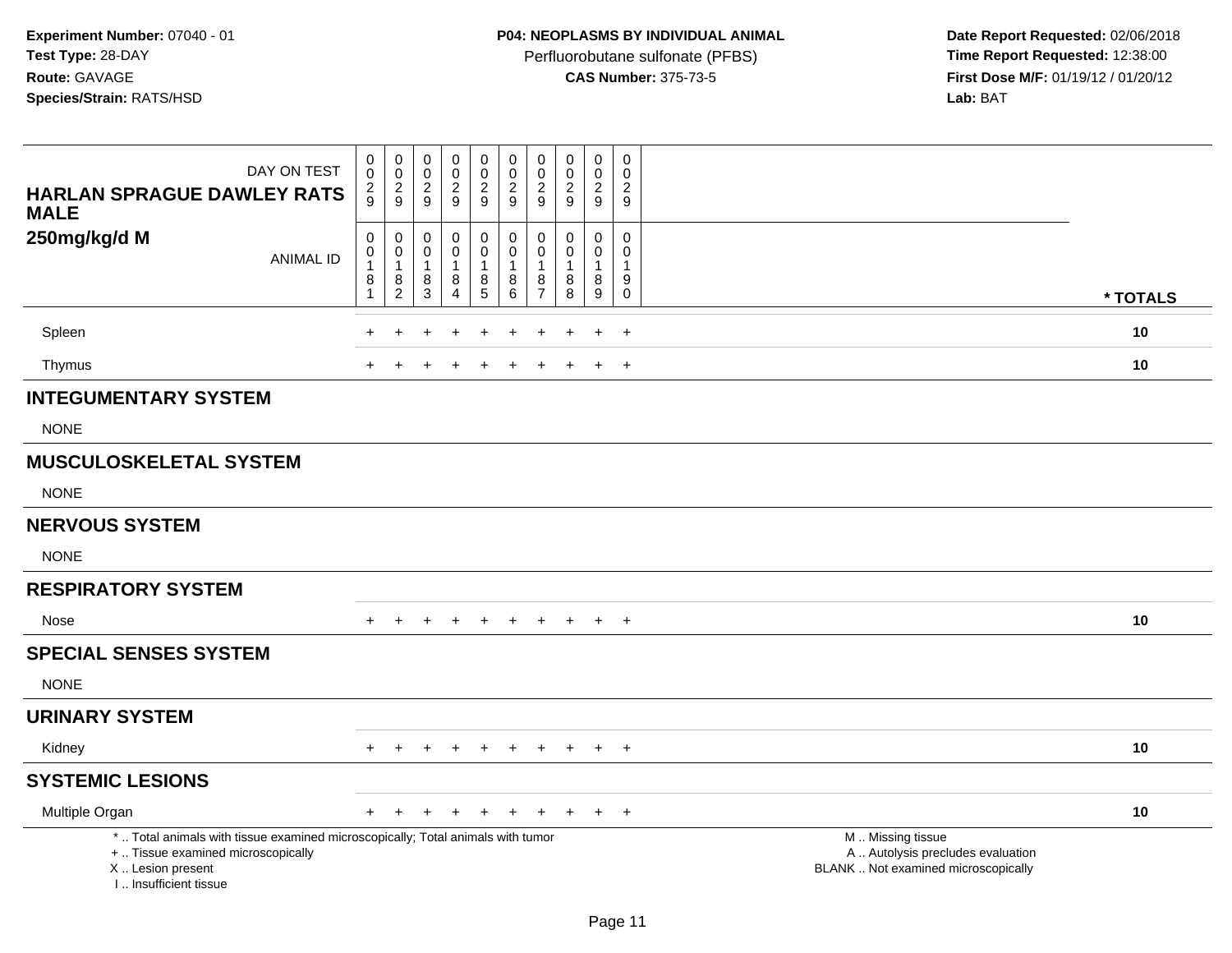Perfluorobutane sulfonate (PFBS)<br>**CAS Number:** 375-73-5

 **Date Report Requested:** 02/06/2018 **First Dose M/F:** 01/19/12 / 01/20/12<br>**Lab:** BAT **Lab:** BAT

| <b>HARLAN SPRAGUE DAWLEY RATS</b>                                               | DAY ON TEST      | $\mathsf{O}\xspace$<br>$\mathbf 0$<br>$\frac{2}{9}$                                   | $\mathbf 0$<br>$\mathbf 0$<br>$\frac{2}{9}$ | $_{\rm 0}^{\rm 0}$<br>$\frac{2}{9}$                     | $\mathbf 0$<br>$\pmb{0}$<br>$\frac{2}{9}$                              | $\pmb{0}$<br>$\mathbf 0$<br>$\frac{2}{9}$                                           | $\pmb{0}$<br>$\frac{0}{2}$                             | $\pmb{0}$<br>$\mathbf 0$<br>$\overline{2}$ | $\mathsf{O}\xspace$<br>$\mathbf 0$<br>$\overline{c}$         | $\mathbf 0$<br>$\mathbf 0$<br>$\overline{c}$ | $\mathbf 0$<br>$\mathbf 0$<br>$\overline{2}$                        |                   |          |
|---------------------------------------------------------------------------------|------------------|---------------------------------------------------------------------------------------|---------------------------------------------|---------------------------------------------------------|------------------------------------------------------------------------|-------------------------------------------------------------------------------------|--------------------------------------------------------|--------------------------------------------|--------------------------------------------------------------|----------------------------------------------|---------------------------------------------------------------------|-------------------|----------|
| <b>MALE</b>                                                                     |                  |                                                                                       |                                             |                                                         |                                                                        |                                                                                     |                                                        | 9                                          | 9                                                            | 9                                            | 9                                                                   |                   |          |
| 500mg/kg/d M                                                                    | <b>ANIMAL ID</b> | $\mathsf{O}\xspace$<br>$\begin{smallmatrix}0\\1\end{smallmatrix}$<br>$\boldsymbol{9}$ | 0<br>$\mathbf 0$<br>$\mathbf{1}$<br>9       | $\pmb{0}$<br>$\pmb{0}$<br>$\mathbf{1}$<br>$\frac{9}{3}$ | $\mathbf 0$<br>$\mathsf{O}\xspace$<br>$\mathbf{1}$<br>$\boldsymbol{9}$ | $\overline{0}$<br>$\mathsf{O}\xspace$<br>1<br>$\begin{array}{c} 9 \\ 5 \end{array}$ | $_{\rm 0}^{\rm 0}$<br>$\mathbf{1}$<br>$\boldsymbol{9}$ | 0<br>$\mathbf 0$<br>$\overline{1}$<br>9    | $\mathsf{O}\xspace$<br>$\mathbf 0$<br>-1<br>$\boldsymbol{9}$ | $\mathbf 0$<br>0<br>$\mathbf{1}$<br>9        | $\mathsf{O}\xspace$<br>$\mathbf 0$<br>$\overline{2}$<br>$\mathbf 0$ |                   |          |
|                                                                                 |                  | $\mathbf{1}$                                                                          | $\overline{c}$                              |                                                         | $\overline{4}$                                                         |                                                                                     | $\,6\,$                                                | $\overline{7}$                             | 8                                                            | $\boldsymbol{9}$                             | $\mathbf 0$                                                         |                   | * TOTALS |
| <b>ALIMENTARY SYSTEM</b>                                                        |                  |                                                                                       |                                             |                                                         |                                                                        |                                                                                     |                                                        |                                            |                                                              |                                              |                                                                     |                   |          |
| Esophagus                                                                       |                  |                                                                                       |                                             |                                                         |                                                                        |                                                                                     |                                                        |                                            |                                                              |                                              | $\ddot{}$                                                           |                   | 10       |
| Intestine Large, Cecum                                                          |                  |                                                                                       |                                             |                                                         |                                                                        |                                                                                     |                                                        |                                            |                                                              | $\ddot{}$                                    | $+$                                                                 |                   | 10       |
| Intestine Large, Colon                                                          |                  |                                                                                       |                                             |                                                         |                                                                        |                                                                                     |                                                        |                                            |                                                              | $\ddot{}$                                    | $\overline{+}$                                                      |                   | 10       |
| Intestine Large, Rectum                                                         |                  |                                                                                       |                                             |                                                         |                                                                        |                                                                                     |                                                        |                                            |                                                              | $\div$                                       | $\overline{+}$                                                      |                   | 10       |
| Intestine Small, Duodenum                                                       |                  |                                                                                       |                                             |                                                         |                                                                        |                                                                                     |                                                        |                                            |                                                              |                                              | $\overline{+}$                                                      |                   | 10       |
| Intestine Small, Ileum                                                          |                  |                                                                                       |                                             |                                                         |                                                                        |                                                                                     |                                                        |                                            |                                                              | $\ddot{}$                                    | $\ddot{}$                                                           |                   | 10       |
| Intestine Small, Jejunum                                                        |                  |                                                                                       |                                             |                                                         |                                                                        |                                                                                     |                                                        |                                            |                                                              | $\ddot{}$                                    | $+$                                                                 |                   | 10       |
| Liver                                                                           |                  |                                                                                       |                                             |                                                         |                                                                        |                                                                                     |                                                        |                                            |                                                              | $\ddot{}$                                    | $\ddot{}$                                                           |                   | 10       |
| Pancreas                                                                        |                  |                                                                                       |                                             |                                                         |                                                                        |                                                                                     |                                                        |                                            |                                                              |                                              | $\overline{+}$                                                      |                   | 10       |
| Salivary Glands                                                                 |                  |                                                                                       |                                             |                                                         |                                                                        |                                                                                     |                                                        |                                            |                                                              |                                              | $\ddot{}$                                                           |                   | 10       |
| Stomach, Forestomach                                                            |                  |                                                                                       |                                             |                                                         |                                                                        |                                                                                     |                                                        |                                            |                                                              | $\ddot{}$                                    | $+$                                                                 |                   | 10       |
| Stomach, Glandular                                                              |                  |                                                                                       |                                             |                                                         |                                                                        |                                                                                     |                                                        |                                            |                                                              | $\ddot{}$                                    | $+$                                                                 |                   | 10       |
| <b>CARDIOVASCULAR SYSTEM</b>                                                    |                  |                                                                                       |                                             |                                                         |                                                                        |                                                                                     |                                                        |                                            |                                                              |                                              |                                                                     |                   |          |
| <b>Blood Vessel</b>                                                             |                  | $\pm$                                                                                 |                                             |                                                         | $\div$                                                                 | $\ddot{}$                                                                           | $\ddot{}$                                              |                                            |                                                              | $\ddot{}$                                    | $+$                                                                 |                   | 10       |
| *  Total animals with tissue examined microscopically; Total animals with tumor |                  |                                                                                       |                                             |                                                         |                                                                        |                                                                                     |                                                        |                                            |                                                              |                                              |                                                                     | M  Missing tissue |          |

+ .. Tissue examined microscopically

X .. Lesion present

I .. Insufficient tissue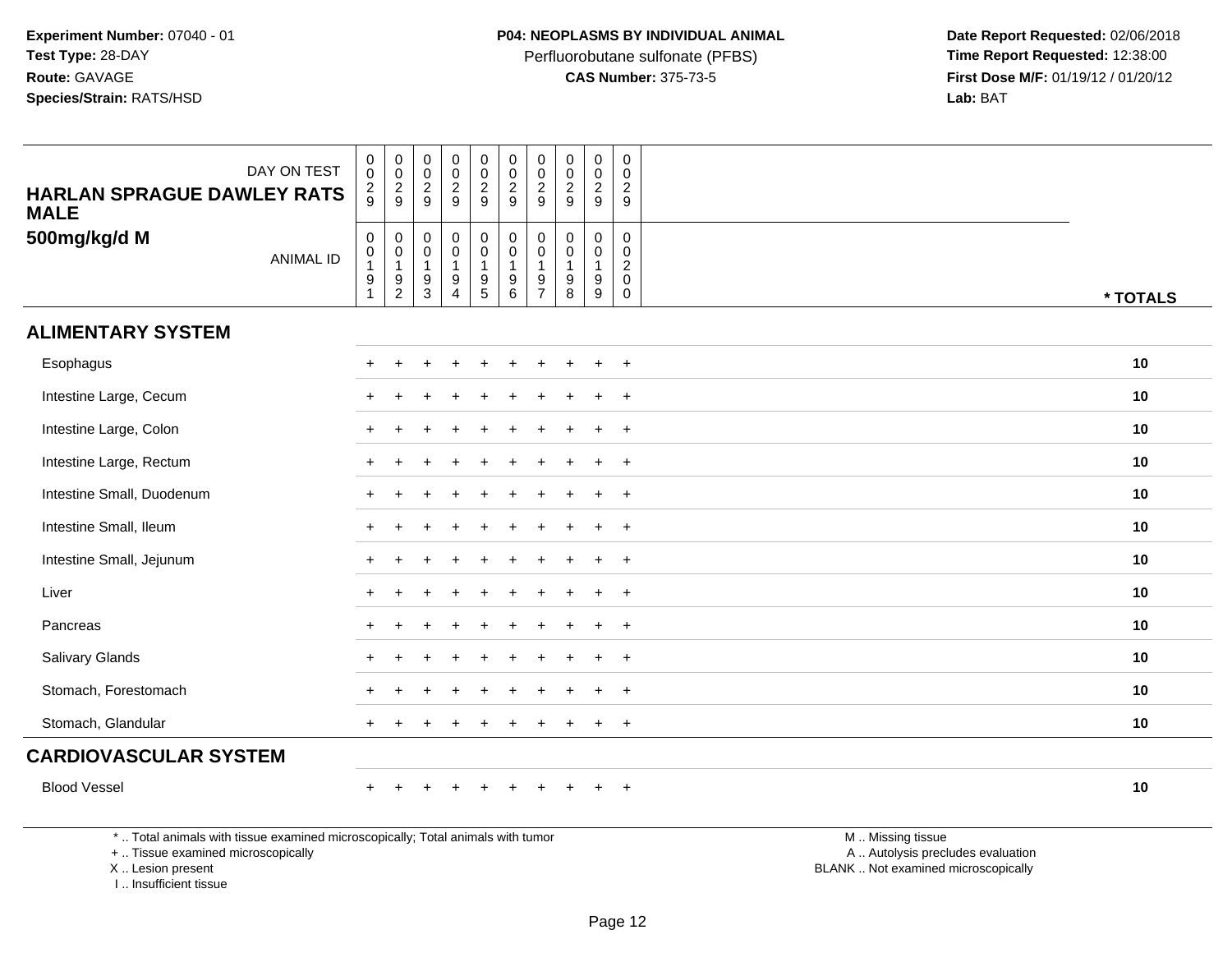Perfluorobutane sulfonate (PFBS)<br>**CAS Number:** 375-73-5

 **Date Report Requested:** 02/06/2018 **First Dose M/F:** 01/19/12 / 01/20/12<br>**Lab:** BAT **Lab:** BAT

| <b>HARLAN SPRAGUE DAWLEY RATS</b><br><b>MALE</b> | DAY ON TEST      | $_{\rm 0}^{\rm 0}$<br>$\frac{2}{9}$ | 00029                                           | $_{\rm 0}^{\rm 0}$<br>$\frac{2}{9}$   | $\begin{smallmatrix}0\0\0\end{smallmatrix}$<br>$\frac{2}{9}$ | $\begin{smallmatrix}0\0\end{smallmatrix}$<br>$\frac{2}{9}$ | 00029                                                      | 00029                                                                                          | 00029                 | $_0^0$<br>$\frac{2}{9}$  | 0<br>$\mathbf 0$<br>$\overline{\mathbf{c}}$<br>9      |          |
|--------------------------------------------------|------------------|-------------------------------------|-------------------------------------------------|---------------------------------------|--------------------------------------------------------------|------------------------------------------------------------|------------------------------------------------------------|------------------------------------------------------------------------------------------------|-----------------------|--------------------------|-------------------------------------------------------|----------|
| 500mg/kg/d M                                     | <b>ANIMAL ID</b> | 0<br>0<br>9                         | $\mathbf 0$<br>$\pmb{0}$<br>9<br>$\overline{c}$ | $\pmb{0}$<br>$\pmb{0}$<br>1<br>9<br>3 | $\mathbf 0$<br>$\pmb{0}$<br>9<br>$\overline{4}$              | $\begin{smallmatrix} 0\\0 \end{smallmatrix}$<br>9<br>5     | $\begin{smallmatrix}0\\0\end{smallmatrix}$<br>9<br>$\,6\,$ | $\begin{smallmatrix} 0\\0 \end{smallmatrix}$<br>$\overline{\mathbf{1}}$<br>9<br>$\overline{7}$ | 0<br>0<br>1<br>9<br>8 | 0<br>$\pmb{0}$<br>9<br>9 | 0<br>0<br>$\overline{\mathbf{c}}$<br>$\mathbf 0$<br>0 | * TOTALS |
| Heart                                            |                  | $\ddot{}$                           |                                                 |                                       | $\mathbf +$                                                  | $\ddot{}$                                                  | $\ddot{}$                                                  | $+$                                                                                            | $\ddot{}$             | $\ddot{}$                | $+$                                                   | 10       |
| <b>ENDOCRINE SYSTEM</b>                          |                  |                                     |                                                 |                                       |                                                              |                                                            |                                                            |                                                                                                |                       |                          |                                                       |          |
| <b>Adrenal Cortex</b>                            |                  | $+$                                 |                                                 |                                       | $\pm$                                                        | $\pm$                                                      |                                                            |                                                                                                | $\pm$                 | $\pm$                    | $+$                                                   | $10$     |
| Adrenal Medulla                                  |                  |                                     |                                                 |                                       |                                                              |                                                            |                                                            |                                                                                                |                       | $\ddot{}$                | $+$                                                   | 10       |
| Islets, Pancreatic                               |                  |                                     |                                                 |                                       |                                                              |                                                            | $\div$                                                     |                                                                                                | $\pm$                 | $\ddot{}$                | $+$                                                   | 10       |
| Parathyroid Gland                                |                  |                                     |                                                 |                                       |                                                              |                                                            |                                                            |                                                                                                |                       |                          | $+$                                                   | 10       |
| <b>Pituitary Gland</b>                           |                  | $\pm$                               |                                                 |                                       | $\div$                                                       | $\pm$                                                      | $\pm$                                                      |                                                                                                | $\pm$                 | $+$                      | $+$                                                   | 10       |
| <b>Thyroid Gland</b>                             |                  | $+$                                 |                                                 | ÷                                     | $\div$                                                       | $\ddot{}$                                                  | $\ddot{}$                                                  | $+$                                                                                            | $\overline{+}$        | $+$                      | $+$                                                   | 10       |
| <b>GENERAL BODY SYSTEM</b>                       |                  |                                     |                                                 |                                       |                                                              |                                                            |                                                            |                                                                                                |                       |                          |                                                       |          |
|                                                  |                  |                                     |                                                 |                                       |                                                              |                                                            |                                                            |                                                                                                |                       |                          |                                                       |          |

NONE

### **GENITAL SYSTEM**

| Epididymis             |  | + + + + + + + + + + |  |  |  |  | 10 |
|------------------------|--|---------------------|--|--|--|--|----|
| <b>Preputial Gland</b> |  | + + + + + + + + + + |  |  |  |  | 10 |
| Prostate               |  | + + + + + + + + + + |  |  |  |  | 10 |
| Seminal Vesicle        |  | + + + + + + + + + + |  |  |  |  | 10 |

\* .. Total animals with tissue examined microscopically; Total animals with tumor

+ .. Tissue examined microscopically

X .. Lesion present

I .. Insufficient tissue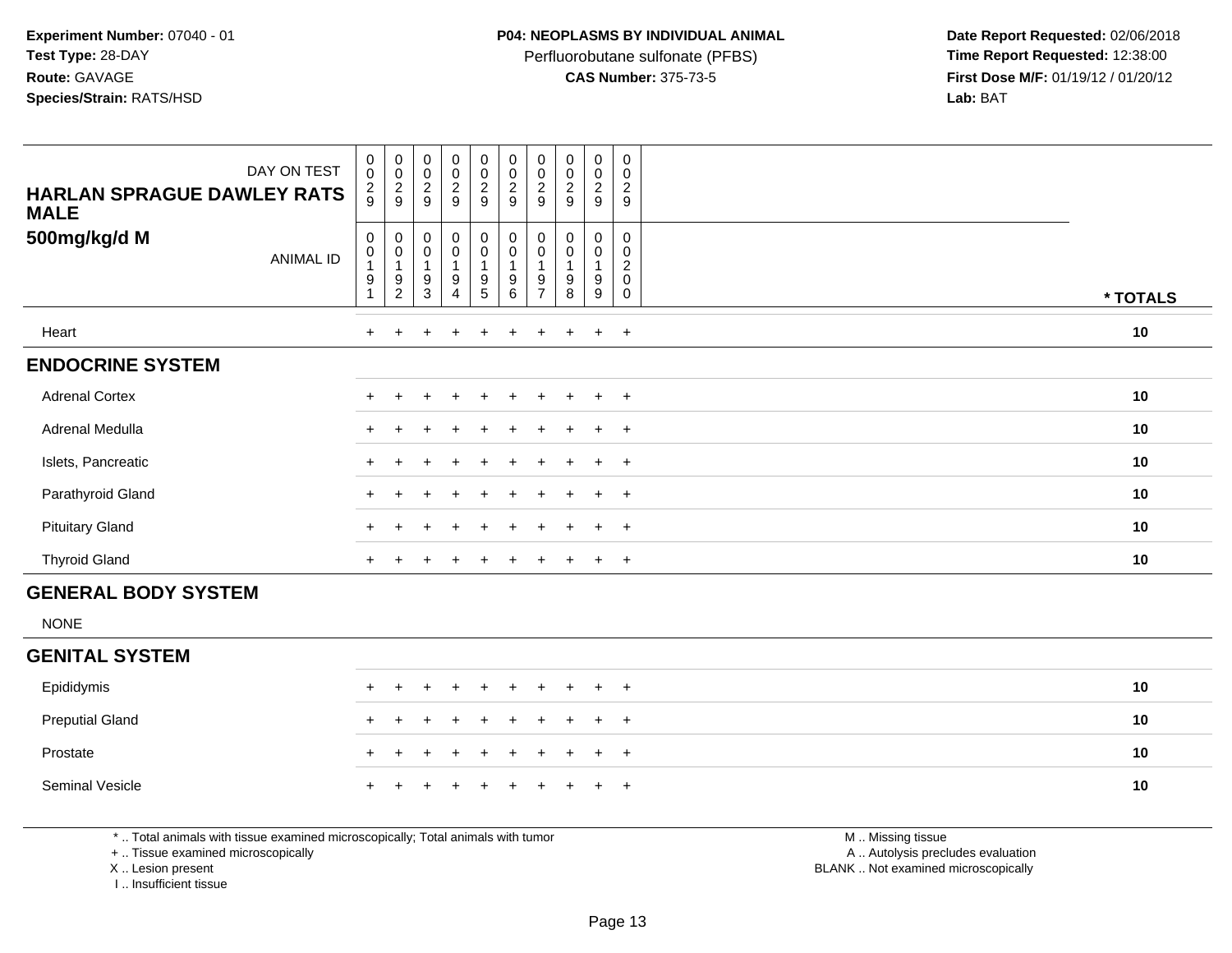Perfluorobutane sulfonate (PFBS)<br>**CAS Number:** 375-73-5

 **Date Report Requested:** 02/06/2018 **First Dose M/F:** 01/19/12 / 01/20/12<br>**Lab:** BAT **Lab:** BAT

| DAY ON TEST<br><b>HARLAN SPRAGUE DAWLEY RATS</b><br><b>MALE</b> | 0<br>$\ddot{\mathbf{0}}$<br>$\frac{2}{9}$ | $_{\rm 0}^{\rm 0}$<br>$\frac{2}{9}$                                      | $\begin{array}{c} 0 \\ 0 \\ 2 \\ 9 \end{array}$                            | 00029                                                                      | $\begin{smallmatrix} 0\\0 \end{smallmatrix}$<br>$\frac{2}{9}$             | $\begin{smallmatrix} 0\\0 \end{smallmatrix}$<br>$\frac{2}{9}$ | $_{\rm 0}^{\rm 0}$<br>$\frac{2}{9}$                           | $\begin{array}{c} 0 \\ 0 \\ 2 \\ 9 \end{array}$  | $\begin{smallmatrix}0\0\0\end{smallmatrix}$<br>$\frac{2}{9}$ | $\pmb{0}$<br>$\overline{0}$<br>$\frac{2}{9}$             |          |
|-----------------------------------------------------------------|-------------------------------------------|--------------------------------------------------------------------------|----------------------------------------------------------------------------|----------------------------------------------------------------------------|---------------------------------------------------------------------------|---------------------------------------------------------------|---------------------------------------------------------------|--------------------------------------------------|--------------------------------------------------------------|----------------------------------------------------------|----------|
| 500mg/kg/d M<br><b>ANIMAL ID</b>                                | 0<br>$\pmb{0}$<br>9<br>1                  | $\pmb{0}$<br>$\begin{smallmatrix}0\\1\end{smallmatrix}$<br>$\frac{9}{2}$ | $\pmb{0}$<br>$\pmb{0}$<br>$\mathbf{1}$<br>$\boldsymbol{9}$<br>$\mathbf{3}$ | $_{\rm 0}^{\rm 0}$<br>$\overline{1}$<br>$\boldsymbol{9}$<br>$\overline{4}$ | $\pmb{0}$<br>$\overline{0}$<br>1<br>$\begin{array}{c} 9 \\ 5 \end{array}$ | 0<br>0<br>9<br>6                                              | $\pmb{0}$<br>$\pmb{0}$<br>$\mathbf{1}$<br>9<br>$\overline{7}$ | 0<br>$\pmb{0}$<br>$\mathbf{1}$<br>$_{8}^{\rm 9}$ | 0<br>$\mathbf 0$<br>9<br>9                                   | $\mathbf 0$<br>$\pmb{0}$<br>$\frac{2}{0}$<br>$\mathbf 0$ | * TOTALS |
| <b>Testes</b>                                                   | $+$                                       | $+$                                                                      | $\ddot{}$                                                                  | $\ddot{}$                                                                  | $\ddot{}$                                                                 | $\ddot{}$                                                     | $\pm$                                                         | $\ddot{}$                                        | $+$                                                          | $+$                                                      | 10       |
| <b>HEMATOPOIETIC SYSTEM</b>                                     |                                           |                                                                          |                                                                            |                                                                            |                                                                           |                                                               |                                                               |                                                  |                                                              |                                                          |          |
| <b>Bone Marrow</b>                                              | $+$                                       | $\ddot{}$                                                                | $\overline{1}$                                                             | $+$                                                                        | $+$                                                                       | $\ddot{}$                                                     | $\ddot{}$                                                     | $+$                                              | $+$                                                          | $+$                                                      | 10       |
| Lymph Node, Mandibular                                          | $+$                                       | $\ddot{}$                                                                | $\overline{1}$                                                             | $\ddot{}$                                                                  | $\ddot{}$                                                                 | $\div$                                                        |                                                               | $\ddot{}$                                        | $\ddot{}$                                                    | $+$                                                      | 10       |
| Lymph Node, Mesenteric                                          | $\pm$                                     |                                                                          |                                                                            |                                                                            | $\div$                                                                    | $\div$                                                        |                                                               | $+$                                              | $\ddot{}$                                                    | $+$                                                      | 10       |
| Spleen                                                          | $\ddot{}$                                 |                                                                          | $\ddot{}$                                                                  |                                                                            |                                                                           |                                                               |                                                               | $\overline{+}$                                   | $\ddot{}$                                                    | $+$                                                      | 10       |
| Thymus                                                          | $\div$                                    |                                                                          |                                                                            |                                                                            |                                                                           |                                                               |                                                               |                                                  | $\pm$                                                        | $^{+}$                                                   | 10       |
| <b>INTEGUMENTARY SYSTEM</b>                                     |                                           |                                                                          |                                                                            |                                                                            |                                                                           |                                                               |                                                               |                                                  |                                                              |                                                          |          |
| <b>Mammary Gland</b>                                            | $\pm$                                     | $\ddot{}$                                                                | $\ddot{}$                                                                  | $\ddot{}$                                                                  | $\ddot{}$                                                                 | $\div$                                                        |                                                               | $\ddot{}$                                        | $\ddot{}$                                                    | $^{+}$                                                   | 10       |
| Skin                                                            | $+$                                       | $\pm$                                                                    | $\pm$                                                                      |                                                                            | $\pm$                                                                     | ÷                                                             |                                                               | $\overline{+}$                                   | $\ddot{}$                                                    | $+$                                                      | 10       |
| <b>MUSCULOSKELETAL SYSTEM</b>                                   |                                           |                                                                          |                                                                            |                                                                            |                                                                           |                                                               |                                                               |                                                  |                                                              |                                                          |          |
| <b>Bone</b>                                                     | $+$                                       | $\pm$                                                                    | $\pm$                                                                      | $+$                                                                        | $\overline{+}$                                                            | $\ddot{}$                                                     | $+$                                                           | $+$                                              | $+$                                                          | $+$                                                      | 10       |
| <b>NERVOUS SYSTEM</b>                                           |                                           |                                                                          |                                                                            |                                                                            |                                                                           |                                                               |                                                               |                                                  |                                                              |                                                          |          |
| <b>Brain</b>                                                    | ÷                                         |                                                                          |                                                                            |                                                                            |                                                                           |                                                               |                                                               | $\pm$                                            | $\ddot{}$                                                    | $^{+}$                                                   | 10       |

## **RESPIRATORY SYSTEM**

\* .. Total animals with tissue examined microscopically; Total animals with tumor

+ .. Tissue examined microscopically

X .. Lesion present

I .. Insufficient tissue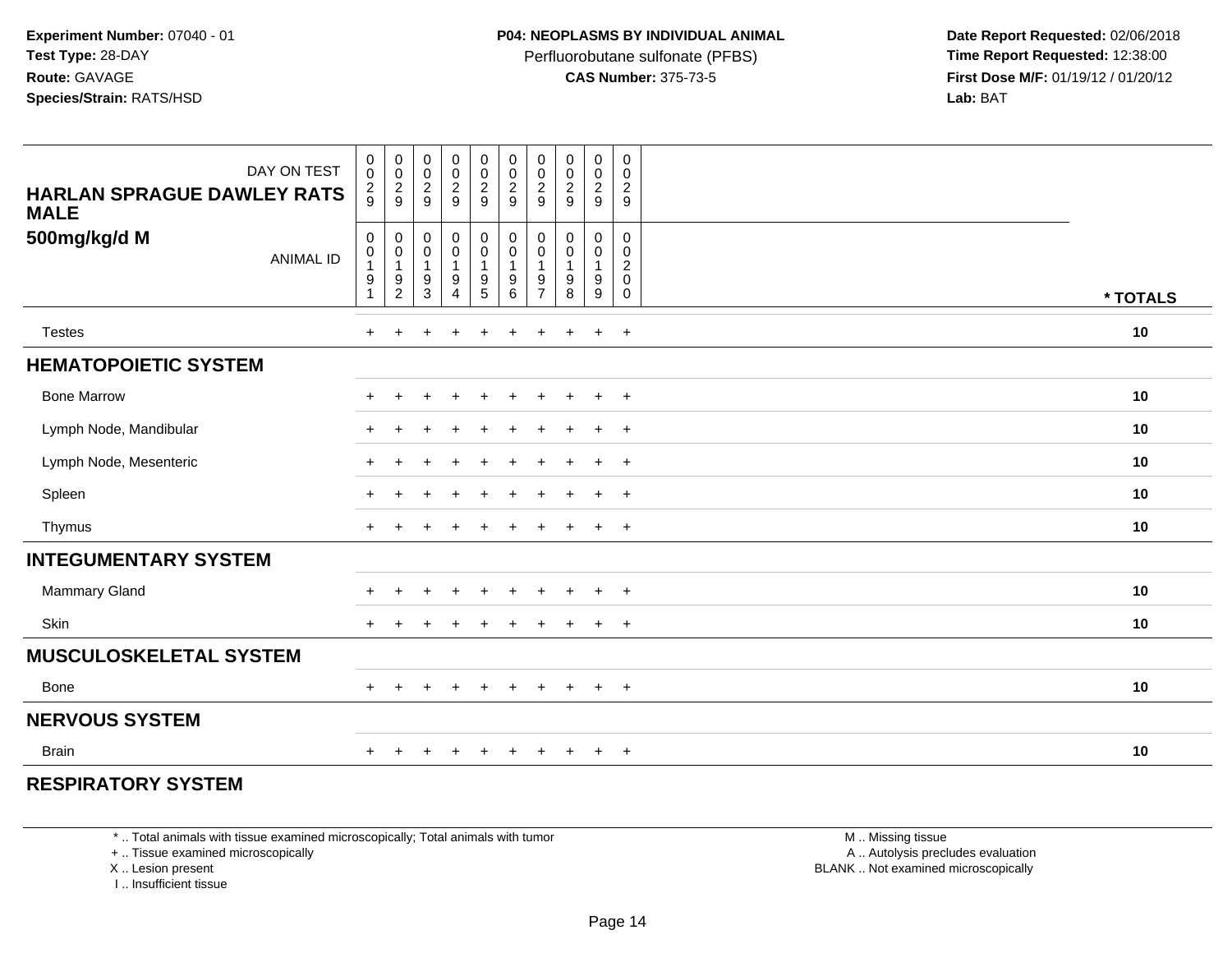Perfluorobutane sulfonate (PFBS)<br>**CAS Number:** 375-73-5

 **Date Report Requested:** 02/06/2018 **First Dose M/F:** 01/19/12 / 01/20/12<br>**Lab:** BAT **Lab:** BAT

| DAY ON TEST<br><b>HARLAN SPRAGUE DAWLEY RATS</b><br><b>MALE</b> | $\begin{smallmatrix}0\0\0\end{smallmatrix}$<br>$\frac{2}{9}$ | 00029                                                                              | $_{\rm 0}^{\rm 0}$<br>$\frac{2}{9}$                                                        | $\begin{smallmatrix}0\0\0\end{smallmatrix}$<br>$\frac{2}{9}$    | $\begin{array}{c} 0 \\ 0 \\ 2 \\ 9 \end{array}$   | 00029                                                         | 00029                                                                          | $\begin{smallmatrix} 0\\0 \end{smallmatrix}$<br>$\frac{2}{9}$     | $\begin{smallmatrix} 0\\0 \end{smallmatrix}$<br>$\frac{2}{9}$ | $\,0\,$<br>$\mathbf 0$<br>$\frac{2}{9}$                                    |          |
|-----------------------------------------------------------------|--------------------------------------------------------------|------------------------------------------------------------------------------------|--------------------------------------------------------------------------------------------|-----------------------------------------------------------------|---------------------------------------------------|---------------------------------------------------------------|--------------------------------------------------------------------------------|-------------------------------------------------------------------|---------------------------------------------------------------|----------------------------------------------------------------------------|----------|
| 500mg/kg/d M<br><b>ANIMAL ID</b>                                | $\pmb{0}$<br>$\pmb{0}$<br>9                                  | $\pmb{0}$<br>$\begin{smallmatrix}0\\1\end{smallmatrix}$<br>$9\,$<br>$\overline{2}$ | $\,0\,$<br>$\begin{smallmatrix} 0\\ 1 \end{smallmatrix}$<br>$\boldsymbol{9}$<br>$\sqrt{3}$ | 0<br>$\mathsf{O}\xspace$<br>$\mathbf{1}$<br>9<br>$\overline{4}$ | 0<br>0<br>$\overline{1}$<br>$\boldsymbol{9}$<br>5 | 0<br>$\pmb{0}$<br>$\overline{1}$<br>$\boldsymbol{9}$<br>$\,6$ | $\pmb{0}$<br>$\begin{smallmatrix}0\\1\end{smallmatrix}$<br>9<br>$\overline{7}$ | $\pmb{0}$<br>$\begin{smallmatrix}0\\1\end{smallmatrix}$<br>9<br>8 | 0<br>$\mathbf 0$<br>$\mathbf{1}$<br>$\boldsymbol{9}$<br>9     | $\mathbf 0$<br>$\pmb{0}$<br>$\boldsymbol{2}$<br>$\mathbf 0$<br>$\mathbf 0$ | * TOTALS |
| Lung                                                            | $\pm$                                                        |                                                                                    |                                                                                            | $\div$                                                          | $\ddot{}$                                         | $\ddot{}$                                                     | $\pm$                                                                          | ÷                                                                 | $\ddot{}$                                                     | $+$                                                                        | 10       |
| Nose                                                            | $\div$                                                       |                                                                                    |                                                                                            |                                                                 |                                                   |                                                               |                                                                                |                                                                   | $\div$                                                        | $+$                                                                        | 10       |
| Trachea                                                         | $\ddot{}$                                                    |                                                                                    |                                                                                            |                                                                 | $+$                                               | $+$                                                           | $+$                                                                            | $+$                                                               | $+$                                                           | $+$                                                                        | 10       |
| <b>SPECIAL SENSES SYSTEM</b>                                    |                                                              |                                                                                    |                                                                                            |                                                                 |                                                   |                                                               |                                                                                |                                                                   |                                                               |                                                                            |          |
| Eye                                                             |                                                              |                                                                                    |                                                                                            |                                                                 |                                                   |                                                               |                                                                                |                                                                   | ÷                                                             | $\pm$                                                                      | 10       |
| Harderian Gland                                                 | $+$                                                          |                                                                                    |                                                                                            | ÷                                                               |                                                   | $\ddot{}$                                                     |                                                                                | $\ddot{}$                                                         | $\ddot{}$                                                     | $+$                                                                        | 10       |
| <b>URINARY SYSTEM</b>                                           |                                                              |                                                                                    |                                                                                            |                                                                 |                                                   |                                                               |                                                                                |                                                                   |                                                               |                                                                            |          |
| Kidney                                                          |                                                              |                                                                                    |                                                                                            |                                                                 |                                                   |                                                               |                                                                                |                                                                   | ٠                                                             | $\pm$                                                                      | $10$     |
| <b>Urinary Bladder</b>                                          | $+$                                                          |                                                                                    |                                                                                            | $\overline{1}$                                                  | $\pm$                                             | $\pm$                                                         | $\pm$                                                                          | $\pm$                                                             | $\ddot{}$                                                     | $+$                                                                        | 10       |
| <b>SYSTEMIC LESIONS</b>                                         |                                                              |                                                                                    |                                                                                            |                                                                 |                                                   |                                                               |                                                                                |                                                                   |                                                               |                                                                            |          |
| Multiple Organ                                                  |                                                              |                                                                                    |                                                                                            |                                                                 |                                                   |                                                               |                                                                                | $\ddot{}$                                                         | $\ddot{}$                                                     | $+$                                                                        | 10       |

\* .. Total animals with tissue examined microscopically; Total animals with tumor

+ .. Tissue examined microscopically

X .. Lesion present

I .. Insufficient tissue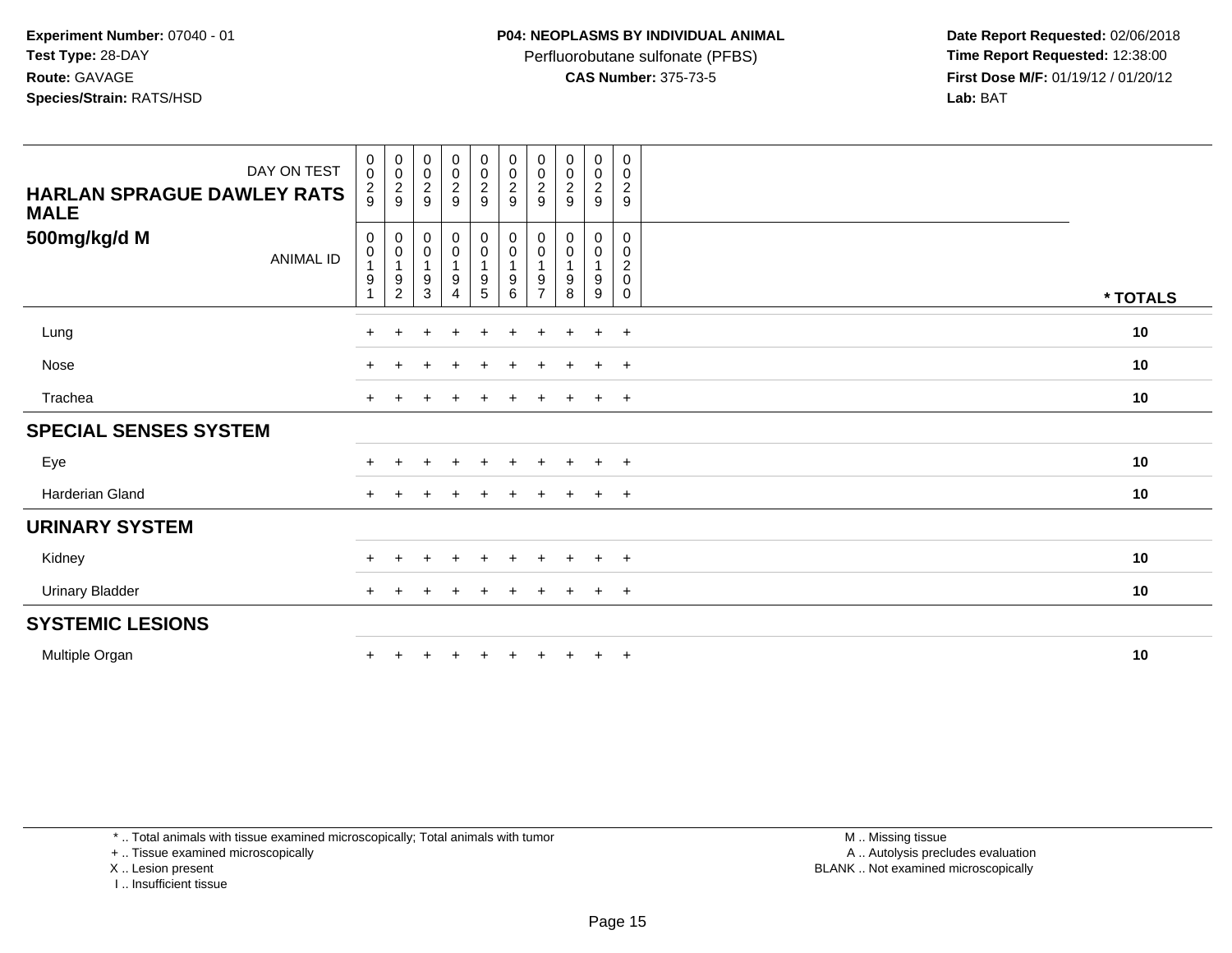Perfluorobutane sulfonate (PFBS)<br>**CAS Number:** 375-73-5

 **Date Report Requested:** 02/06/2018 **First Dose M/F:** 01/19/12 / 01/20/12<br>**Lab:** BAT **Lab:** BAT

| <b>HARLAN SPRAGUE DAWLEY RATS</b><br><b>MALE</b>                                | DAY ON TEST      | $\mathbf 0$<br>$\mathbf 0$<br>$\mathbf{1}$<br>5 | $\pmb{0}$<br>$\mathbf 0$<br>$\overline{1}$<br>8           | $\pmb{0}$<br>$\pmb{0}$<br>$rac{2}{5}$                            | $\pmb{0}$<br>$\mathsf{O}\xspace$<br>$\frac{2}{4}$   | $\mathsf{O}\xspace$<br>$\mathbf 0$<br>$\overline{1}$<br>8                       | $\pmb{0}$<br>$\pmb{0}$<br>$\overline{c}$<br>$\overline{5}$ | $\mathbf 0$<br>$\mathbf 0$<br>$\sqrt{2}$<br>$\overline{1}$                      | $\mathsf 0$<br>$\mathbf 0$<br>$\mathbf{1}$<br>8                  | $\pmb{0}$<br>$\pmb{0}$<br>$\mathbf{1}$<br>$\overline{7}$      | $\pmb{0}$<br>$\Omega$<br>0<br>6                                               |                   |          |
|---------------------------------------------------------------------------------|------------------|-------------------------------------------------|-----------------------------------------------------------|------------------------------------------------------------------|-----------------------------------------------------|---------------------------------------------------------------------------------|------------------------------------------------------------|---------------------------------------------------------------------------------|------------------------------------------------------------------|---------------------------------------------------------------|-------------------------------------------------------------------------------|-------------------|----------|
| 1000mg/kg/d M                                                                   | <b>ANIMAL ID</b> | $\mathbf 0$<br>$\frac{0}{2}$<br>$\overline{1}$  | $\mathbf 0$<br>$\mathbf 0$<br>$\frac{2}{0}$<br>$\sqrt{2}$ | $\boldsymbol{0}$<br>$\mathbf 0$<br>$\frac{2}{0}$<br>$\mathbf{3}$ | $\mathbf 0$<br>$\overline{0}$<br>$\frac{2}{0}$<br>4 | $\begin{smallmatrix} 0\\0 \end{smallmatrix}$<br>$\frac{2}{0}$<br>$\overline{5}$ | $\pmb{0}$<br>$\overline{0}$<br>$\frac{2}{0}$<br>$\,6\,$    | $\mathbf 0$<br>$\mathbf 0$<br>$\boldsymbol{2}$<br>$\mathbf 0$<br>$\overline{7}$ | $\mathbf 0$<br>$\mathbf 0$<br>$\overline{2}$<br>$\mathbf 0$<br>8 | 0<br>$\mathsf{O}\xspace$<br>$\frac{2}{0}$<br>$\boldsymbol{9}$ | $\mathbf 0$<br>$\mathbf 0$<br>$\overline{c}$<br>$\overline{1}$<br>$\mathbf 0$ |                   | * TOTALS |
| <b>ALIMENTARY SYSTEM</b>                                                        |                  |                                                 |                                                           |                                                                  |                                                     |                                                                                 |                                                            |                                                                                 |                                                                  |                                                               |                                                                               |                   |          |
| Esophagus                                                                       |                  |                                                 |                                                           |                                                                  |                                                     |                                                                                 |                                                            |                                                                                 |                                                                  |                                                               | $\div$                                                                        |                   | 10       |
| Intestine Large, Cecum                                                          |                  |                                                 |                                                           |                                                                  |                                                     |                                                                                 |                                                            |                                                                                 |                                                                  | $\ddot{}$                                                     | $+$                                                                           |                   | 10       |
| Intestine Large, Colon                                                          |                  |                                                 |                                                           |                                                                  |                                                     |                                                                                 |                                                            |                                                                                 |                                                                  | $\ddot{}$                                                     | $\overline{+}$                                                                |                   | 10       |
| Intestine Large, Rectum                                                         |                  |                                                 |                                                           |                                                                  |                                                     |                                                                                 |                                                            |                                                                                 |                                                                  | $\ddot{}$                                                     | $+$                                                                           |                   | 10       |
| Intestine Small, Duodenum                                                       |                  |                                                 |                                                           |                                                                  |                                                     |                                                                                 |                                                            |                                                                                 |                                                                  |                                                               | $\overline{1}$                                                                |                   | 10       |
| Intestine Small, Ileum                                                          |                  |                                                 |                                                           |                                                                  |                                                     |                                                                                 |                                                            |                                                                                 |                                                                  | $\div$                                                        | $\ddot{}$                                                                     |                   | 10       |
| Intestine Small, Jejunum                                                        |                  |                                                 |                                                           |                                                                  |                                                     |                                                                                 |                                                            |                                                                                 |                                                                  | $\ddot{}$                                                     | $\div$                                                                        |                   | 10       |
| Liver                                                                           |                  |                                                 |                                                           |                                                                  |                                                     |                                                                                 |                                                            |                                                                                 |                                                                  | $\ddot{}$                                                     | $\overline{+}$                                                                |                   | 10       |
| Pancreas                                                                        |                  |                                                 |                                                           |                                                                  |                                                     |                                                                                 |                                                            |                                                                                 |                                                                  |                                                               | $\overline{ }$                                                                |                   | 10       |
| Salivary Glands                                                                 |                  |                                                 |                                                           |                                                                  |                                                     |                                                                                 |                                                            |                                                                                 |                                                                  |                                                               | $\ddot{}$                                                                     |                   | 10       |
| Stomach, Forestomach                                                            |                  |                                                 |                                                           |                                                                  |                                                     |                                                                                 |                                                            |                                                                                 |                                                                  | $\div$                                                        | $\overline{ }$                                                                |                   | 10       |
| Stomach, Glandular                                                              |                  | $+$                                             |                                                           |                                                                  |                                                     |                                                                                 |                                                            |                                                                                 |                                                                  | $\ddot{}$                                                     | $+$                                                                           |                   | 10       |
| <b>CARDIOVASCULAR SYSTEM</b>                                                    |                  |                                                 |                                                           |                                                                  |                                                     |                                                                                 |                                                            |                                                                                 |                                                                  |                                                               |                                                                               |                   |          |
| <b>Blood Vessel</b>                                                             |                  |                                                 |                                                           |                                                                  | $\div$                                              | $\pm$                                                                           |                                                            |                                                                                 |                                                                  | $\ddot{}$                                                     | $+$                                                                           |                   | 10       |
| *  Total animals with tissue examined microscopically; Total animals with tumor |                  |                                                 |                                                           |                                                                  |                                                     |                                                                                 |                                                            |                                                                                 |                                                                  |                                                               |                                                                               | M  Missing tissue |          |

+ .. Tissue examined microscopically

X .. Lesion present

I .. Insufficient tissue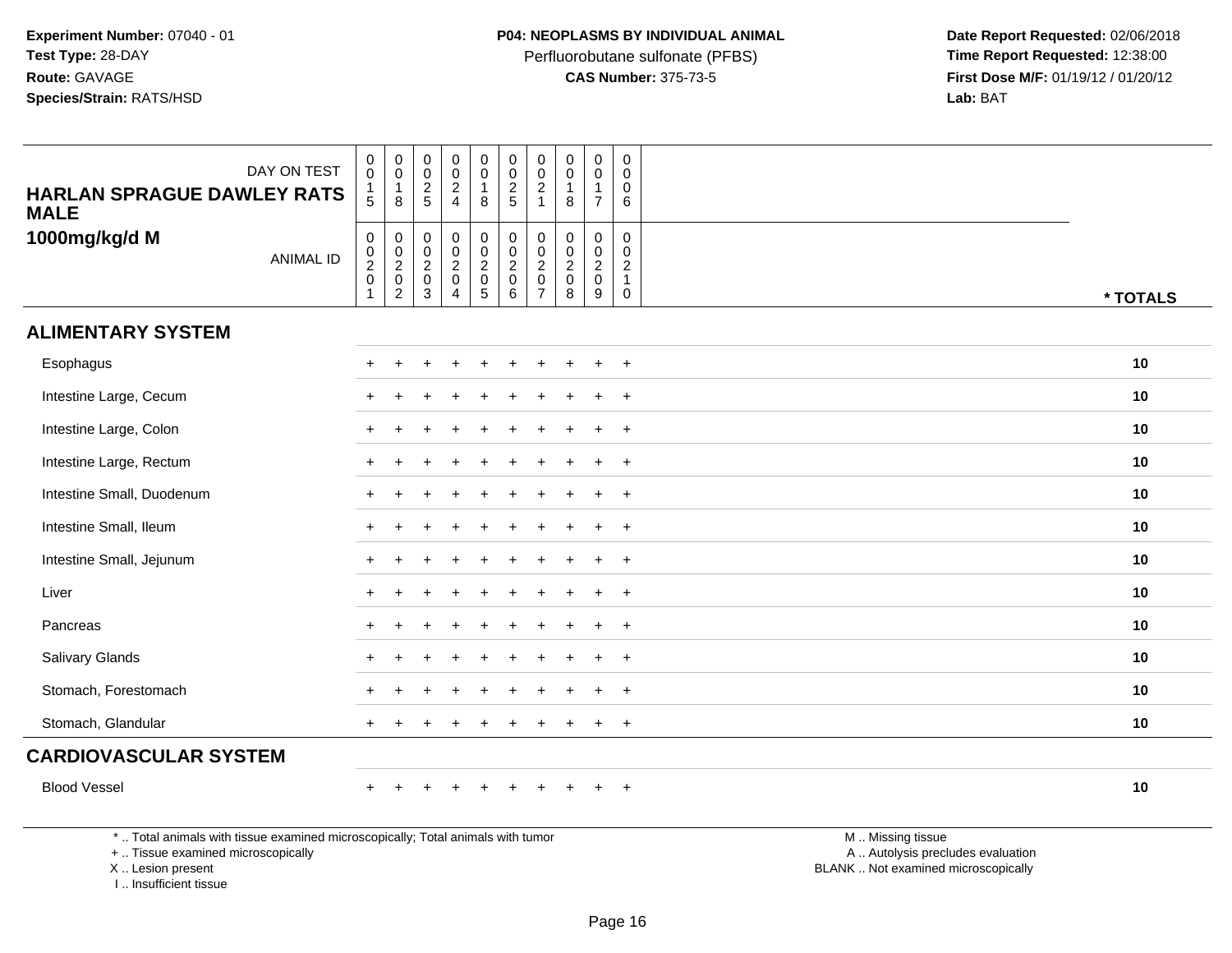Perfluorobutane sulfonate (PFBS)<br>**CAS Number:** 375-73-5

 **Date Report Requested:** 02/06/2018 **First Dose M/F:** 01/19/12 / 01/20/12<br>**Lab:** BAT **Lab:** BAT

| DAY ON TEST                                      | $\mathbf 0$<br>$\mathbf 0$      | 0<br>$\pmb{0}$                                                         | $\begin{smallmatrix} 0\\0 \end{smallmatrix}$                   | $_{\rm 0}^{\rm 0}$    | $_{\rm 0}^{\rm 0}$                                          | 0<br>$\pmb{0}$                        | 0<br>0                                                    | $\begin{smallmatrix} 0\\0 \end{smallmatrix}$       | $\begin{smallmatrix} 0\\0 \end{smallmatrix}$ | 0<br>0                                        |          |
|--------------------------------------------------|---------------------------------|------------------------------------------------------------------------|----------------------------------------------------------------|-----------------------|-------------------------------------------------------------|---------------------------------------|-----------------------------------------------------------|----------------------------------------------------|----------------------------------------------|-----------------------------------------------|----------|
| <b>HARLAN SPRAGUE DAWLEY RATS</b><br><b>MALE</b> | 5                               | $\mathbf{1}$<br>8                                                      | $\frac{2}{5}$                                                  | $\frac{2}{4}$         | $\mathbf{1}$<br>$\, 8$                                      | $rac{2}{5}$                           | $\overline{c}$                                            | 8                                                  | $\overline{1}$<br>$\overline{7}$             | 0<br>6                                        |          |
| 1000mg/kg/d M<br><b>ANIMAL ID</b>                | 0<br>0<br>$\boldsymbol{2}$<br>0 | 0<br>$\begin{smallmatrix} 0\\2\\0 \end{smallmatrix}$<br>$\overline{2}$ | $\begin{matrix} 0 \\ 0 \\ 2 \\ 0 \end{matrix}$<br>$\mathbf{3}$ | 0<br>0<br>2<br>0<br>4 | $\pmb{0}$<br>$\begin{matrix} 0 \\ 2 \\ 0 \end{matrix}$<br>5 | 0<br>$\mathbf 0$<br>$^2_{\rm 0}$<br>6 | 0<br>0<br>$\boldsymbol{2}$<br>$\pmb{0}$<br>$\overline{7}$ | 0<br>$\pmb{0}$<br>$\overline{2}$<br>$\pmb{0}$<br>8 | 0<br>$\frac{0}{2}$<br>9                      | 0<br>0<br>$\overline{2}$<br>$\mathbf{1}$<br>0 | * TOTALS |
| Heart                                            | $+$                             | $+$                                                                    | $\ddot{}$                                                      | $+$                   | $+$                                                         | $+$                                   | $+$                                                       | $+$                                                | $+$                                          | $+$                                           | 10       |
| <b>ENDOCRINE SYSTEM</b>                          |                                 |                                                                        |                                                                |                       |                                                             |                                       |                                                           |                                                    |                                              |                                               |          |
| <b>Adrenal Cortex</b>                            | $\ddot{}$                       | $\pm$                                                                  |                                                                | $\div$                |                                                             |                                       | $\pm$                                                     | $\pm$                                              | $\ddot{}$                                    | $+$                                           | 10       |
| Adrenal Medulla                                  | $\ddot{}$                       | $+$                                                                    |                                                                | $\ddot{}$             | $\pm$                                                       | $\ddot{}$                             | $+$                                                       | $\pm$                                              | $+$                                          | $+$                                           | 10       |
| Islets, Pancreatic                               | $\pm$                           |                                                                        |                                                                |                       |                                                             |                                       |                                                           |                                                    | $\pm$                                        | $^{+}$                                        | 10       |
| Parathyroid Gland                                | $+$                             | $+$                                                                    | M                                                              | M                     | $+$                                                         | $+$                                   | M                                                         | $+$                                                | $+$                                          | M                                             | 6        |
| <b>Pituitary Gland</b>                           |                                 |                                                                        |                                                                | $\pm$                 |                                                             |                                       |                                                           | $\div$                                             | $+$                                          | $+$                                           | 10       |
| <b>Thyroid Gland</b>                             | $\ddot{}$                       | $^+$                                                                   |                                                                | $\ddot{}$             | $\ddot{}$                                                   | $\ddot{}$                             | $+$                                                       | $^{+}$                                             | $+$                                          | $+$                                           | 10       |
| <b>GENERAL BODY SYSTEM</b>                       |                                 |                                                                        |                                                                |                       |                                                             |                                       |                                                           |                                                    |                                              |                                               |          |
| <b>NONE</b>                                      |                                 |                                                                        |                                                                |                       |                                                             |                                       |                                                           |                                                    |                                              |                                               |          |
| <b>GENITAL SYSTEM</b>                            |                                 |                                                                        |                                                                |                       |                                                             |                                       |                                                           |                                                    |                                              |                                               |          |

| Epididymis             |  | + + + + + + + + + + |  |  |  |  | 10 |
|------------------------|--|---------------------|--|--|--|--|----|
| <b>Preputial Gland</b> |  | + + + + + + + + + + |  |  |  |  | 10 |
| Prostate               |  | + + + + + + + + + + |  |  |  |  | 10 |
| Seminal Vesicle        |  | + + + + + + + + + + |  |  |  |  | 10 |

\* .. Total animals with tissue examined microscopically; Total animals with tumor

+ .. Tissue examined microscopically

X .. Lesion present

I .. Insufficient tissue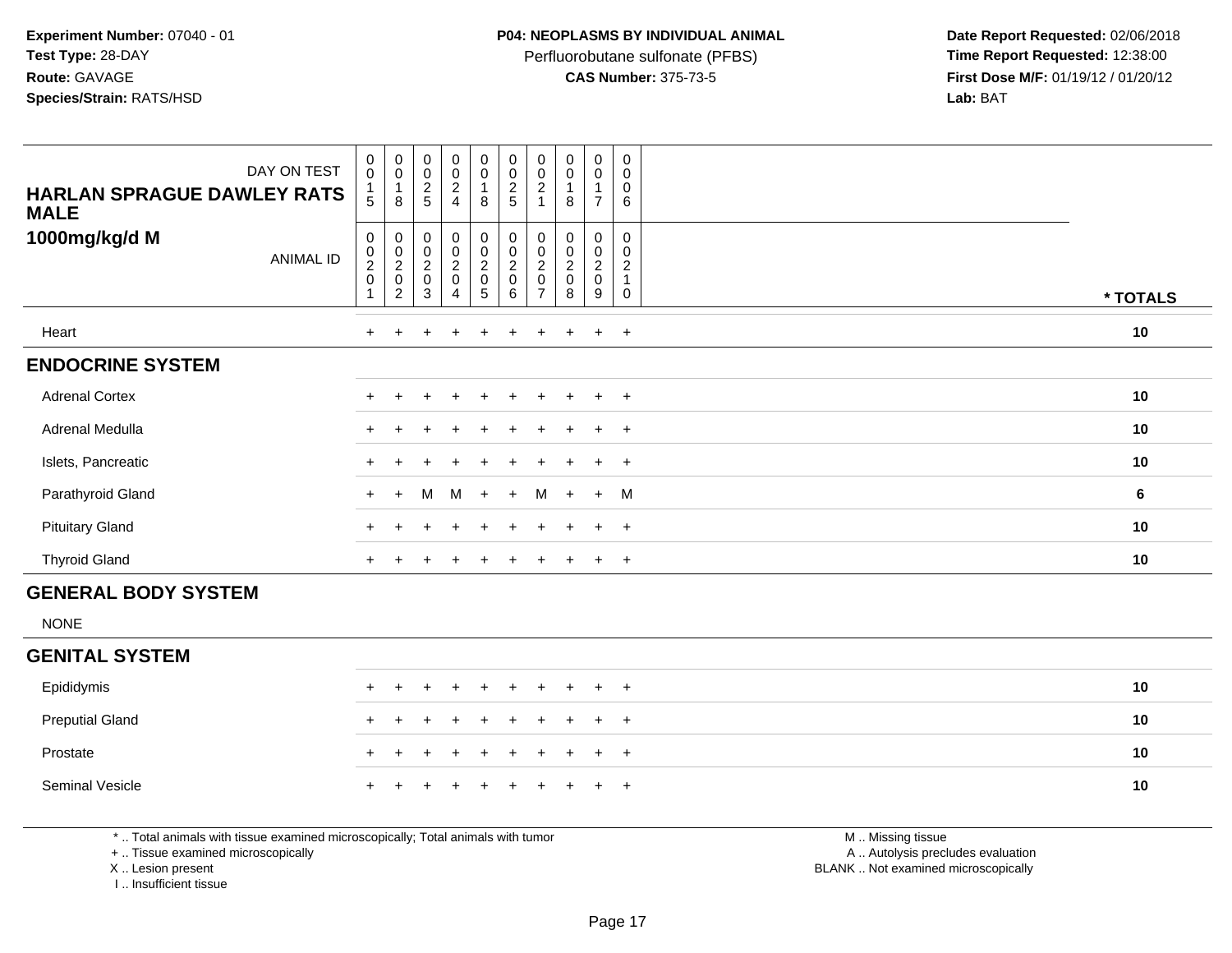Perfluorobutane sulfonate (PFBS)<br>**CAS Number:** 375-73-5

 **Date Report Requested:** 02/06/2018 **First Dose M/F:** 01/19/12 / 01/20/12<br>**Lab:** BAT **Lab:** BAT

| DAY ON TEST<br><b>HARLAN SPRAGUE DAWLEY RATS</b><br><b>MALE</b> | $\begin{smallmatrix}0\0\0\end{smallmatrix}$<br>$\mathbf{1}$<br>5           | $\begin{smallmatrix} 0\\0 \end{smallmatrix}$<br>$\mathbf{1}$<br>8              | $\begin{array}{c} 0 \\ 0 \\ 2 \\ 5 \end{array}$ | $\begin{array}{c} 0 \\ 0 \\ 2 \\ 4 \end{array}$ | $\begin{smallmatrix} 0\\0 \end{smallmatrix}$<br>$\mathbf{1}$<br>$\bf8$ | $\begin{smallmatrix} 0\\0 \end{smallmatrix}$<br>$\frac{2}{5}$    | $\mathbf 0$<br>$\pmb{0}$<br>$\boldsymbol{2}$<br>$\overline{1}$                        | $_{\rm 0}^{\rm 0}$<br>$\mathbf{1}$<br>8 | $\mathbf 0$<br>$\mathbf 0$<br>$\mathbf{1}$<br>$\overline{7}$ | $\mathbf 0$<br>$\mathbf 0$<br>$\mathbf 0$<br>6                                        |          |
|-----------------------------------------------------------------|----------------------------------------------------------------------------|--------------------------------------------------------------------------------|-------------------------------------------------|-------------------------------------------------|------------------------------------------------------------------------|------------------------------------------------------------------|---------------------------------------------------------------------------------------|-----------------------------------------|--------------------------------------------------------------|---------------------------------------------------------------------------------------|----------|
| 1000mg/kg/d M<br><b>ANIMAL ID</b>                               | $\mathsf{O}\xspace$<br>$\boldsymbol{0}$<br>$\frac{2}{0}$<br>$\overline{1}$ | $\pmb{0}$<br>$\begin{smallmatrix} 0\\2\\0 \end{smallmatrix}$<br>$\overline{c}$ | $\pmb{0}$<br>$\frac{0}{2}$<br>$\mathbf{3}$      | 0<br>$\frac{0}{2}$<br>$\overline{4}$            | $\pmb{0}$<br>$\frac{0}{2}$<br>$\overline{5}$                           | $\pmb{0}$<br>$\mathbf 0$<br>$\boldsymbol{2}$<br>$\mathbf 0$<br>6 | $\mathsf{O}\xspace$<br>$\mathbf 0$<br>$\boldsymbol{2}$<br>$\pmb{0}$<br>$\overline{7}$ | $\pmb{0}$<br>$\frac{0}{2}$<br>8         | $\mathbf 0$<br>$\frac{0}{2}$<br>$\boldsymbol{9}$             | $\mathbf 0$<br>$\mathbf 0$<br>$\overline{c}$<br>$\overline{1}$<br>$\mathsf{O}\xspace$ | * TOTALS |
| <b>Testes</b>                                                   | $+$                                                                        | $+$                                                                            | $\ddot{}$                                       | $+$                                             | $\ddot{}$                                                              | $\ddot{}$                                                        | $+$                                                                                   | $\ddot{}$                               | $+$                                                          | $+$                                                                                   | 10       |
| <b>HEMATOPOIETIC SYSTEM</b>                                     |                                                                            |                                                                                |                                                 |                                                 |                                                                        |                                                                  |                                                                                       |                                         |                                                              |                                                                                       |          |
| <b>Bone Marrow</b>                                              | $\ddot{}$                                                                  | $+$                                                                            | ٠                                               | $\pm$                                           | $\pm$                                                                  | ÷                                                                | $\pm$                                                                                 | $\pm$                                   | $+$                                                          | $+$                                                                                   | 10       |
| Lymph Node, Mandibular                                          | $+$                                                                        | $\pm$                                                                          |                                                 | $\pm$                                           | $\ddot{}$                                                              | ÷                                                                | $\pm$                                                                                 | $\overline{+}$                          | $+$                                                          | $+$                                                                                   | 10       |
| Lymph Node, Mesenteric                                          | $+$                                                                        | $\pm$                                                                          |                                                 | $\ddot{}$                                       | $\ddot{}$                                                              | $\ddot{}$                                                        | $\pm$                                                                                 | $\ddot{}$                               | $+$                                                          | $+$                                                                                   | 10       |
| Spleen                                                          | $+$                                                                        | $\ddot{}$                                                                      |                                                 | $\ddot{}$                                       | $\ddot{}$                                                              | $\div$                                                           | $\ddot{}$                                                                             | $+$                                     | $+$                                                          | $+$                                                                                   | 10       |
| Thymus                                                          | $+$                                                                        |                                                                                |                                                 |                                                 |                                                                        |                                                                  |                                                                                       |                                         | $\ddot{}$                                                    | $+$                                                                                   | 10       |
| <b>INTEGUMENTARY SYSTEM</b>                                     |                                                                            |                                                                                |                                                 |                                                 |                                                                        |                                                                  |                                                                                       |                                         |                                                              |                                                                                       |          |
| Mammary Gland                                                   | $\pm$                                                                      | $\pm$                                                                          |                                                 | $\pm$                                           | $\ddot{}$                                                              | ÷                                                                |                                                                                       | $\ddot{}$                               | $+$                                                          | $+$                                                                                   | 10       |
| Skin                                                            | $+$                                                                        | $\ddot{}$                                                                      |                                                 |                                                 |                                                                        |                                                                  |                                                                                       | $\ddot{}$                               | $+$                                                          | $+$                                                                                   | 10       |
| <b>MUSCULOSKELETAL SYSTEM</b>                                   |                                                                            |                                                                                |                                                 |                                                 |                                                                        |                                                                  |                                                                                       |                                         |                                                              |                                                                                       |          |
| Bone                                                            | $+$                                                                        | $+$                                                                            | $\pm$                                           | $\pm$                                           | $\pm$                                                                  | $\ddot{}$                                                        | $+$                                                                                   | $\pm$                                   | $+$                                                          | $+$                                                                                   | 10       |
| <b>NERVOUS SYSTEM</b>                                           |                                                                            |                                                                                |                                                 |                                                 |                                                                        |                                                                  |                                                                                       |                                         |                                                              |                                                                                       |          |
| <b>Brain</b>                                                    | $\ddot{}$                                                                  |                                                                                |                                                 |                                                 |                                                                        |                                                                  |                                                                                       |                                         | $\ddot{}$                                                    | $+$                                                                                   | 10       |

## **RESPIRATORY SYSTEM**

\* .. Total animals with tissue examined microscopically; Total animals with tumor

+ .. Tissue examined microscopically

X .. Lesion present

I .. Insufficient tissue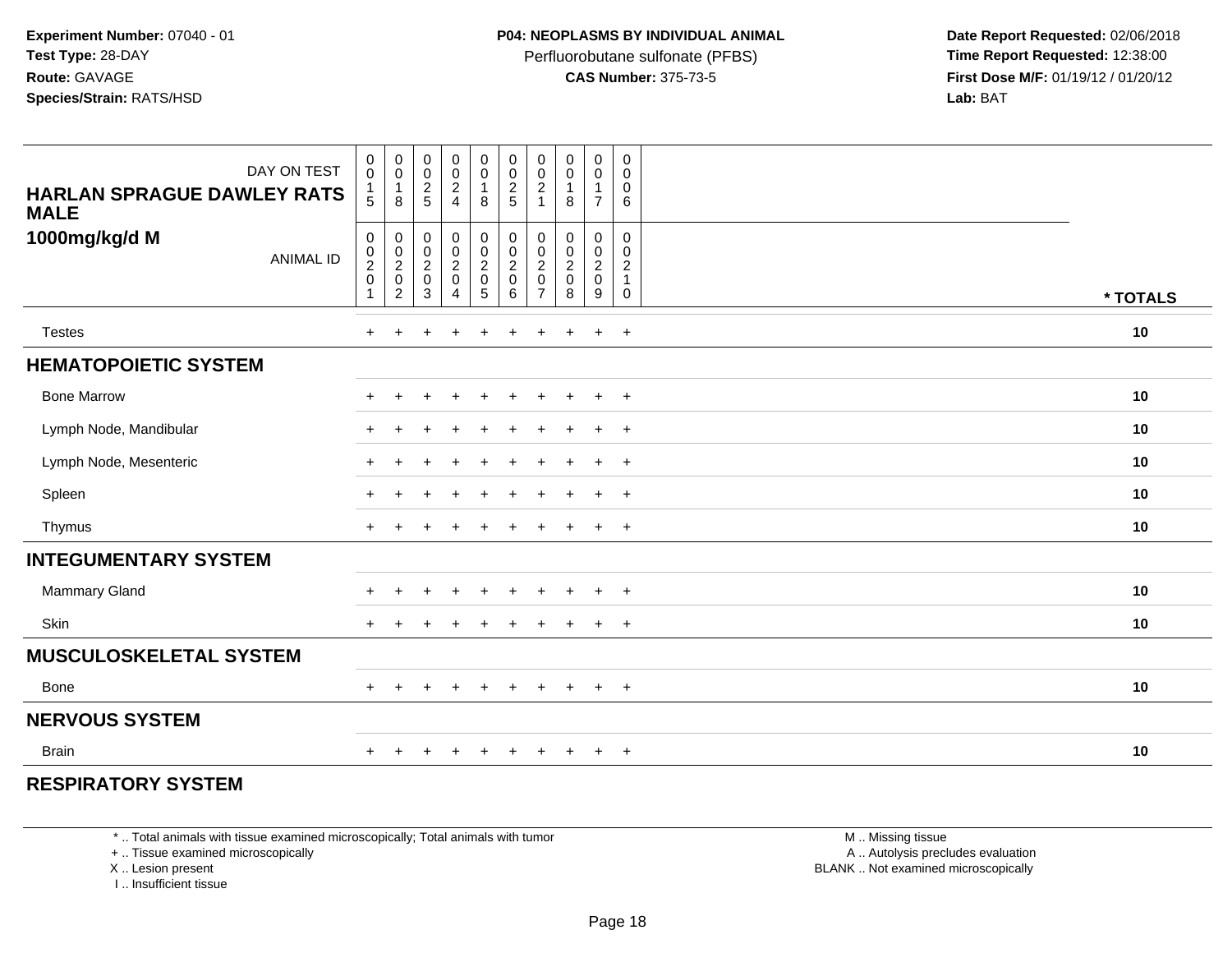Perfluorobutane sulfonate (PFBS)<br>**CAS Number:** 375-73-5

 **Date Report Requested:** 02/06/2018 **First Dose M/F:** 01/19/12 / 01/20/12<br>**Lab:** BAT **Lab:** BAT

| DAY ON TEST<br><b>HARLAN SPRAGUE DAWLEY RATS</b><br><b>MALE</b> | $_{\rm 0}^{\rm 0}$<br>5 | $_{\rm 0}^{\rm 0}$<br>$\overline{1}$<br>8                    | $_{\rm 0}^{\rm 0}$<br>$\frac{2}{5}$ | $\begin{smallmatrix}0\0\0\end{smallmatrix}$<br>$_4^2$            | $\begin{smallmatrix} 0\\0 \end{smallmatrix}$<br>$\mathbf{1}$<br>8 | $\begin{array}{c} 0 \\ 0 \\ 2 \\ 5 \end{array}$           | $_{\rm 0}^{\rm 0}$<br>$\sqrt{2}$     | $_{\rm 0}^{\rm 0}$<br>$\overline{1}$<br>8           | $_{\rm 0}^{\rm 0}$<br>$\mathbf{1}$<br>$\overline{7}$ | $\mathbf 0$<br>$\mathbf 0$<br>$\pmb{0}$<br>6                           |          |
|-----------------------------------------------------------------|-------------------------|--------------------------------------------------------------|-------------------------------------|------------------------------------------------------------------|-------------------------------------------------------------------|-----------------------------------------------------------|--------------------------------------|-----------------------------------------------------|------------------------------------------------------|------------------------------------------------------------------------|----------|
| 1000mg/kg/d M<br><b>ANIMAL ID</b>                               | 0<br>$\frac{0}{2}$      | $\begin{matrix} 0 \\ 0 \\ 2 \\ 0 \end{matrix}$<br>$\sqrt{2}$ | 3                                   | $\begin{matrix} 0 \\ 0 \\ 2 \\ 0 \end{matrix}$<br>$\overline{4}$ | $\begin{matrix} 0 \\ 0 \\ 2 \\ 0 \end{matrix}$<br>$\overline{5}$  | $\begin{matrix} 0 \\ 0 \\ 2 \\ 0 \end{matrix}$<br>$\,6\,$ | 0<br>$\frac{0}{2}$<br>$\overline{7}$ | 0<br>$\begin{matrix} 0 \\ 2 \\ 0 \end{matrix}$<br>8 | 0<br>$\frac{0}{2}$<br>9                              | 0<br>$\boldsymbol{0}$<br>$\overline{c}$<br>$\mathbf{1}$<br>$\mathbf 0$ | * TOTALS |
| Lung                                                            | $\pm$                   |                                                              |                                     | $\div$                                                           | $\ddot{}$                                                         | $\pm$                                                     | +                                    |                                                     | $+$                                                  | $+$                                                                    | 10       |
| Nose                                                            | $\pm$                   |                                                              |                                     |                                                                  |                                                                   |                                                           |                                      |                                                     | $\ddot{}$                                            | $+$                                                                    | 10       |
| Trachea                                                         | $\pm$                   |                                                              |                                     |                                                                  |                                                                   |                                                           |                                      |                                                     | $\pm$                                                | $+$                                                                    | 10       |
| <b>SPECIAL SENSES SYSTEM</b>                                    |                         |                                                              |                                     |                                                                  |                                                                   |                                                           |                                      |                                                     |                                                      |                                                                        |          |
| Eye                                                             |                         |                                                              |                                     |                                                                  |                                                                   |                                                           |                                      |                                                     | ÷                                                    | $+$                                                                    | 10       |
| Harderian Gland                                                 | $+$                     |                                                              |                                     | $\ddot{}$                                                        | $+$                                                               | $+$                                                       | $+$                                  | $\pm$                                               | $\ddot{}$                                            | $+$                                                                    | 10       |
| <b>URINARY SYSTEM</b>                                           |                         |                                                              |                                     |                                                                  |                                                                   |                                                           |                                      |                                                     |                                                      |                                                                        |          |
| Kidney                                                          |                         |                                                              |                                     |                                                                  |                                                                   |                                                           |                                      |                                                     | $\div$                                               | $^+$                                                                   | 10       |
| <b>Urinary Bladder</b>                                          | $+$                     |                                                              |                                     | +                                                                | $\div$                                                            | $\pm$                                                     | ÷                                    |                                                     | $\ddot{}$                                            | $+$                                                                    | 10       |
| <b>SYSTEMIC LESIONS</b>                                         |                         |                                                              |                                     |                                                                  |                                                                   |                                                           |                                      |                                                     |                                                      |                                                                        |          |
| Multiple Organ                                                  |                         |                                                              |                                     |                                                                  |                                                                   |                                                           |                                      |                                                     | $\ddot{}$                                            | $+$                                                                    | 10       |

### \*\*\* END OF MALE DATA \*\*\*

\* .. Total animals with tissue examined microscopically; Total animals with tumor

+ .. Tissue examined microscopically

X .. Lesion present

I .. Insufficient tissue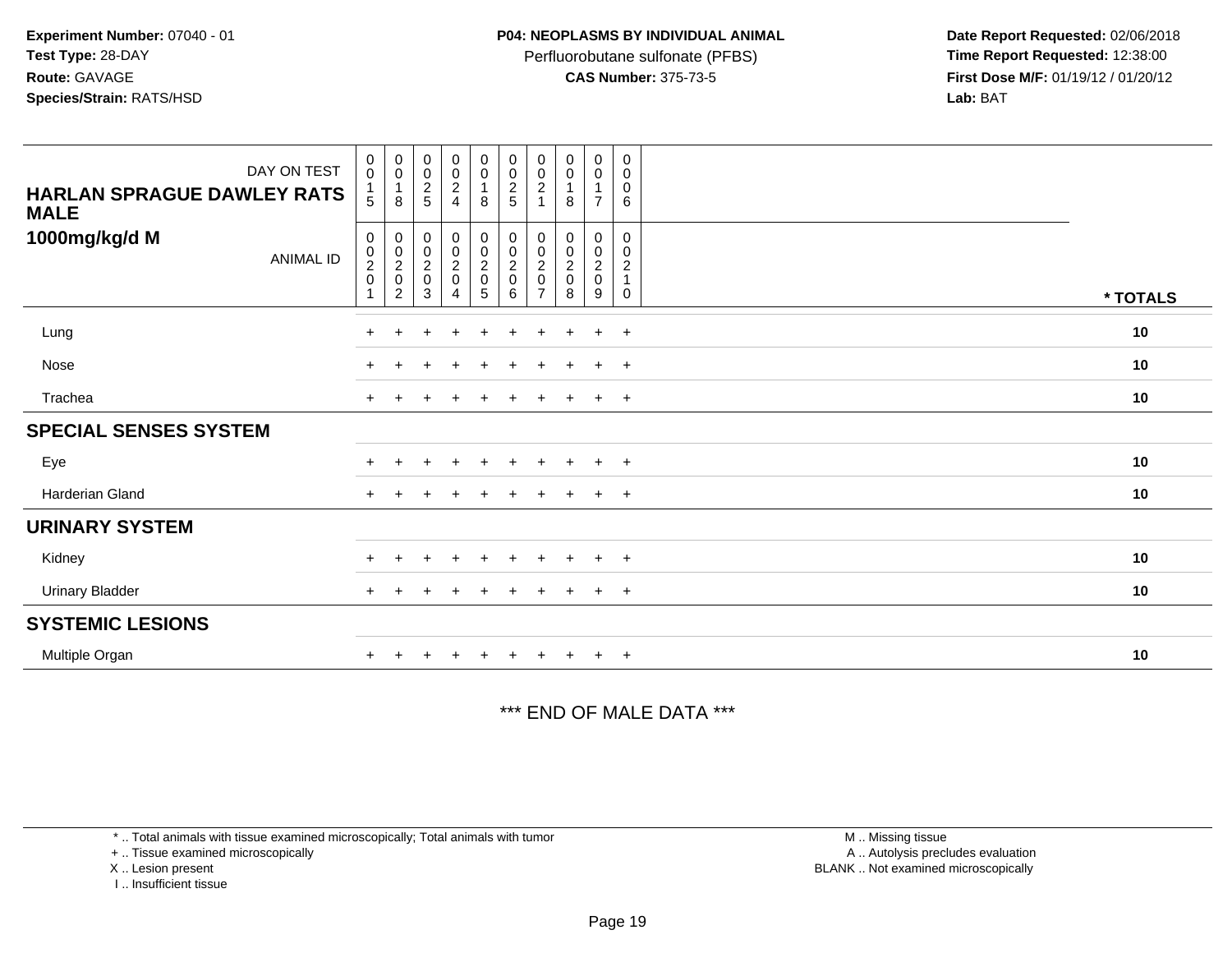Perfluorobutane sulfonate (PFBS)<br>**CAS Number:** 375-73-5

 **Date Report Requested:** 02/06/2018 **First Dose M/F:** 01/19/12 / 01/20/12<br>**Lab:** BAT **Lab:** BAT

| DAY ON TEST<br><b>HARLAN SPRAGUE DAWLEY RATS</b><br><b>FEMALE</b>               | $\begin{smallmatrix} 0\\0 \end{smallmatrix}$<br>$\frac{2}{9}$ | $\pmb{0}$<br>$\,0\,$<br>$\frac{2}{9}$                       | $\pmb{0}$<br>$\pmb{0}$<br>$\sqrt{2}$<br>9                                | $\pmb{0}$<br>$\pmb{0}$<br>$\frac{2}{9}$                   | $\pmb{0}$<br>$\mathsf{O}\xspace$<br>$\sqrt{2}$<br>9                | $\pmb{0}$<br>$\pmb{0}$<br>$\sqrt{2}$<br>$\boldsymbol{9}$        | $\pmb{0}$<br>$\pmb{0}$<br>$\sqrt{2}$<br>9                              | $\mathsf 0$<br>$\mathbf 0$<br>$\overline{c}$<br>$\boldsymbol{9}$ | $\pmb{0}$<br>$\pmb{0}$<br>$\frac{2}{9}$                 | $\pmb{0}$<br>0<br>$\overline{c}$<br>9                                  |                   |          |
|---------------------------------------------------------------------------------|---------------------------------------------------------------|-------------------------------------------------------------|--------------------------------------------------------------------------|-----------------------------------------------------------|--------------------------------------------------------------------|-----------------------------------------------------------------|------------------------------------------------------------------------|------------------------------------------------------------------|---------------------------------------------------------|------------------------------------------------------------------------|-------------------|----------|
| 0mg/kg/d F<br><b>ANIMAL ID</b>                                                  | $\mathbf 0$<br>$\frac{0}{2}$<br>1                             | $\mathbf 0$<br>$\,0\,$<br>$\frac{2}{1}$<br>$\boldsymbol{2}$ | $\pmb{0}$<br>$\pmb{0}$<br>$\overline{2}$<br>$\mathbf{1}$<br>$\mathbf{3}$ | 0<br>$\pmb{0}$<br>$\frac{2}{1}$<br>$\boldsymbol{\Lambda}$ | $\begin{array}{c} 0 \\ 0 \\ 2 \\ 1 \end{array}$<br>$5\phantom{.0}$ | $\pmb{0}$<br>$\pmb{0}$<br>$\sqrt{2}$<br>$\mathbf{1}$<br>$\,6\,$ | $\pmb{0}$<br>$\pmb{0}$<br>$\sqrt{2}$<br>$\mathbf{1}$<br>$\overline{7}$ | $\mathbf 0$<br>$\mathbf 0$<br>$\frac{2}{1}$<br>8                 | 0<br>$\mathbf 0$<br>$\overline{2}$<br>$\mathbf{1}$<br>9 | $\mathsf{O}\xspace$<br>0<br>$\begin{array}{c} 2 \\ 2 \\ 0 \end{array}$ |                   | * TOTALS |
| <b>ALIMENTARY SYSTEM</b>                                                        |                                                               |                                                             |                                                                          |                                                           |                                                                    |                                                                 |                                                                        |                                                                  |                                                         |                                                                        |                   |          |
| Esophagus                                                                       |                                                               |                                                             |                                                                          |                                                           |                                                                    |                                                                 |                                                                        |                                                                  |                                                         | $\ddot{}$                                                              |                   | 10       |
| Intestine Large, Cecum                                                          |                                                               |                                                             |                                                                          |                                                           |                                                                    |                                                                 |                                                                        |                                                                  | $\div$                                                  | $+$                                                                    |                   | 10       |
| Intestine Large, Colon                                                          |                                                               |                                                             |                                                                          |                                                           |                                                                    |                                                                 |                                                                        |                                                                  |                                                         | $^{+}$                                                                 |                   | 10       |
| Intestine Large, Rectum                                                         |                                                               |                                                             |                                                                          |                                                           |                                                                    |                                                                 |                                                                        |                                                                  |                                                         | $+$                                                                    |                   | 10       |
| Intestine Small, Duodenum                                                       |                                                               |                                                             |                                                                          |                                                           |                                                                    |                                                                 |                                                                        |                                                                  |                                                         | $\ddot{}$                                                              |                   | 10       |
| Intestine Small, Ileum                                                          |                                                               |                                                             |                                                                          |                                                           |                                                                    |                                                                 |                                                                        |                                                                  | $\ddot{}$                                               | $+$                                                                    |                   | 10       |
| Intestine Small, Jejunum                                                        |                                                               |                                                             |                                                                          |                                                           |                                                                    |                                                                 |                                                                        |                                                                  | $\div$                                                  | $+$                                                                    |                   | 10       |
| Liver                                                                           |                                                               |                                                             |                                                                          |                                                           |                                                                    |                                                                 |                                                                        |                                                                  |                                                         | $+$                                                                    |                   | 10       |
| Pancreas                                                                        |                                                               |                                                             |                                                                          |                                                           |                                                                    |                                                                 |                                                                        |                                                                  |                                                         | $\overline{+}$                                                         |                   | 10       |
| Salivary Glands                                                                 |                                                               |                                                             |                                                                          |                                                           |                                                                    |                                                                 |                                                                        |                                                                  |                                                         | $+$                                                                    |                   | 10       |
| Stomach, Forestomach                                                            |                                                               |                                                             |                                                                          |                                                           |                                                                    |                                                                 |                                                                        |                                                                  |                                                         | $\ddot{}$                                                              |                   | 10       |
| Stomach, Glandular                                                              | $+$                                                           |                                                             |                                                                          |                                                           |                                                                    |                                                                 |                                                                        |                                                                  | $\ddot{}$                                               | $+$                                                                    |                   | 10       |
| <b>CARDIOVASCULAR SYSTEM</b>                                                    |                                                               |                                                             |                                                                          |                                                           |                                                                    |                                                                 |                                                                        |                                                                  |                                                         |                                                                        |                   |          |
| <b>Blood Vessel</b>                                                             |                                                               |                                                             |                                                                          |                                                           |                                                                    |                                                                 |                                                                        |                                                                  |                                                         | $+$                                                                    |                   | 10       |
| *  Total animals with tissue examined microscopically; Total animals with tumor |                                                               |                                                             |                                                                          |                                                           |                                                                    |                                                                 |                                                                        |                                                                  |                                                         |                                                                        | M  Missing tissue |          |

+ .. Tissue examined microscopically

X .. Lesion present

I .. Insufficient tissue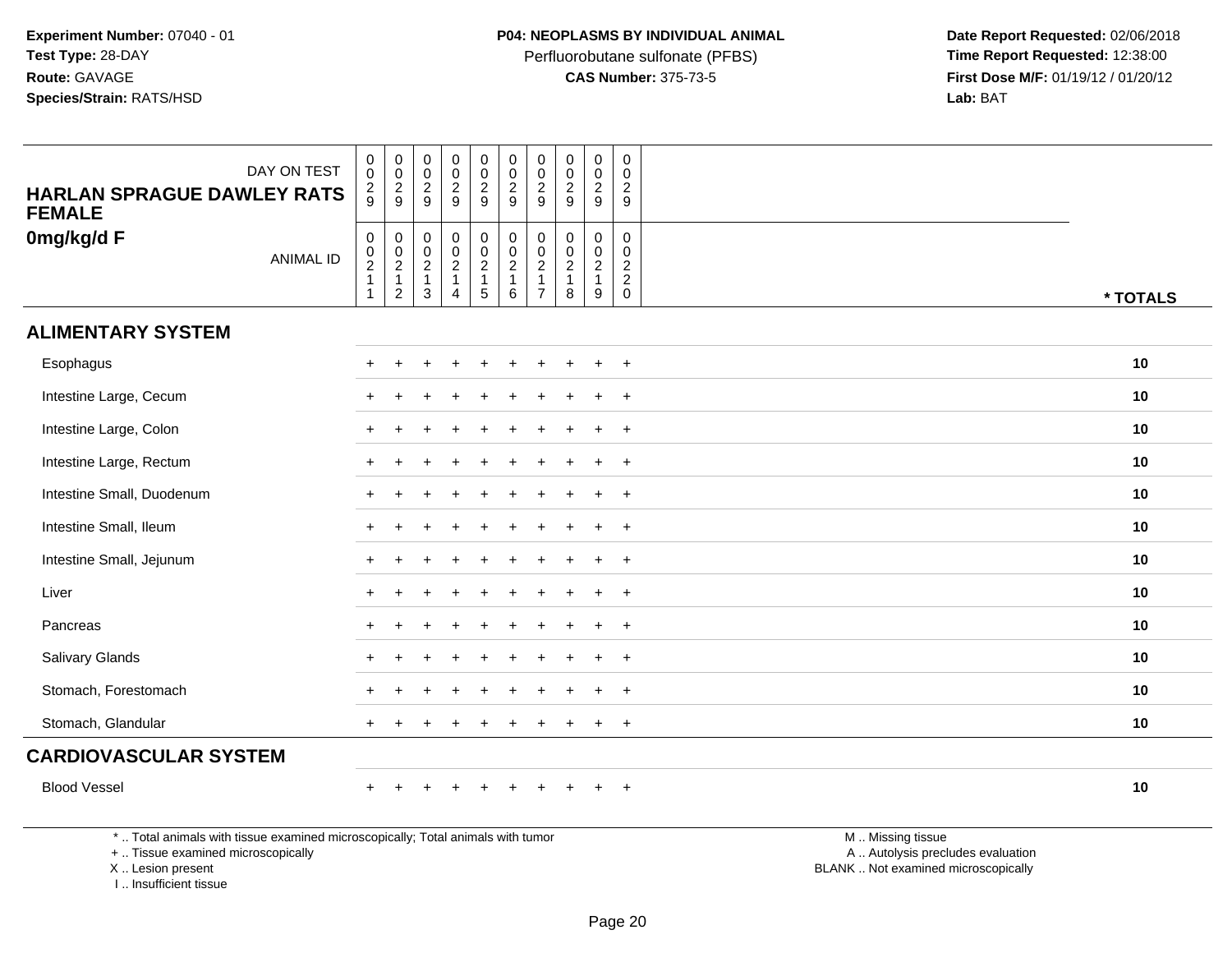Perfluorobutane sulfonate (PFBS)<br>**CAS Number:** 375-73-5

 **Date Report Requested:** 02/06/2018 **First Dose M/F:** 01/19/12 / 01/20/12<br>**Lab:** BAT **Lab:** BAT

| <b>HARLAN SPRAGUE DAWLEY RATS</b><br><b>FEMALE</b> | DAY ON TEST | $_{\rm 0}^{\rm 0}$<br>$\frac{2}{9}$ | $\begin{array}{c} 0 \\ 0 \\ 2 \\ 9 \end{array}$ | $\begin{array}{c} 0 \\ 0 \\ 2 \\ 9 \end{array}$ | $\begin{array}{c} 0 \\ 0 \\ 2 \\ 9 \end{array}$  | 00029     | $\begin{smallmatrix} 0\\0\\2 \end{smallmatrix}$<br>$\boldsymbol{9}$ | $\begin{array}{c} 0 \\ 0 \\ 2 \\ 9 \end{array}$ | $\begin{array}{c} 0 \\ 0 \\ 2 \\ 9 \end{array}$ | $_{\rm 0}^{\rm 0}$<br>$\sqrt{2}$<br>$9\,$ | $\mathbf 0$<br>$\boldsymbol{0}$<br>$\overline{\mathbf{c}}$<br>9 |                |
|----------------------------------------------------|-------------|-------------------------------------|-------------------------------------------------|-------------------------------------------------|--------------------------------------------------|-----------|---------------------------------------------------------------------|-------------------------------------------------|-------------------------------------------------|-------------------------------------------|-----------------------------------------------------------------|----------------|
| 0mg/kg/d F                                         | ANIMAL ID   | 0<br>$\frac{0}{2}$                  | 00021<br>2                                      | 00021<br>3                                      | $\mathbf 0$<br>0<br>$\overline{\mathbf{c}}$<br>4 | 0002<br>5 | $\begin{smallmatrix}0\\0\end{smallmatrix}$<br>$\boldsymbol{2}$<br>6 | 0<br>0<br>$\boldsymbol{2}$                      | 0<br>$\pmb{0}$<br>$\sqrt{2}$<br>8               | 0<br>0<br>$\overline{c}$<br>9             | 0<br>0<br>$\boldsymbol{2}$<br>$\boldsymbol{2}$<br>$\Omega$      | * TOTALS       |
| Heart                                              |             | $+$                                 |                                                 | $\pm$                                           | $\ddot{}$                                        | $\ddot{}$ | $+$                                                                 | ÷.                                              |                                                 | $\ddot{}$                                 | $+$                                                             | 10             |
| <b>ENDOCRINE SYSTEM</b>                            |             |                                     |                                                 |                                                 |                                                  |           |                                                                     |                                                 |                                                 |                                           |                                                                 |                |
| <b>Adrenal Cortex</b>                              |             |                                     |                                                 |                                                 |                                                  |           |                                                                     |                                                 |                                                 |                                           | $\overline{+}$                                                  | 10             |
| Adrenal Medulla                                    |             | $+$                                 |                                                 |                                                 | $\div$                                           |           | $+$                                                                 | ÷.                                              |                                                 | $+$                                       | $+$                                                             | 10             |
| Islets, Pancreatic                                 |             | $\pm$                               |                                                 |                                                 |                                                  |           |                                                                     |                                                 |                                                 | $\pm$                                     | $+$                                                             | 10             |
| Parathyroid Gland                                  |             | M                                   | $+$                                             | $+$                                             | $+$                                              | M         | M                                                                   | $+$                                             | $+$                                             | $+$                                       | $+$                                                             | $\overline{7}$ |
| <b>Pituitary Gland</b>                             |             | $\pm$                               |                                                 |                                                 |                                                  |           | $\pm$                                                               |                                                 |                                                 | $\pm$                                     | $^{+}$                                                          | 10             |
| <b>Thyroid Gland</b>                               |             | $+$                                 |                                                 |                                                 | $\ddot{}$                                        | $\pm$     | $+$                                                                 | $\pm$                                           | $+$                                             | $+$                                       | $+$                                                             | 10             |
| <b>GENERAL BODY SYSTEM</b>                         |             |                                     |                                                 |                                                 |                                                  |           |                                                                     |                                                 |                                                 |                                           |                                                                 |                |

NONE

### **GENITAL SYSTEM**

| Clitoral Gland |  | + + + + + + + + + + |  |  |  |  | 10 |
|----------------|--|---------------------|--|--|--|--|----|
| Ovary          |  | + + + + + + + + + + |  |  |  |  | 10 |
| Uterus         |  | + + + + + + + + + + |  |  |  |  | 10 |
| Vagina         |  | + + + + + + + + + + |  |  |  |  | 10 |

\* .. Total animals with tissue examined microscopically; Total animals with tumor

+ .. Tissue examined microscopically

X .. Lesion present

I .. Insufficient tissue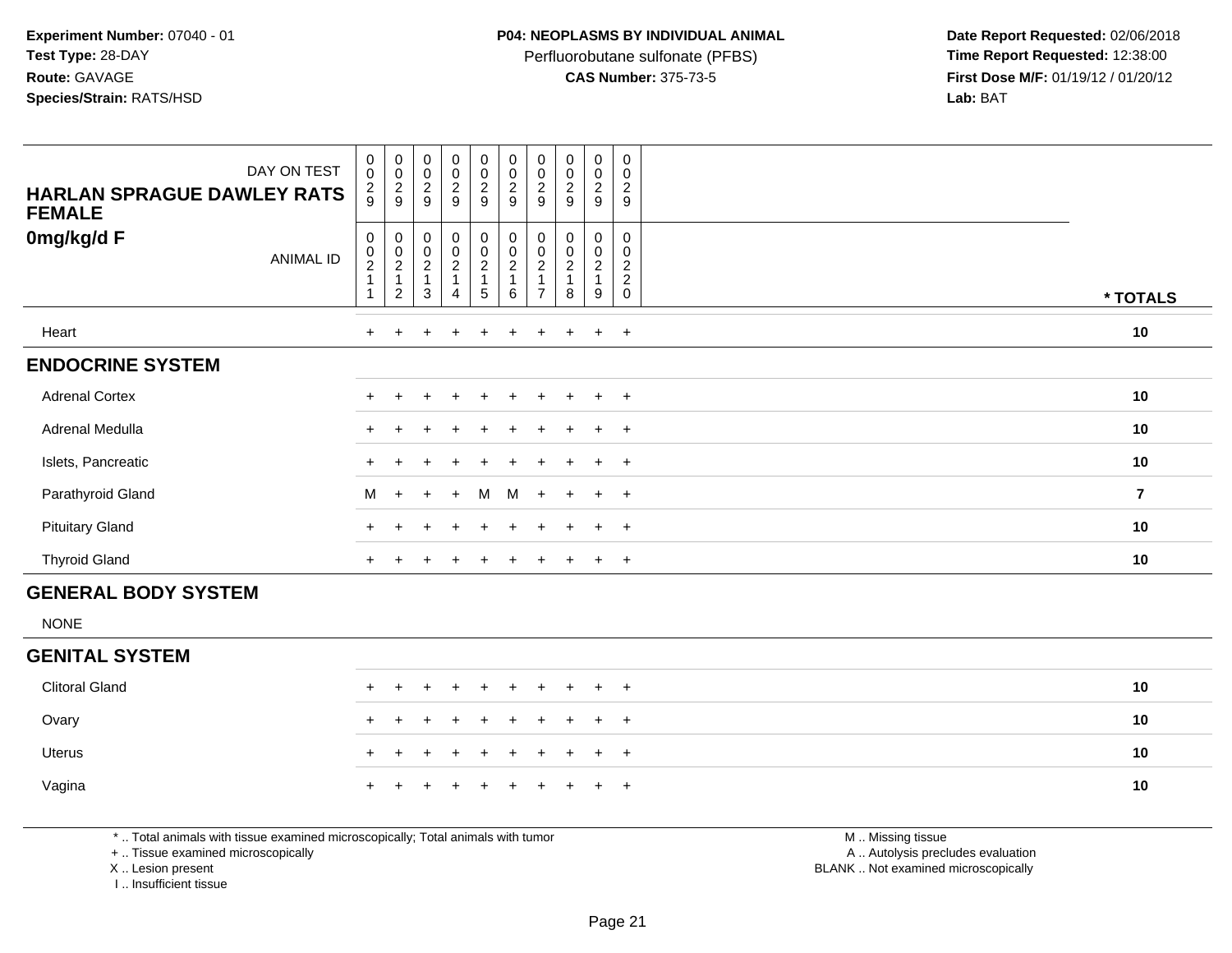Perfluorobutane sulfonate (PFBS)<br>**CAS Number:** 375-73-5

 **Date Report Requested:** 02/06/2018 **First Dose M/F:** 01/19/12 / 01/20/12<br>**Lab:** BAT **Lab:** BAT

| DAY ON TEST                                                                                                                                | $\pmb{0}$<br>$\mathbf 0$                                                 | $\boldsymbol{0}$<br>$\mathbf 0$                                              | $\pmb{0}$<br>$\mathbf 0$                                                        | $\mathbf 0$<br>$\pmb{0}$                      | $\pmb{0}$<br>$\pmb{0}$                                                | $\mathbf 0$<br>$\mathbf 0$                            | $\pmb{0}$<br>$\mathbf 0$                                                          | $\pmb{0}$<br>$\mathbf 0$                                       | $\mathbf 0$<br>$\mathbf 0$                              | $\pmb{0}$<br>$\Omega$                             |                                                                                               |          |
|--------------------------------------------------------------------------------------------------------------------------------------------|--------------------------------------------------------------------------|------------------------------------------------------------------------------|---------------------------------------------------------------------------------|-----------------------------------------------|-----------------------------------------------------------------------|-------------------------------------------------------|-----------------------------------------------------------------------------------|----------------------------------------------------------------|---------------------------------------------------------|---------------------------------------------------|-----------------------------------------------------------------------------------------------|----------|
| <b>HARLAN SPRAGUE DAWLEY RATS</b><br><b>FEMALE</b>                                                                                         | $\overline{c}$<br>$\mathbf{Q}$                                           | $\overline{c}$<br>9                                                          | $\overline{c}$<br>9                                                             | $\overline{2}$<br>9                           | $\overline{a}$<br>9                                                   | $\sqrt{2}$<br>9                                       | $\overline{c}$<br>9                                                               | $\overline{2}$<br>9                                            | $\overline{2}$<br>9                                     | 2<br>9                                            |                                                                                               |          |
| 0mg/kg/d F<br><b>ANIMAL ID</b>                                                                                                             | $\pmb{0}$<br>$\pmb{0}$<br>$\sqrt{2}$<br>$\overline{1}$<br>$\overline{1}$ | $\mathbf 0$<br>$\pmb{0}$<br>$\overline{c}$<br>$\mathbf{1}$<br>$\overline{c}$ | $\pmb{0}$<br>$\pmb{0}$<br>$\begin{array}{c} 2 \\ 1 \end{array}$<br>$\mathbf{3}$ | 0<br>0<br>$\overline{a}$<br>$\mathbf{1}$<br>4 | 0<br>$\mathbf 0$<br>$\overline{a}$<br>$\mathbf{1}$<br>$5\phantom{.0}$ | $\mathbf 0$<br>$\boldsymbol{0}$<br>$\frac{2}{1}$<br>6 | $\mathbf 0$<br>$\mathbf{0}$<br>$\overline{2}$<br>$\overline{1}$<br>$\overline{7}$ | $\mathbf 0$<br>$\Omega$<br>$\overline{c}$<br>$\mathbf{1}$<br>8 | $\mathbf 0$<br>0<br>$\overline{2}$<br>$\mathbf{1}$<br>9 | 0<br>$\Omega$<br>$\boldsymbol{2}$<br>$^2_{\rm 0}$ |                                                                                               | * TOTALS |
| <b>HEMATOPOIETIC SYSTEM</b>                                                                                                                |                                                                          |                                                                              |                                                                                 |                                               |                                                                       |                                                       |                                                                                   |                                                                |                                                         |                                                   |                                                                                               |          |
| <b>Bone Marrow</b>                                                                                                                         |                                                                          |                                                                              |                                                                                 |                                               |                                                                       |                                                       |                                                                                   |                                                                |                                                         | $\overline{+}$                                    |                                                                                               | 10       |
| Lymph Node, Mandibular                                                                                                                     |                                                                          |                                                                              |                                                                                 |                                               |                                                                       |                                                       |                                                                                   |                                                                |                                                         | $\ddot{}$                                         |                                                                                               | 10       |
| Lymph Node, Mesenteric                                                                                                                     |                                                                          |                                                                              |                                                                                 |                                               |                                                                       |                                                       |                                                                                   |                                                                |                                                         | $\ddot{}$                                         |                                                                                               | 10       |
| Spleen                                                                                                                                     |                                                                          |                                                                              |                                                                                 |                                               |                                                                       |                                                       |                                                                                   |                                                                |                                                         | $\overline{+}$                                    |                                                                                               | 10       |
| Thymus                                                                                                                                     | $+$                                                                      |                                                                              |                                                                                 |                                               |                                                                       |                                                       |                                                                                   |                                                                | $\ddot{}$                                               | $+$                                               |                                                                                               | 10       |
| <b>INTEGUMENTARY SYSTEM</b>                                                                                                                |                                                                          |                                                                              |                                                                                 |                                               |                                                                       |                                                       |                                                                                   |                                                                |                                                         |                                                   |                                                                                               |          |
| <b>Mammary Gland</b>                                                                                                                       |                                                                          |                                                                              |                                                                                 | $\div$                                        |                                                                       |                                                       |                                                                                   |                                                                | $\ddot{}$                                               | $\overline{+}$                                    |                                                                                               | 10       |
| Skin                                                                                                                                       | $+$                                                                      |                                                                              |                                                                                 |                                               |                                                                       |                                                       |                                                                                   |                                                                | $\ddot{}$                                               | $+$                                               |                                                                                               | 10       |
| <b>MUSCULOSKELETAL SYSTEM</b>                                                                                                              |                                                                          |                                                                              |                                                                                 |                                               |                                                                       |                                                       |                                                                                   |                                                                |                                                         |                                                   |                                                                                               |          |
| Bone                                                                                                                                       |                                                                          |                                                                              |                                                                                 |                                               |                                                                       |                                                       |                                                                                   |                                                                | $\ddot{}$                                               | $+$                                               |                                                                                               | 10       |
| <b>NERVOUS SYSTEM</b>                                                                                                                      |                                                                          |                                                                              |                                                                                 |                                               |                                                                       |                                                       |                                                                                   |                                                                |                                                         |                                                   |                                                                                               |          |
| <b>Brain</b>                                                                                                                               | $+$                                                                      | $\pm$                                                                        | $\ddot{}$                                                                       | $+$                                           | $+$                                                                   | $+$                                                   | $+$                                                                               | $+$                                                            | $+$                                                     | $+$                                               |                                                                                               | 10       |
| <b>RESPIRATORY SYSTEM</b>                                                                                                                  |                                                                          |                                                                              |                                                                                 |                                               |                                                                       |                                                       |                                                                                   |                                                                |                                                         |                                                   |                                                                                               |          |
| Lung                                                                                                                                       |                                                                          |                                                                              |                                                                                 |                                               |                                                                       |                                                       |                                                                                   |                                                                |                                                         | $+$                                               |                                                                                               | 10       |
| *  Total animals with tissue examined microscopically; Total animals with tumor<br>+  Tissue examined microscopically<br>X  Lesion present |                                                                          |                                                                              |                                                                                 |                                               |                                                                       |                                                       |                                                                                   |                                                                |                                                         |                                                   | M  Missing tissue<br>A  Autolysis precludes evaluation<br>BLANK  Not examined microscopically |          |

I .. Insufficient tissue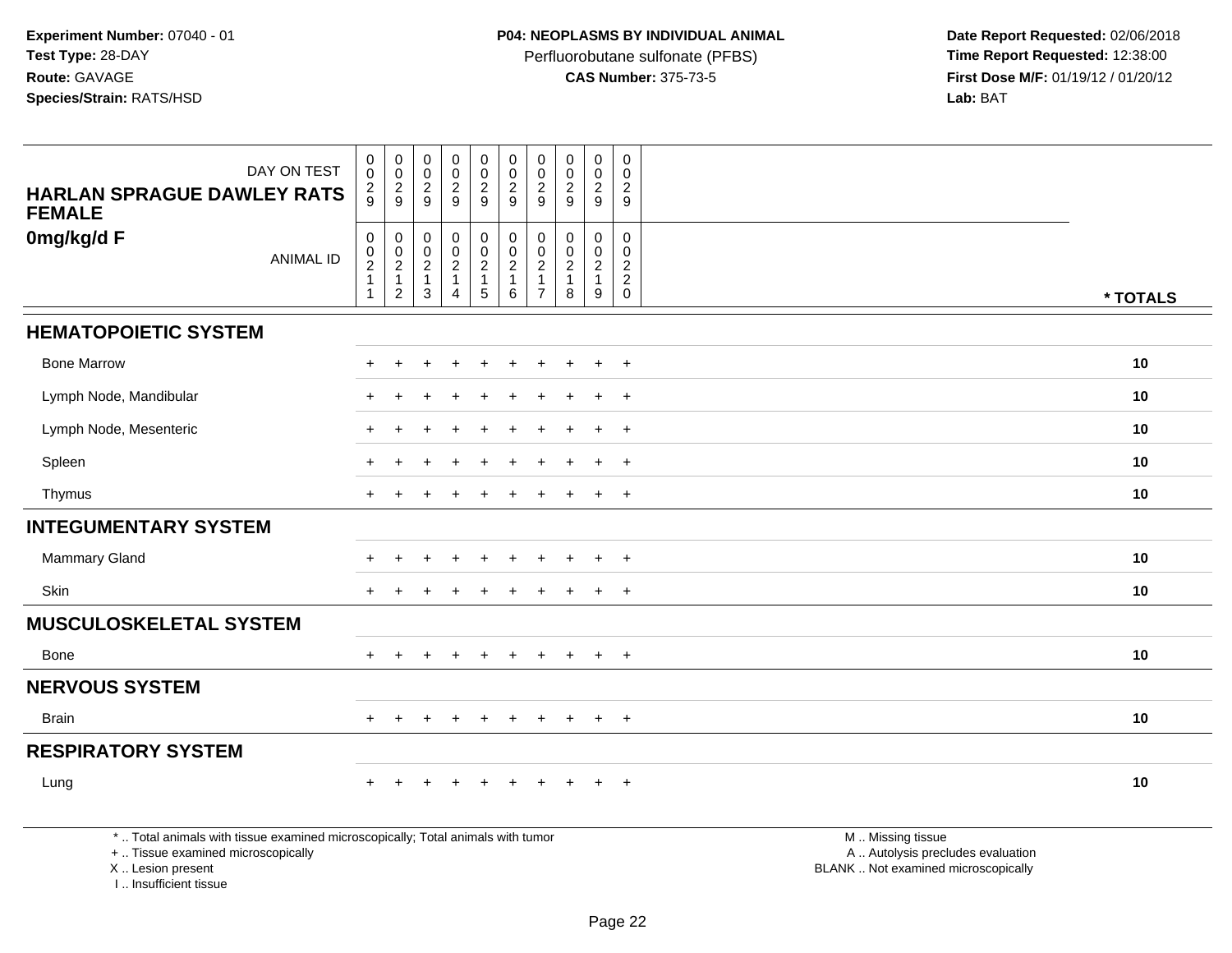Perfluorobutane sulfonate (PFBS)<br>**CAS Number:** 375-73-5

 **Date Report Requested:** 02/06/2018 **First Dose M/F:** 01/19/12 / 01/20/12<br>**Lab:** BAT **Lab:** BAT

| DAY ON TEST<br><b>HARLAN SPRAGUE DAWLEY RATS</b><br><b>FEMALE</b> | $\begin{smallmatrix}0\\0\end{smallmatrix}$<br>$\frac{2}{9}$ | $\mathbf 0$<br>$\boldsymbol{0}$<br>$\frac{2}{9}$ | $\pmb{0}$<br>$\pmb{0}$<br>$\frac{2}{9}$              | $\begin{smallmatrix}0\0\0\end{smallmatrix}$<br>$\frac{2}{9}$      | $\begin{array}{c} 0 \\ 0 \\ 2 \\ 9 \end{array}$      | $0000$<br>$29$                                                         | 0<br>$\pmb{0}$<br>$\overline{2}$<br>9 | $\pmb{0}$<br>$\pmb{0}$<br>$\overline{\mathbf{c}}$<br>9 | 0<br>$\mathbf 0$<br>$\frac{2}{9}$ | 0<br>0<br>$\overline{c}$<br>9                             |          |
|-------------------------------------------------------------------|-------------------------------------------------------------|--------------------------------------------------|------------------------------------------------------|-------------------------------------------------------------------|------------------------------------------------------|------------------------------------------------------------------------|---------------------------------------|--------------------------------------------------------|-----------------------------------|-----------------------------------------------------------|----------|
| 0mg/kg/d F<br><b>ANIMAL ID</b>                                    | 0<br>$\begin{smallmatrix} 0\\2 \end{smallmatrix}$           | 0002<br>2                                        | $\begin{array}{c} 0 \\ 0 \\ 2 \\ 1 \end{array}$<br>3 | $\begin{array}{c} 0 \\ 0 \\ 2 \\ 1 \end{array}$<br>$\overline{A}$ | $\begin{smallmatrix} 0\\0\\2 \end{smallmatrix}$<br>5 | $\begin{smallmatrix} 0\\0\\2 \end{smallmatrix}$<br>$\overline{1}$<br>6 | 0<br>$\pmb{0}$<br>$\sqrt{2}$          | 0<br>$\pmb{0}$<br>$\overline{c}$<br>8                  | 0<br>0<br>$\overline{a}$<br>9     | 0<br>0<br>$\overline{c}$<br>$\overline{c}$<br>$\mathbf 0$ | * TOTALS |
| Nose                                                              |                                                             |                                                  |                                                      | $\ddot{}$                                                         | $\ddot{}$                                            | $+$                                                                    | $\ddot{}$                             | $+$                                                    | $+$                               | $+$                                                       | 10       |
| Trachea                                                           |                                                             |                                                  |                                                      | $\div$                                                            | $^+$                                                 | $\ddot{}$                                                              | $\ddot{}$                             |                                                        | $+$                               | $+$                                                       | 10       |
| <b>SPECIAL SENSES SYSTEM</b>                                      |                                                             |                                                  |                                                      |                                                                   |                                                      |                                                                        |                                       |                                                        |                                   |                                                           |          |
| Eye                                                               |                                                             |                                                  |                                                      |                                                                   |                                                      |                                                                        |                                       |                                                        |                                   | $+$                                                       | 10       |
| Harderian Gland                                                   |                                                             |                                                  |                                                      |                                                                   | ÷.                                                   |                                                                        |                                       |                                                        | $\ddot{}$                         | $+$                                                       | 10       |
| <b>URINARY SYSTEM</b>                                             |                                                             |                                                  |                                                      |                                                                   |                                                      |                                                                        |                                       |                                                        |                                   |                                                           |          |
| Kidney                                                            |                                                             |                                                  |                                                      | $\pm$                                                             | $\pm$                                                | $+$                                                                    | $\pm$                                 | $+$                                                    | $\pm$                             | $+$                                                       | 10       |
| <b>Urinary Bladder</b>                                            |                                                             |                                                  |                                                      |                                                                   | +                                                    |                                                                        |                                       | $\pm$                                                  | $+$                               | $+$                                                       | 10       |
| <b>SYSTEMIC LESIONS</b>                                           |                                                             |                                                  |                                                      |                                                                   |                                                      |                                                                        |                                       |                                                        |                                   |                                                           |          |
| Multiple Organ                                                    |                                                             |                                                  |                                                      |                                                                   |                                                      |                                                                        |                                       |                                                        | $\ddot{}$                         | $+$                                                       | 10       |

\* .. Total animals with tissue examined microscopically; Total animals with tumor

+ .. Tissue examined microscopically

X .. Lesion present

I .. Insufficient tissue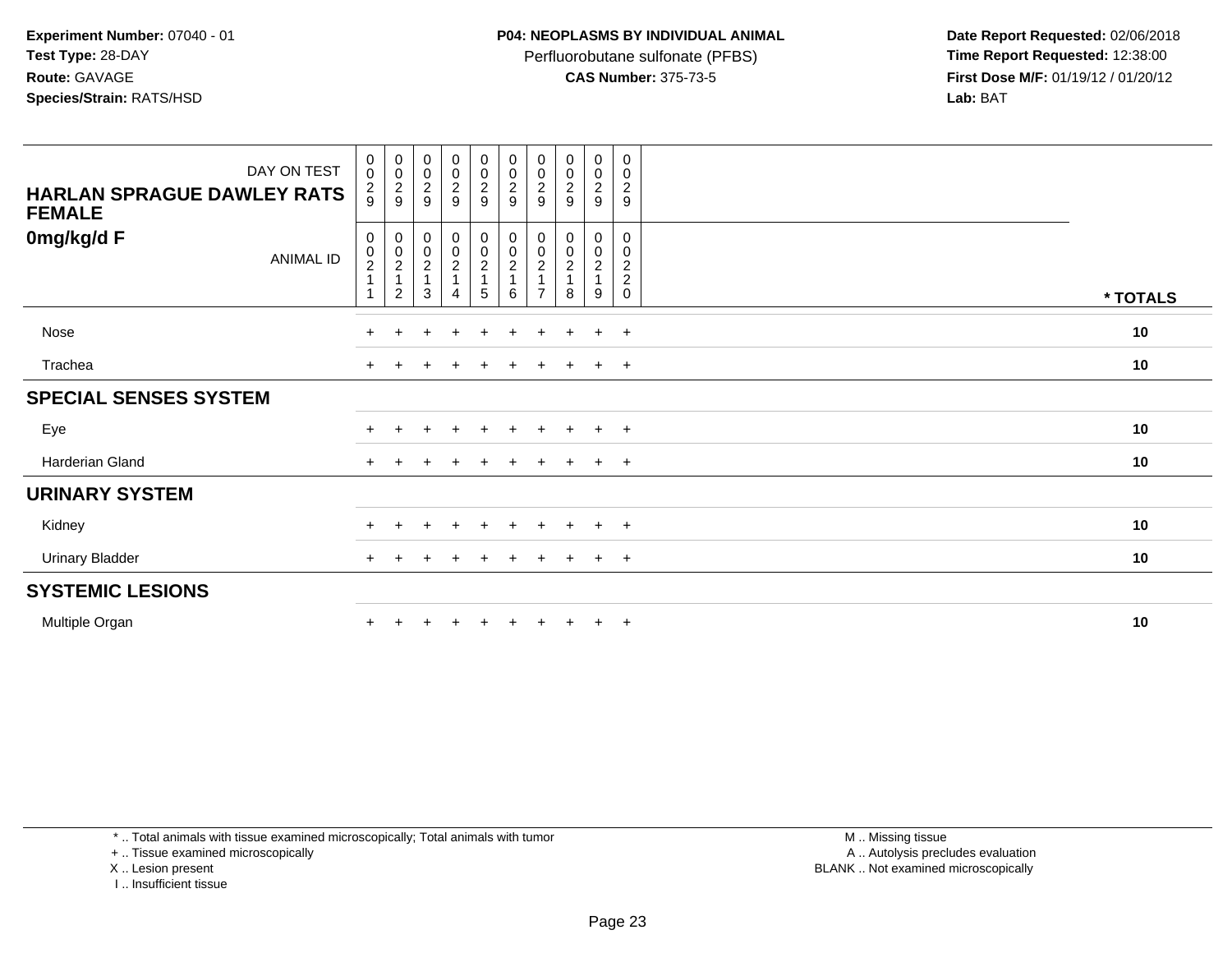Perfluorobutane sulfonate (PFBS)<br>**CAS Number:** 375-73-5

 **Date Report Requested:** 02/06/2018 **First Dose M/F:** 01/19/12 / 01/20/12<br>**Lab:** BAT **Lab:** BAT

| DAY ON TEST                                                                     | $\mathbf 0$<br>0                                | $\pmb{0}$<br>$\,0\,$            | $\pmb{0}$<br>0                                       | $\pmb{0}$<br>$\pmb{0}$                            | $\mathbf 0$<br>$\mathsf 0$        | $\pmb{0}$<br>0                             | 0<br>0                                                         | 0<br>0                                        | $\pmb{0}$<br>0                    | $\pmb{0}$<br>0                                                         |                   |
|---------------------------------------------------------------------------------|-------------------------------------------------|---------------------------------|------------------------------------------------------|---------------------------------------------------|-----------------------------------|--------------------------------------------|----------------------------------------------------------------|-----------------------------------------------|-----------------------------------|------------------------------------------------------------------------|-------------------|
| <b>HARLAN SPRAGUE DAWLEY RATS</b><br><b>FEMALE</b>                              | $\frac{2}{9}$                                   | $\overline{c}$<br>9             | $\overline{2}$<br>9                                  | $\overline{c}$<br>9                               | $\sqrt{2}$<br>9                   | $\overline{c}$<br>9                        | $\overline{2}$<br>9                                            | $\overline{c}$<br>9                           | $\overline{c}$<br>9               | $\overline{2}$<br>9                                                    |                   |
| 62.6mg/kg/d F<br><b>ANIMAL ID</b>                                               | 0<br>$\pmb{0}$<br>$\frac{2}{2}$<br>$\mathbf{1}$ | 0<br>$\pmb{0}$<br>$\frac{2}{2}$ | 0<br>0<br>$\begin{array}{c} 2 \\ 2 \\ 3 \end{array}$ | 0<br>$\pmb{0}$<br>$\frac{2}{2}$<br>$\overline{4}$ | 0<br>$\mathsf 0$<br>$\frac{2}{2}$ | 0<br>$\pmb{0}$<br>$\frac{2}{2}$<br>$\,6\,$ | 0<br>0<br>$\overline{2}$<br>$\boldsymbol{2}$<br>$\overline{7}$ | 0<br>0<br>$\boldsymbol{2}$<br>$\sqrt{2}$<br>8 | $\mathbf 0$<br>0<br>$\frac{2}{9}$ | $\Omega$<br>0<br>$\overline{\mathbf{c}}$<br>$\mathsf 3$<br>$\mathbf 0$ | * TOTALS          |
| <b>ALIMENTARY SYSTEM</b>                                                        |                                                 |                                 |                                                      |                                                   |                                   |                                            |                                                                |                                               |                                   |                                                                        |                   |
| Liver                                                                           |                                                 |                                 |                                                      |                                                   |                                   |                                            |                                                                |                                               | $\ddot{}$                         | $+$                                                                    | 10                |
| Pancreas                                                                        |                                                 |                                 |                                                      | $\div$                                            | ÷                                 | $\div$                                     | $\pm$                                                          |                                               | $\ddot{}$                         | $+$                                                                    | 10                |
| <b>CARDIOVASCULAR SYSTEM</b>                                                    |                                                 |                                 |                                                      |                                                   |                                   |                                            |                                                                |                                               |                                   |                                                                        |                   |
| <b>NONE</b>                                                                     |                                                 |                                 |                                                      |                                                   |                                   |                                            |                                                                |                                               |                                   |                                                                        |                   |
| <b>ENDOCRINE SYSTEM</b>                                                         |                                                 |                                 |                                                      |                                                   |                                   |                                            |                                                                |                                               |                                   |                                                                        |                   |
| <b>Thyroid Gland</b>                                                            | $+$                                             | $+$                             | $+$                                                  | $+$                                               | $+$                               | $+$                                        | $+$                                                            | $\pm$                                         | $+$                               | $+$                                                                    | 10                |
| <b>GENERAL BODY SYSTEM</b>                                                      |                                                 |                                 |                                                      |                                                   |                                   |                                            |                                                                |                                               |                                   |                                                                        |                   |
| <b>NONE</b>                                                                     |                                                 |                                 |                                                      |                                                   |                                   |                                            |                                                                |                                               |                                   |                                                                        |                   |
| <b>GENITAL SYSTEM</b>                                                           |                                                 |                                 |                                                      |                                                   |                                   |                                            |                                                                |                                               |                                   |                                                                        |                   |
| Ovary                                                                           |                                                 |                                 | $\pm$                                                | $\pm$                                             | $\pm$                             | $\ddot{}$                                  | $\ddot{+}$                                                     | $\pm$                                         | $\overline{+}$                    | $+$                                                                    | 10                |
| <b>HEMATOPOIETIC SYSTEM</b>                                                     |                                                 |                                 |                                                      |                                                   |                                   |                                            |                                                                |                                               |                                   |                                                                        |                   |
| <b>Bone Marrow</b>                                                              |                                                 |                                 |                                                      | $\div$                                            | $\div$                            |                                            | $\div$                                                         |                                               | $\ddot{}$                         | $+$                                                                    | 10                |
| Spleen                                                                          |                                                 |                                 |                                                      |                                                   | +                                 |                                            |                                                                |                                               | $\ddot{}$                         | $\overline{+}$                                                         | 10                |
| Thymus                                                                          |                                                 | $\ddot{}$                       | +                                                    | $\overline{+}$                                    | $\ddot{}$                         | $\ddot{}$                                  | $\ddot{}$                                                      | $\ddot{}$                                     | $+$                               | $+$                                                                    | 10                |
| <b>INTEGUMENTARY SYSTEM</b>                                                     |                                                 |                                 |                                                      |                                                   |                                   |                                            |                                                                |                                               |                                   |                                                                        |                   |
| *  Total animals with tissue examined microscopically; Total animals with tumor |                                                 |                                 |                                                      |                                                   |                                   |                                            |                                                                |                                               |                                   |                                                                        | M  Missing tissue |

+ .. Tissue examined microscopically

X .. Lesion present

I .. Insufficient tissue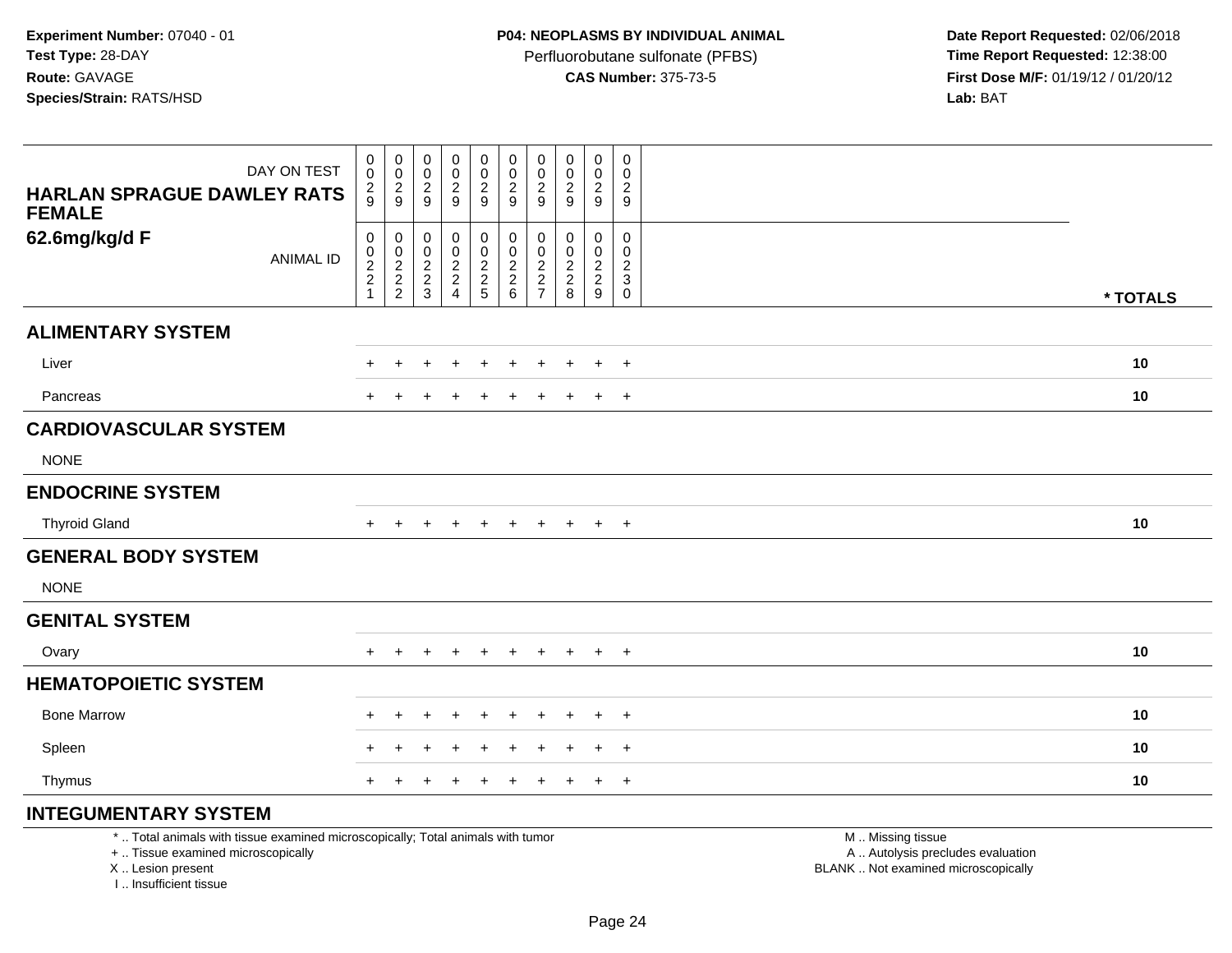Perfluorobutane sulfonate (PFBS)<br>**CAS Number:** 375-73-5

 **Date Report Requested:** 02/06/2018 **First Dose M/F:** 01/19/12 / 01/20/12<br>**Lab:** BAT **Lab:** BAT

| DAY ON TEST<br><b>HARLAN SPRAGUE DAWLEY RATS</b><br><b>FEMALE</b> | $\mathbf 0$<br>0<br>$\frac{2}{9}$       | 0<br>$\pmb{0}$<br>$\frac{2}{9}$ | 0<br>$\pmb{0}$<br>$\boldsymbol{2}$<br>9 | $_{\rm 0}^{\rm 0}$<br>$\boldsymbol{2}$<br>$\boldsymbol{9}$ | $_{\rm 0}^{\rm 0}$<br>$\frac{2}{9}$                    | $\pmb{0}$<br>$\pmb{0}$<br>$\overline{c}$<br>9 | 0<br>0<br>$\overline{\mathbf{c}}$<br>9                                | $\mathbf 0$<br>0<br>$\overline{\mathbf{c}}$<br>9             | $\pmb{0}$<br>$\pmb{0}$<br>$\overline{c}$<br>9   | $\mathbf 0$<br>$\mathbf 0$<br>$\overline{c}$<br>9                                |          |
|-------------------------------------------------------------------|-----------------------------------------|---------------------------------|-----------------------------------------|------------------------------------------------------------|--------------------------------------------------------|-----------------------------------------------|-----------------------------------------------------------------------|--------------------------------------------------------------|-------------------------------------------------|----------------------------------------------------------------------------------|----------|
| 62.6mg/kg/d F<br><b>ANIMAL ID</b>                                 | 0<br>0<br>$\frac{2}{2}$<br>$\mathbf{1}$ | 0<br>$\frac{0}{2}$<br>2<br>2    | 0<br>0<br>$\frac{2}{3}$                 | $\pmb{0}$<br>$\frac{0}{2}$<br>4                            | 0<br>$\begin{array}{c}\n0 \\ 2 \\ 2 \\ 5\n\end{array}$ | 0<br>$\pmb{0}$<br>$\frac{2}{2}$ 6             | 0<br>0<br>$\overline{\mathbf{c}}$<br>$\overline{c}$<br>$\overline{7}$ | $\Omega$<br>$\overline{\mathbf{c}}$<br>$\boldsymbol{2}$<br>8 | 0<br>0<br>$\sqrt{2}$<br>$\overline{c}$<br>$9\,$ | $\mathbf 0$<br>0<br>$\boldsymbol{2}$<br>$\ensuremath{\mathsf{3}}$<br>$\mathbf 0$ | * TOTALS |
| <b>NONE</b>                                                       |                                         |                                 |                                         |                                                            |                                                        |                                               |                                                                       |                                                              |                                                 |                                                                                  |          |
| <b>MUSCULOSKELETAL SYSTEM</b>                                     |                                         |                                 |                                         |                                                            |                                                        |                                               |                                                                       |                                                              |                                                 |                                                                                  |          |
| <b>NONE</b>                                                       |                                         |                                 |                                         |                                                            |                                                        |                                               |                                                                       |                                                              |                                                 |                                                                                  |          |
| <b>NERVOUS SYSTEM</b>                                             |                                         |                                 |                                         |                                                            |                                                        |                                               |                                                                       |                                                              |                                                 |                                                                                  |          |
| <b>NONE</b>                                                       |                                         |                                 |                                         |                                                            |                                                        |                                               |                                                                       |                                                              |                                                 |                                                                                  |          |
| <b>RESPIRATORY SYSTEM</b>                                         |                                         |                                 |                                         |                                                            |                                                        |                                               |                                                                       |                                                              |                                                 |                                                                                  |          |
| Nose                                                              |                                         | $\pm$                           | $+$                                     | $^{+}$                                                     | $+$                                                    | $+$                                           | $+$                                                                   | $+$                                                          | $+$ $+$                                         |                                                                                  | 10       |
| <b>SPECIAL SENSES SYSTEM</b>                                      |                                         |                                 |                                         |                                                            |                                                        |                                               |                                                                       |                                                              |                                                 |                                                                                  |          |
| <b>NONE</b>                                                       |                                         |                                 |                                         |                                                            |                                                        |                                               |                                                                       |                                                              |                                                 |                                                                                  |          |
| <b>URINARY SYSTEM</b>                                             |                                         |                                 |                                         |                                                            |                                                        |                                               |                                                                       |                                                              |                                                 |                                                                                  |          |
| Kidney                                                            | $+$                                     |                                 |                                         |                                                            |                                                        |                                               | $\pm$                                                                 | $+$                                                          | $+$                                             | $+$                                                                              | 10       |
| <b>SYSTEMIC LESIONS</b>                                           |                                         |                                 |                                         |                                                            |                                                        |                                               |                                                                       |                                                              |                                                 |                                                                                  |          |
| Multiple Organ                                                    |                                         |                                 |                                         |                                                            |                                                        |                                               |                                                                       |                                                              | $+$                                             | $+$                                                                              | 10       |

\* .. Total animals with tissue examined microscopically; Total animals with tumor

+ .. Tissue examined microscopically

X .. Lesion present

I .. Insufficient tissue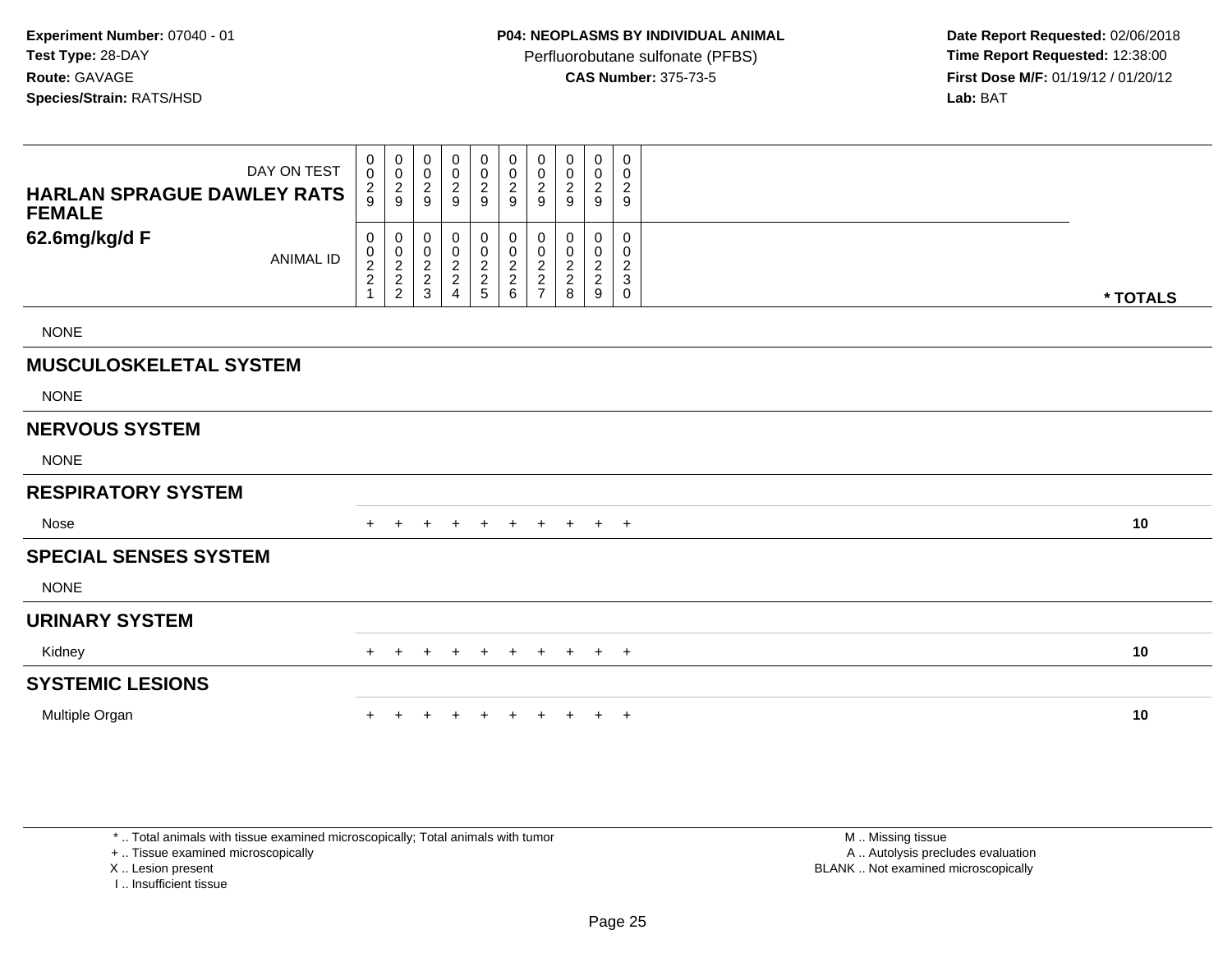Perfluorobutane sulfonate (PFBS)<br>**CAS Number:** 375-73-5

 **Date Report Requested:** 02/06/2018 **First Dose M/F:** 01/19/12 / 01/20/12<br>**Lab:** BAT **Lab:** BAT

| DAY ON TEST<br><b>HARLAN SPRAGUE DAWLEY RATS</b><br><b>FEMALE</b>                                                                                                   | $\pmb{0}$<br>$\mathbf 0$<br>$\frac{2}{9}$             | $\pmb{0}$<br>$\frac{0}{2}$                      | $\pmb{0}$<br>$\mathsf{O}\xspace$<br>$\frac{2}{9}$                                           | $\pmb{0}$<br>$\frac{0}{2}$<br>9                                                           | $\pmb{0}$<br>$\pmb{0}$<br>$\frac{2}{9}$     | $\pmb{0}$<br>$\mathbf 0$<br>$\overline{c}$<br>$\overline{9}$ | $\pmb{0}$<br>$\mathbf 0$<br>$\sqrt{2}$<br>$9\,$                                             | $\pmb{0}$<br>$\mathbf 0$<br>$\overline{2}$<br>9                                | $\mathbf 0$<br>$\mathbf 0$<br>$\overline{2}$<br>9                     | $\mathbf 0$<br>$\mathbf 0$<br>$\overline{c}$<br>9                |                                                                                               |              |
|---------------------------------------------------------------------------------------------------------------------------------------------------------------------|-------------------------------------------------------|-------------------------------------------------|---------------------------------------------------------------------------------------------|-------------------------------------------------------------------------------------------|---------------------------------------------|--------------------------------------------------------------|---------------------------------------------------------------------------------------------|--------------------------------------------------------------------------------|-----------------------------------------------------------------------|------------------------------------------------------------------|-----------------------------------------------------------------------------------------------|--------------|
| 125mg/kg/d F<br><b>ANIMAL ID</b>                                                                                                                                    | 0<br>$\pmb{0}$<br>$\overline{c}$<br>3<br>$\mathbf{1}$ | $\boldsymbol{0}$<br>$\frac{0}{2}$<br>$\sqrt{2}$ | $\mathbf 0$<br>$\mathbf 0$<br>$\overline{c}$<br>$\ensuremath{\mathsf{3}}$<br>$\mathfrak{S}$ | $\mathbf 0$<br>$\pmb{0}$<br>$\overline{2}$<br>$\ensuremath{\mathsf{3}}$<br>$\overline{4}$ | $\mathbf 0$<br>$\mathbf 0$<br>$\frac{2}{3}$ | $\pmb{0}$<br>$\pmb{0}$<br>$\frac{2}{3}$<br>$\,6\,$           | $\mathbf 0$<br>$\mathbf 0$<br>$\overline{c}$<br>$\ensuremath{\mathsf{3}}$<br>$\overline{7}$ | $\mathbf 0$<br>$\mathbf 0$<br>$\overline{2}$<br>$\ensuremath{\mathsf{3}}$<br>8 | $\mathbf 0$<br>$\mathbf 0$<br>$\overline{2}$<br>$\mathbf{3}$<br>$9\,$ | $\mathbf 0$<br>$\mathbf 0$<br>$\overline{c}$<br>4<br>$\mathbf 0$ |                                                                                               | * TOTALS     |
| <b>ALIMENTARY SYSTEM</b>                                                                                                                                            |                                                       |                                                 |                                                                                             |                                                                                           |                                             |                                                              |                                                                                             |                                                                                |                                                                       |                                                                  |                                                                                               |              |
| Liver                                                                                                                                                               |                                                       |                                                 |                                                                                             |                                                                                           |                                             |                                                              |                                                                                             |                                                                                |                                                                       | $\ddot{}$                                                        |                                                                                               | 10           |
| Pancreas                                                                                                                                                            |                                                       |                                                 |                                                                                             |                                                                                           |                                             |                                                              |                                                                                             |                                                                                |                                                                       | $\overline{+}$                                                   |                                                                                               | 10           |
| <b>CARDIOVASCULAR SYSTEM</b>                                                                                                                                        |                                                       |                                                 |                                                                                             |                                                                                           |                                             |                                                              |                                                                                             |                                                                                |                                                                       |                                                                  |                                                                                               |              |
| <b>NONE</b>                                                                                                                                                         |                                                       |                                                 |                                                                                             |                                                                                           |                                             |                                                              |                                                                                             |                                                                                |                                                                       |                                                                  |                                                                                               |              |
| <b>ENDOCRINE SYSTEM</b>                                                                                                                                             |                                                       |                                                 |                                                                                             |                                                                                           |                                             |                                                              |                                                                                             |                                                                                |                                                                       |                                                                  |                                                                                               |              |
| <b>Thyroid Gland</b>                                                                                                                                                |                                                       |                                                 |                                                                                             |                                                                                           |                                             |                                                              |                                                                                             |                                                                                | $\ddot{}$                                                             | $+$                                                              |                                                                                               | 10           |
| <b>GENERAL BODY SYSTEM</b>                                                                                                                                          |                                                       |                                                 |                                                                                             |                                                                                           |                                             |                                                              |                                                                                             |                                                                                |                                                                       |                                                                  |                                                                                               |              |
| <b>NONE</b>                                                                                                                                                         |                                                       |                                                 |                                                                                             |                                                                                           |                                             |                                                              |                                                                                             |                                                                                |                                                                       |                                                                  |                                                                                               |              |
| <b>GENITAL SYSTEM</b>                                                                                                                                               |                                                       |                                                 |                                                                                             |                                                                                           |                                             |                                                              |                                                                                             |                                                                                |                                                                       |                                                                  |                                                                                               |              |
| Ovary                                                                                                                                                               |                                                       |                                                 |                                                                                             | +                                                                                         |                                             |                                                              |                                                                                             |                                                                                | $\div$                                                                | $\ddot{}$                                                        |                                                                                               | 10           |
| <b>Uterus</b>                                                                                                                                                       |                                                       |                                                 |                                                                                             |                                                                                           |                                             |                                                              |                                                                                             |                                                                                | $+$                                                                   |                                                                  |                                                                                               | $\mathbf{1}$ |
| <b>HEMATOPOIETIC SYSTEM</b>                                                                                                                                         |                                                       |                                                 |                                                                                             |                                                                                           |                                             |                                                              |                                                                                             |                                                                                |                                                                       |                                                                  |                                                                                               |              |
| <b>Bone Marrow</b>                                                                                                                                                  |                                                       |                                                 |                                                                                             |                                                                                           | ÷                                           |                                                              |                                                                                             |                                                                                | $\ddot{+}$                                                            | $+$                                                              |                                                                                               | 10           |
| Spleen                                                                                                                                                              |                                                       |                                                 |                                                                                             |                                                                                           |                                             |                                                              |                                                                                             |                                                                                |                                                                       | $\ddot{}$                                                        |                                                                                               | 10           |
| Thymus                                                                                                                                                              |                                                       |                                                 |                                                                                             |                                                                                           |                                             |                                                              |                                                                                             |                                                                                | $\ddot{}$                                                             | $+$                                                              |                                                                                               | 10           |
| *  Total animals with tissue examined microscopically; Total animals with tumor<br>+  Tissue examined microscopically<br>X  Lesion present<br>I Insufficient tissue |                                                       |                                                 |                                                                                             |                                                                                           |                                             |                                                              |                                                                                             |                                                                                |                                                                       |                                                                  | M  Missing tissue<br>A  Autolysis precludes evaluation<br>BLANK  Not examined microscopically |              |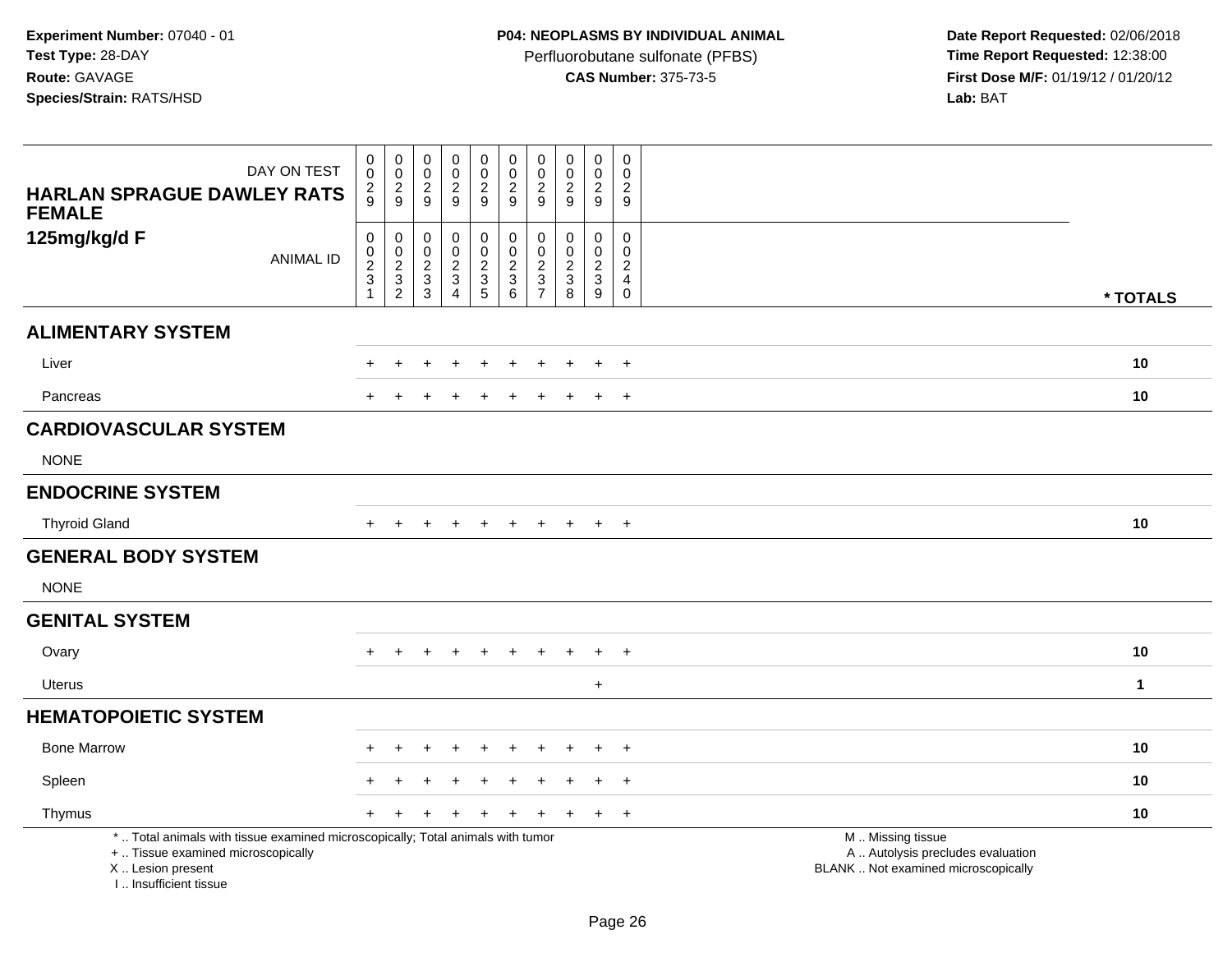Perfluorobutane sulfonate (PFBS)<br>**CAS Number:** 375-73-5

 **Date Report Requested:** 02/06/2018 **First Dose M/F:** 01/19/12 / 01/20/12<br>**Lab:** BAT **Lab:** BAT

| <b>HARLAN SPRAGUE DAWLEY RATS</b><br><b>FEMALE</b> | DAY ON TEST      | 0<br>$\mathsf{O}\xspace$<br>$\frac{2}{9}$  | 0<br>$\pmb{0}$<br>$\frac{2}{9}$                      | 0<br>$\mathbf 0$<br>$\frac{2}{9}$                                   | $\pmb{0}$<br>$\pmb{0}$<br>$\overline{c}$<br>9             | 0<br>$\boldsymbol{0}$<br>$\frac{2}{9}$ | 0<br>$\pmb{0}$<br>$\frac{2}{9}$      | 0<br>0<br>$\overline{c}$<br>9                                      | 0<br>0<br>2<br>9                                           | 0<br>$\pmb{0}$<br>$\frac{2}{9}$                               | 0<br>0<br>$\overline{2}$<br>9                             |          |
|----------------------------------------------------|------------------|--------------------------------------------|------------------------------------------------------|---------------------------------------------------------------------|-----------------------------------------------------------|----------------------------------------|--------------------------------------|--------------------------------------------------------------------|------------------------------------------------------------|---------------------------------------------------------------|-----------------------------------------------------------|----------|
| 125mg/kg/d F                                       | <b>ANIMAL ID</b> | $\pmb{0}$<br>$\frac{0}{2}$<br>$\mathbf{1}$ | 0<br>$\begin{array}{c} 0 \\ 2 \\ 3 \\ 2 \end{array}$ | 0<br>$\begin{smallmatrix} 0\\2\\3 \end{smallmatrix}$<br>$\mathsf 3$ | $\pmb{0}$<br>$\pmb{0}$<br>$\frac{2}{3}$<br>$\overline{4}$ | 0<br>$\mathbf 0$<br>$\frac{2}{3}$<br>5 | 0<br>$\pmb{0}$<br>$\frac{2}{3}$<br>6 | 0<br>$\mathbf 0$<br>$\overline{c}$<br>$\sqrt{3}$<br>$\overline{7}$ | 0<br>0<br>$\overline{c}$<br>$\ensuremath{\mathsf{3}}$<br>8 | $\mathbf 0$<br>$\pmb{0}$<br>$\frac{2}{3}$<br>$\boldsymbol{9}$ | 0<br>0<br>$\overline{c}$<br>$\overline{4}$<br>$\mathbf 0$ | * TOTALS |
| <b>INTEGUMENTARY SYSTEM</b>                        |                  |                                            |                                                      |                                                                     |                                                           |                                        |                                      |                                                                    |                                                            |                                                               |                                                           |          |
| <b>NONE</b>                                        |                  |                                            |                                                      |                                                                     |                                                           |                                        |                                      |                                                                    |                                                            |                                                               |                                                           |          |
| <b>MUSCULOSKELETAL SYSTEM</b>                      |                  |                                            |                                                      |                                                                     |                                                           |                                        |                                      |                                                                    |                                                            |                                                               |                                                           |          |
| <b>NONE</b>                                        |                  |                                            |                                                      |                                                                     |                                                           |                                        |                                      |                                                                    |                                                            |                                                               |                                                           |          |
| <b>NERVOUS SYSTEM</b>                              |                  |                                            |                                                      |                                                                     |                                                           |                                        |                                      |                                                                    |                                                            |                                                               |                                                           |          |
| <b>NONE</b>                                        |                  |                                            |                                                      |                                                                     |                                                           |                                        |                                      |                                                                    |                                                            |                                                               |                                                           |          |
| <b>RESPIRATORY SYSTEM</b>                          |                  |                                            |                                                      |                                                                     |                                                           |                                        |                                      |                                                                    |                                                            |                                                               |                                                           |          |
| Nose                                               |                  | $+$                                        | $\ddot{}$                                            | $\pm$                                                               | $\ddot{}$                                                 | $+$                                    | $+$                                  | $+$                                                                | $+$                                                        |                                                               | $+$ $+$                                                   | 10       |
| <b>SPECIAL SENSES SYSTEM</b>                       |                  |                                            |                                                      |                                                                     |                                                           |                                        |                                      |                                                                    |                                                            |                                                               |                                                           |          |
| <b>NONE</b>                                        |                  |                                            |                                                      |                                                                     |                                                           |                                        |                                      |                                                                    |                                                            |                                                               |                                                           |          |
| <b>URINARY SYSTEM</b>                              |                  |                                            |                                                      |                                                                     |                                                           |                                        |                                      |                                                                    |                                                            |                                                               |                                                           |          |
| Kidney                                             |                  | $+$                                        | $+$                                                  | $+$                                                                 | $+$                                                       | $+$                                    | $+$                                  | $+$                                                                | $+$                                                        |                                                               | $+$ $+$                                                   | 10       |
| <b>SYSTEMIC LESIONS</b>                            |                  |                                            |                                                      |                                                                     |                                                           |                                        |                                      |                                                                    |                                                            |                                                               |                                                           |          |
| Multiple Organ                                     |                  |                                            |                                                      |                                                                     |                                                           | $\ddot{}$                              |                                      | $\pm$                                                              |                                                            | $\pm$                                                         | $+$                                                       | 10       |
|                                                    |                  |                                            |                                                      |                                                                     |                                                           |                                        |                                      |                                                                    |                                                            |                                                               |                                                           |          |

\* .. Total animals with tissue examined microscopically; Total animals with tumor

+ .. Tissue examined microscopically

X .. Lesion present

I .. Insufficient tissue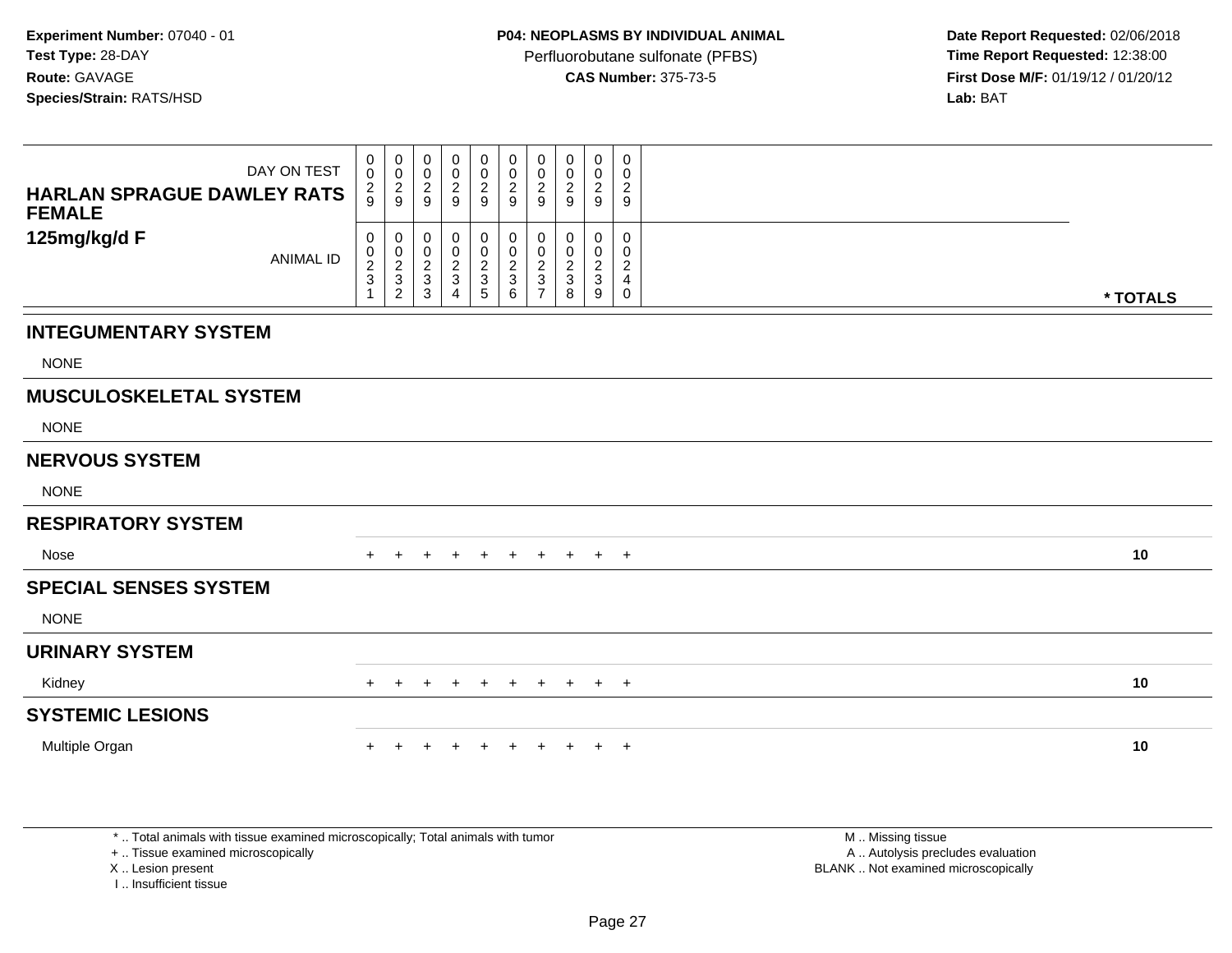Perfluorobutane sulfonate (PFBS)<br>**CAS Number:** 375-73-5

 **Date Report Requested:** 02/06/2018 **First Dose M/F:** 01/19/12 / 01/20/12<br>**Lab:** BAT **Lab:** BAT

| <b>HARLAN SPRAGUE DAWLEY RATS</b><br><b>FEMALE</b> | DAY ON TEST      | $\begin{smallmatrix}0\0\end{smallmatrix}$<br>$\frac{2}{9}$      | $_{\rm 0}^{\rm 0}$<br>$\frac{2}{9}$          | $\begin{matrix} 0 \\ 0 \\ 2 \\ 9 \end{matrix}$       | $\begin{smallmatrix} 0\\0 \end{smallmatrix}$<br>$\overline{c}$<br>9 | $\begin{smallmatrix}0\0\0\end{smallmatrix}$<br>$\frac{2}{9}$ | $\begin{array}{c} 0 \\ 0 \\ 2 \\ 9 \end{array}$            | $\begin{smallmatrix} 0\\0 \end{smallmatrix}$<br>$\overline{2}$<br>9       | $\mathbf 0$<br>$\mathbf 0$<br>$\overline{c}$<br>9                          | $\begin{smallmatrix} 0\\0\\2 \end{smallmatrix}$<br>5 | 0<br>$\mathbf 0$<br>$\sqrt{2}$<br>9               |              |
|----------------------------------------------------|------------------|-----------------------------------------------------------------|----------------------------------------------|------------------------------------------------------|---------------------------------------------------------------------|--------------------------------------------------------------|------------------------------------------------------------|---------------------------------------------------------------------------|----------------------------------------------------------------------------|------------------------------------------------------|---------------------------------------------------|--------------|
| 250mg/kg/d F                                       | <b>ANIMAL ID</b> | $\begin{array}{c} 0 \\ 0 \\ 2 \\ 4 \end{array}$<br>$\mathbf{1}$ | $\pmb{0}$<br>$\frac{0}{2}$<br>$\overline{2}$ | $\begin{array}{c} 0 \\ 0 \\ 2 \\ 4 \\ 3 \end{array}$ | $\mathsf 0$<br>$\frac{0}{2}$<br>$\overline{4}$                      | 0<br>$\frac{0}{2}$<br>$\frac{4}{5}$                          | $\begin{array}{c} 0 \\ 0 \\ 2 \\ 4 \end{array}$<br>$\,6\,$ | $\mathbf 0$<br>$\frac{0}{2}$<br>$\overline{\mathbf{4}}$<br>$\overline{7}$ | $\mathbf 0$<br>$\pmb{0}$<br>$\overline{2}$<br>$\overline{\mathbf{4}}$<br>8 | $\pmb{0}$<br>$\frac{0}{2}$<br>$\overline{4}$<br>9    | 0<br>0<br>$\sqrt{2}$<br>$\sqrt{5}$<br>$\mathbf 0$ | * TOTALS     |
| <b>ALIMENTARY SYSTEM</b>                           |                  |                                                                 |                                              |                                                      |                                                                     |                                                              |                                                            |                                                                           |                                                                            |                                                      |                                                   |              |
| Esophagus                                          |                  |                                                                 |                                              |                                                      |                                                                     |                                                              |                                                            |                                                                           |                                                                            | $+$                                                  |                                                   | $\mathbf{1}$ |
| Intestine Large, Cecum                             |                  |                                                                 |                                              |                                                      |                                                                     |                                                              |                                                            |                                                                           |                                                                            | $+$                                                  |                                                   | $\mathbf{1}$ |
| Intestine Large, Colon                             |                  |                                                                 |                                              |                                                      |                                                                     |                                                              |                                                            |                                                                           |                                                                            | $+$                                                  |                                                   | $\mathbf{1}$ |
| Intestine Large, Rectum                            |                  |                                                                 |                                              |                                                      |                                                                     |                                                              |                                                            |                                                                           |                                                                            | $+$                                                  |                                                   | $\mathbf{1}$ |
| Intestine Small, Duodenum                          |                  |                                                                 |                                              |                                                      |                                                                     |                                                              |                                                            |                                                                           |                                                                            | $+$                                                  |                                                   | 1            |
| Intestine Small, Ileum                             |                  |                                                                 |                                              |                                                      |                                                                     |                                                              |                                                            |                                                                           |                                                                            | $+$                                                  |                                                   | $\mathbf{1}$ |
| Intestine Small, Jejunum                           |                  |                                                                 |                                              |                                                      |                                                                     |                                                              |                                                            |                                                                           |                                                                            | $\ddot{}$                                            |                                                   | $\mathbf{1}$ |
| Liver                                              |                  |                                                                 |                                              |                                                      |                                                                     |                                                              |                                                            |                                                                           |                                                                            |                                                      | $+$                                               | 10           |
| Pancreas                                           |                  |                                                                 |                                              |                                                      |                                                                     |                                                              |                                                            |                                                                           |                                                                            |                                                      | $+$                                               | 10           |
| Salivary Glands                                    |                  |                                                                 |                                              |                                                      |                                                                     |                                                              |                                                            |                                                                           |                                                                            | $\ddot{}$                                            |                                                   | $\mathbf{1}$ |
| Stomach, Forestomach                               |                  | $+$                                                             |                                              |                                                      |                                                                     |                                                              |                                                            |                                                                           |                                                                            |                                                      | $+$                                               | 10           |
| Stomach, Glandular                                 |                  |                                                                 |                                              |                                                      |                                                                     |                                                              |                                                            |                                                                           |                                                                            | $\ddot{}$                                            |                                                   | $\mathbf{1}$ |
| <b>CARDIOVASCULAR SYSTEM</b>                       |                  |                                                                 |                                              |                                                      |                                                                     |                                                              |                                                            |                                                                           |                                                                            |                                                      |                                                   |              |
| <b>Blood Vessel</b>                                |                  |                                                                 |                                              |                                                      |                                                                     |                                                              |                                                            |                                                                           |                                                                            | $\ddot{}$                                            |                                                   | 1            |
|                                                    |                  |                                                                 |                                              |                                                      |                                                                     |                                                              |                                                            |                                                                           |                                                                            |                                                      |                                                   |              |

\* .. Total animals with tissue examined microscopically; Total animals with tumor

+ .. Tissue examined microscopically

X .. Lesion present

I .. Insufficient tissue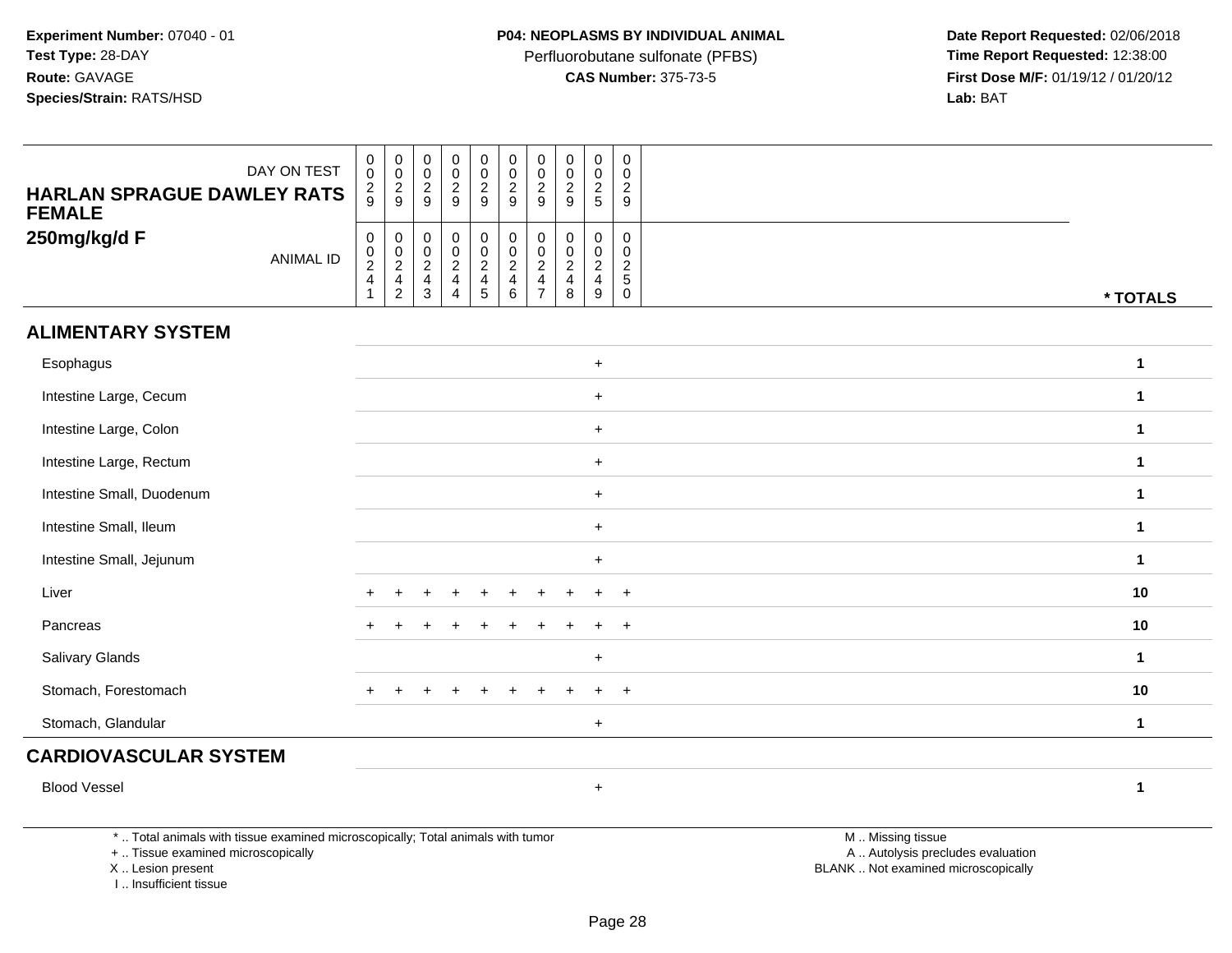Perfluorobutane sulfonate (PFBS)<br>**CAS Number:** 375-73-5

 **Date Report Requested:** 02/06/2018 **First Dose M/F:** 01/19/12 / 01/20/12<br>**Lab:** BAT **Lab:** BAT

| DAY ON TEST<br><b>HARLAN SPRAGUE DAWLEY RATS</b><br><b>FEMALE</b> | 0<br>$\mathsf{O}\xspace$<br>$\frac{2}{9}$ | $\pmb{0}$<br>$\pmb{0}$<br>$\frac{2}{9}$ | 00029                                                       | $\begin{array}{c} 0 \\ 0 \\ 2 \\ 9 \end{array}$ | $\begin{smallmatrix} 0\\0 \end{smallmatrix}$<br>$\boldsymbol{2}$<br>$\boldsymbol{9}$ | $\begin{smallmatrix}0\0\0\end{smallmatrix}$<br>$\frac{2}{9}$ | 0<br>$\pmb{0}$<br>$\boldsymbol{2}$<br>$\boldsymbol{9}$ | $\begin{smallmatrix} 0\\0 \end{smallmatrix}$<br>$\overline{2}$<br>$\boldsymbol{9}$ | $\begin{smallmatrix} 0\\0 \end{smallmatrix}$<br>$\frac{2}{5}$ | $\mathbf 0$<br>$\mathbf 0$<br>$\boldsymbol{2}$<br>9 |          |
|-------------------------------------------------------------------|-------------------------------------------|-----------------------------------------|-------------------------------------------------------------|-------------------------------------------------|--------------------------------------------------------------------------------------|--------------------------------------------------------------|--------------------------------------------------------|------------------------------------------------------------------------------------|---------------------------------------------------------------|-----------------------------------------------------|----------|
| 250mg/kg/d F<br>ANIMAL ID                                         | 0<br>$\frac{0}{2}$                        | 0<br>$\overline{\mathbf{c}}$<br>4<br>2  | 0<br>$\begin{smallmatrix} 0\\2 \end{smallmatrix}$<br>4<br>3 | 0<br>$\frac{0}{2}$<br>4                         | 0<br>$\mathbf 0$<br>$\overline{\mathbf{c}}$<br>4<br>5                                | 0<br>$\pmb{0}$<br>$\boldsymbol{2}$<br>4<br>6                 | $\overline{\mathbf{c}}$                                | 0<br>0<br>$\sqrt{2}$<br>8                                                          | 0<br>$\begin{smallmatrix} 0 \ 2 \end{smallmatrix}$<br>4<br>9  | 0<br>0<br>$\overline{c}$<br>5<br>0                  | * TOTALS |
| Heart                                                             |                                           |                                         |                                                             |                                                 |                                                                                      |                                                              |                                                        |                                                                                    | $+$                                                           |                                                     | 1        |
| <b>ENDOCRINE SYSTEM</b>                                           |                                           |                                         |                                                             |                                                 |                                                                                      |                                                              |                                                        |                                                                                    |                                                               |                                                     |          |
| <b>Adrenal Cortex</b>                                             |                                           |                                         |                                                             |                                                 |                                                                                      |                                                              |                                                        |                                                                                    | $\ddot{}$                                                     |                                                     | 4        |
| Adrenal Medulla                                                   |                                           |                                         |                                                             |                                                 |                                                                                      |                                                              |                                                        |                                                                                    | $\ddot{}$                                                     |                                                     |          |
| Islets, Pancreatic                                                |                                           |                                         |                                                             |                                                 |                                                                                      |                                                              |                                                        |                                                                                    | $\ddot{}$                                                     |                                                     |          |
| Parathyroid Gland                                                 |                                           |                                         |                                                             |                                                 |                                                                                      |                                                              |                                                        |                                                                                    | M                                                             |                                                     | $\bf{0}$ |
| <b>Pituitary Gland</b>                                            |                                           |                                         |                                                             |                                                 |                                                                                      |                                                              |                                                        |                                                                                    | $\ddot{}$                                                     |                                                     | 1        |
| <b>Thyroid Gland</b>                                              | $\ddot{}$                                 |                                         |                                                             | $\pm$                                           | $\ddot{}$                                                                            | $\ddot{}$                                                    | $\pm$                                                  |                                                                                    | $\ddot{}$                                                     | $+$                                                 | 10       |
| <b>GENERAL BODY SYSTEM</b>                                        |                                           |                                         |                                                             |                                                 |                                                                                      |                                                              |                                                        |                                                                                    |                                                               |                                                     |          |

NONE

### **GENITAL SYSTEM**

| <b>Clitoral Gland</b> |                     |    |
|-----------------------|---------------------|----|
| Ovary                 | + + + + + + + + + + | 10 |
| Uterus                |                     |    |
| Vagina                |                     |    |

\* .. Total animals with tissue examined microscopically; Total animals with tumor

+ .. Tissue examined microscopically

X .. Lesion present

I .. Insufficient tissue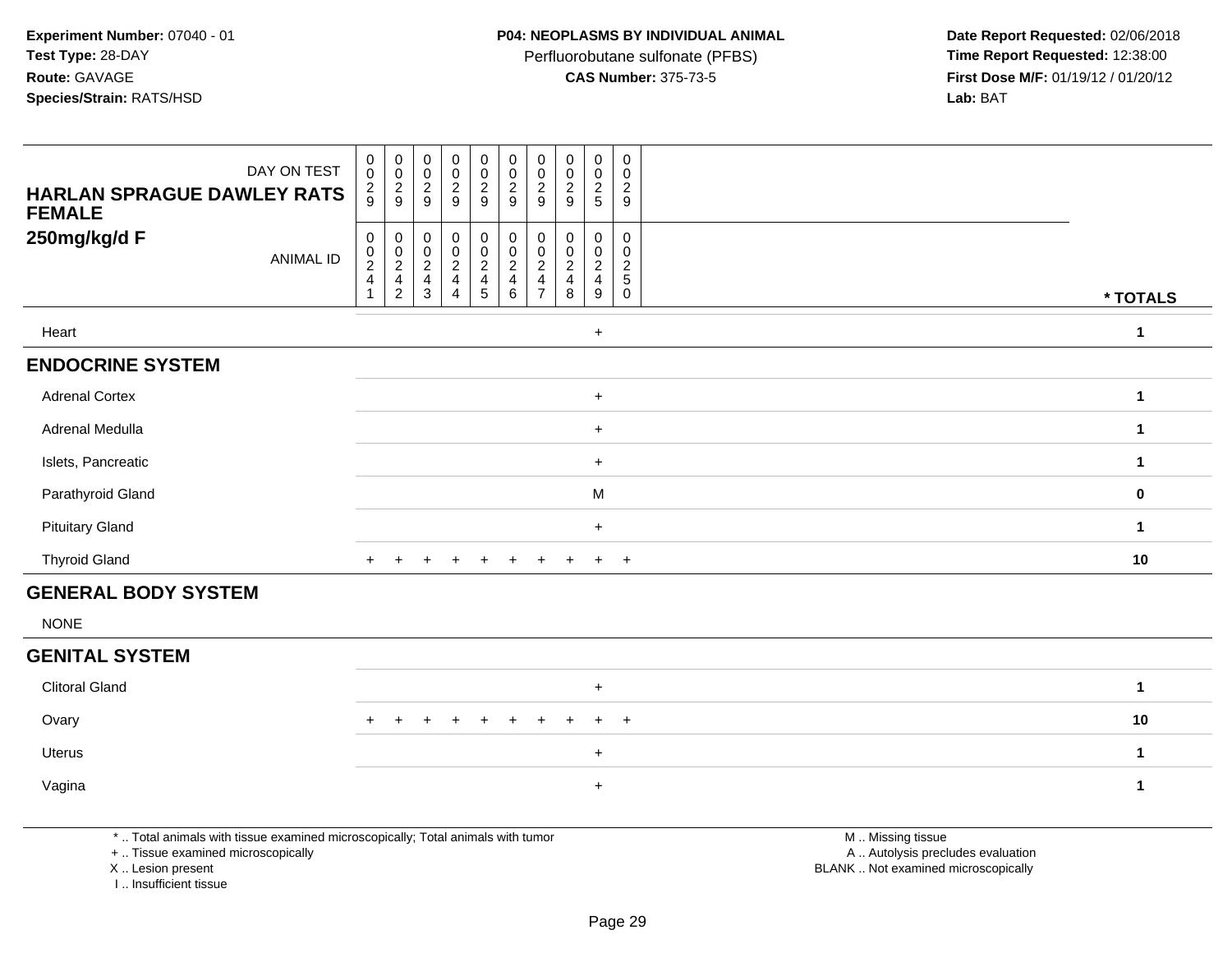Perfluorobutane sulfonate (PFBS)<br>**CAS Number:** 375-73-5

 **Date Report Requested:** 02/06/2018 **First Dose M/F:** 01/19/12 / 01/20/12<br>**Lab:** BAT **Lab:** BAT

| DAY ON TEST<br><b>HARLAN SPRAGUE DAWLEY RATS</b><br><b>FEMALE</b> | $\pmb{0}$<br>$\mathbf 0$<br>$\frac{2}{9}$            | $\pmb{0}$<br>$\mathsf 0$<br>$\frac{2}{9}$                                | $\boldsymbol{0}$<br>$\pmb{0}$<br>$\overline{c}$<br>9 | $\pmb{0}$<br>$\pmb{0}$<br>$\frac{2}{9}$                                      | $\begin{smallmatrix} 0\\0 \end{smallmatrix}$<br>$\frac{2}{9}$               | $\pmb{0}$<br>$\pmb{0}$<br>$\frac{2}{9}$                                          | $\pmb{0}$<br>$\pmb{0}$<br>$\frac{2}{9}$                                         | 0<br>$\mathbf 0$<br>$\sqrt{2}$<br>9                            | $\pmb{0}$<br>$\pmb{0}$<br>$\frac{2}{5}$               | $\pmb{0}$<br>$\pmb{0}$<br>$\overline{c}$<br>9              |              |
|-------------------------------------------------------------------|------------------------------------------------------|--------------------------------------------------------------------------|------------------------------------------------------|------------------------------------------------------------------------------|-----------------------------------------------------------------------------|----------------------------------------------------------------------------------|---------------------------------------------------------------------------------|----------------------------------------------------------------|-------------------------------------------------------|------------------------------------------------------------|--------------|
| 250mg/kg/d F<br><b>ANIMAL ID</b>                                  | $\boldsymbol{0}$<br>$_{2}^{\rm 0}$<br>$\overline{4}$ | 0<br>$\begin{smallmatrix} 0\\2 \end{smallmatrix}$<br>4<br>$\overline{c}$ | $\mathbf 0$<br>$\pmb{0}$<br>$\overline{2}$<br>4<br>3 | 0<br>$\pmb{0}$<br>$\overline{2}$<br>$\overline{4}$<br>$\boldsymbol{\Lambda}$ | $\boldsymbol{0}$<br>$\mathsf{O}\xspace$<br>$\frac{2}{4}$<br>$5\phantom{.0}$ | $\pmb{0}$<br>$\mathbf 0$<br>$\overline{2}$<br>$\overline{\mathbf{4}}$<br>$\,6\,$ | 0<br>$\pmb{0}$<br>$\boldsymbol{2}$<br>$\overline{\mathbf{4}}$<br>$\overline{7}$ | 0<br>$\mathbf 0$<br>$\sqrt{2}$<br>$\overline{\mathbf{4}}$<br>8 | 0<br>$\mathbf 0$<br>$\sqrt{2}$<br>$\overline{4}$<br>9 | $\mathbf 0$<br>$\mathbf 0$<br>$\frac{2}{5}$<br>$\mathbf 0$ | * TOTALS     |
| <b>HEMATOPOIETIC SYSTEM</b>                                       |                                                      |                                                                          |                                                      |                                                                              |                                                                             |                                                                                  |                                                                                 |                                                                |                                                       |                                                            |              |
| <b>Bone Marrow</b>                                                |                                                      | $\ddot{}$                                                                | ÷                                                    | $\div$                                                                       | $\ddot{}$                                                                   | ÷                                                                                |                                                                                 |                                                                | $\ddot{}$                                             | $^{+}$                                                     | 10           |
| Lymph Node, Mandibular                                            |                                                      |                                                                          |                                                      |                                                                              |                                                                             |                                                                                  |                                                                                 |                                                                | $\ddot{}$                                             |                                                            | $\mathbf 1$  |
| Lymph Node, Mesenteric                                            |                                                      |                                                                          |                                                      |                                                                              |                                                                             |                                                                                  |                                                                                 |                                                                | $\ddot{}$                                             |                                                            | $\mathbf 1$  |
| Spleen                                                            |                                                      |                                                                          |                                                      |                                                                              |                                                                             |                                                                                  |                                                                                 |                                                                | ÷                                                     | $^{+}$                                                     | 10           |
| Thymus                                                            |                                                      |                                                                          |                                                      |                                                                              |                                                                             |                                                                                  |                                                                                 |                                                                | $\ddot{}$                                             | $\overline{+}$                                             | 10           |
| <b>INTEGUMENTARY SYSTEM</b>                                       |                                                      |                                                                          |                                                      |                                                                              |                                                                             |                                                                                  |                                                                                 |                                                                |                                                       |                                                            |              |
| Mammary Gland                                                     |                                                      |                                                                          |                                                      |                                                                              |                                                                             |                                                                                  |                                                                                 |                                                                | $\ddot{}$                                             |                                                            | $\mathbf{1}$ |
| Skin                                                              |                                                      |                                                                          |                                                      |                                                                              |                                                                             |                                                                                  |                                                                                 |                                                                | $\ddot{}$                                             |                                                            | $\mathbf{1}$ |
| <b>MUSCULOSKELETAL SYSTEM</b>                                     |                                                      |                                                                          |                                                      |                                                                              |                                                                             |                                                                                  |                                                                                 |                                                                |                                                       |                                                            |              |
| Bone                                                              |                                                      |                                                                          |                                                      |                                                                              |                                                                             |                                                                                  |                                                                                 |                                                                | $\ddot{}$                                             |                                                            | $\mathbf{1}$ |
| <b>NERVOUS SYSTEM</b>                                             |                                                      |                                                                          |                                                      |                                                                              |                                                                             |                                                                                  |                                                                                 |                                                                |                                                       |                                                            |              |
| Brain                                                             |                                                      |                                                                          |                                                      |                                                                              |                                                                             |                                                                                  |                                                                                 |                                                                | $\ddot{}$                                             |                                                            | $\mathbf 1$  |
| <b>RESPIRATORY SYSTEM</b>                                         |                                                      |                                                                          |                                                      |                                                                              |                                                                             |                                                                                  |                                                                                 |                                                                |                                                       |                                                            |              |
| Lung                                                              |                                                      |                                                                          |                                                      |                                                                              |                                                                             |                                                                                  |                                                                                 |                                                                | $\ddot{}$                                             |                                                            | $\mathbf{1}$ |

\* .. Total animals with tissue examined microscopically; Total animals with tumor

+ .. Tissue examined microscopically

X .. Lesion present

I .. Insufficient tissue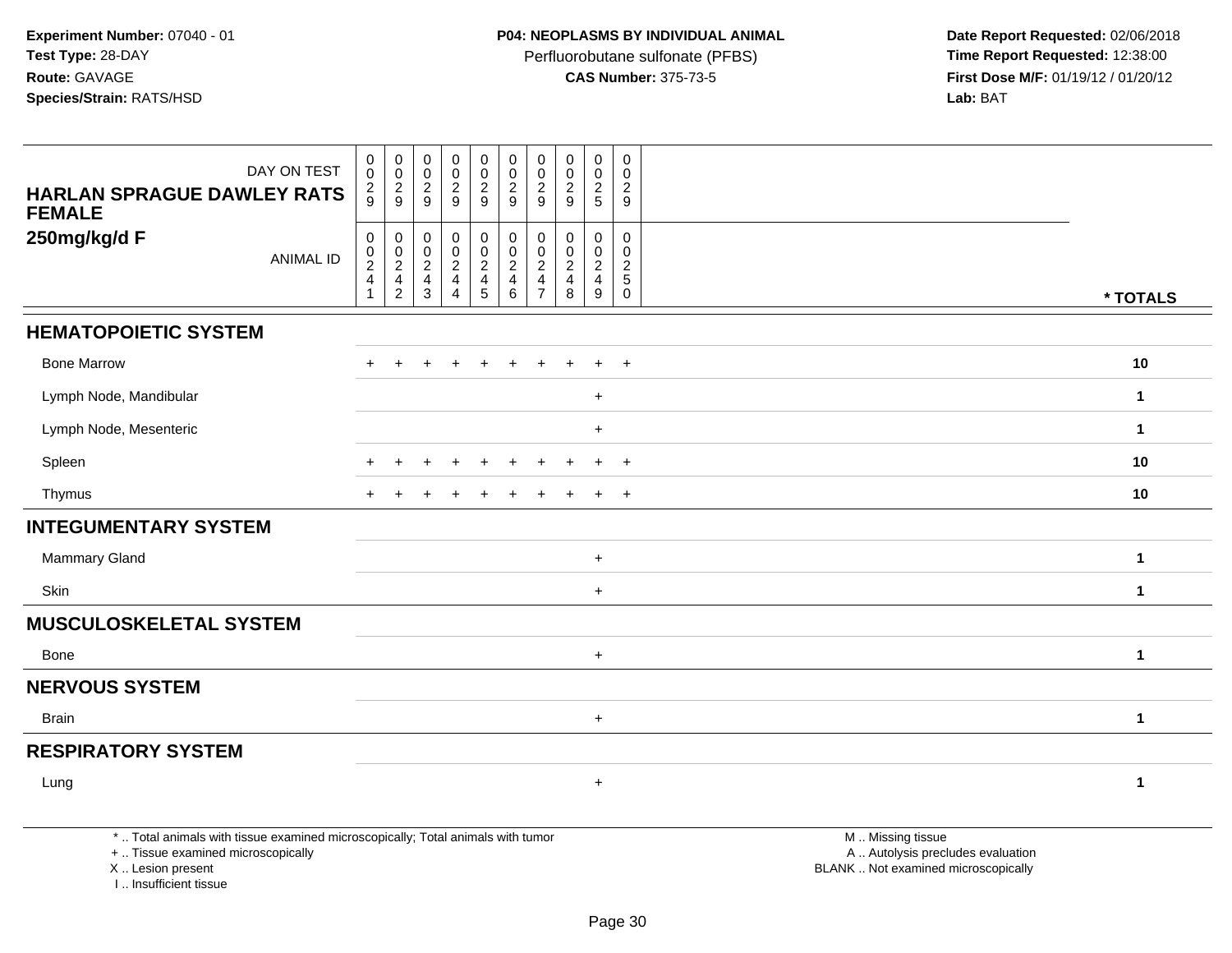Perfluorobutane sulfonate (PFBS)<br>**CAS Number:** 375-73-5

 **Date Report Requested:** 02/06/2018 **First Dose M/F:** 01/19/12 / 01/20/12<br>**Lab:** BAT **Lab:** BAT

| <b>HARLAN SPRAGUE DAWLEY RATS</b><br><b>FEMALE</b> | DAY ON TEST      | $\begin{smallmatrix}0\\0\end{smallmatrix}$<br>$\frac{2}{9}$         | $\begin{array}{c} 0 \\ 0 \\ 2 \\ 9 \end{array}$                            | 00029                                               | $\begin{array}{c} 0 \\ 0 \\ 2 \\ 9 \end{array}$     | $\begin{smallmatrix} 0\\0 \end{smallmatrix}$<br>$\frac{2}{9}$ | $\begin{array}{c} 0 \\ 0 \\ 2 \\ 9 \end{array}$ | $\begin{smallmatrix} 0\0\0\2 \end{smallmatrix}$<br>9 | $\begin{array}{c} 0 \\ 0 \\ 2 \\ 9 \end{array}$ | $\begin{array}{c} 0 \\ 0 \\ 2 \\ 5 \end{array}$ | 0<br>$\pmb{0}$<br>$\boldsymbol{2}$<br>9         |          |
|----------------------------------------------------|------------------|---------------------------------------------------------------------|----------------------------------------------------------------------------|-----------------------------------------------------|-----------------------------------------------------|---------------------------------------------------------------|-------------------------------------------------|------------------------------------------------------|-------------------------------------------------|-------------------------------------------------|-------------------------------------------------|----------|
| 250mg/kg/d F                                       | <b>ANIMAL ID</b> | 0<br>$\begin{smallmatrix} 0\\2 \end{smallmatrix}$<br>$\overline{4}$ | 0<br>$\begin{smallmatrix} 0 \\ 2 \end{smallmatrix}$<br>4<br>$\overline{2}$ | $\begin{matrix} 0 \\ 0 \\ 2 \\ 4 \end{matrix}$<br>3 | $\begin{matrix} 0 \\ 0 \\ 2 \\ 4 \end{matrix}$<br>4 | 0<br>$\pmb{0}$<br>$\frac{2}{4}$<br>5                          | 0<br>$_{2}^{\rm 0}$<br>4<br>6                   | 0<br>$\pmb{0}$<br>$\sqrt{2}$<br>4                    | 0<br>$\pmb{0}$<br>$\boldsymbol{2}$<br>4<br>8    | 0<br>$\frac{0}{2}$<br>9                         | 0<br>$\mathbf 0$<br>$\sqrt{2}$<br>5<br>$\Omega$ | * TOTALS |
| Nose                                               |                  |                                                                     |                                                                            |                                                     | $\ddot{}$                                           |                                                               | $\ddot{}$                                       | $\pm$                                                | $\pm$                                           | $+$                                             | $+$                                             | 10       |
| Trachea                                            |                  |                                                                     |                                                                            |                                                     |                                                     |                                                               |                                                 |                                                      |                                                 | $+$                                             |                                                 | 1        |
| <b>SPECIAL SENSES SYSTEM</b>                       |                  |                                                                     |                                                                            |                                                     |                                                     |                                                               |                                                 |                                                      |                                                 |                                                 |                                                 |          |
| Eye                                                |                  |                                                                     |                                                                            |                                                     |                                                     |                                                               |                                                 |                                                      |                                                 | $+$                                             |                                                 | 1        |
| Harderian Gland                                    |                  |                                                                     |                                                                            |                                                     |                                                     |                                                               |                                                 |                                                      |                                                 | $+$                                             |                                                 | 1        |
| <b>URINARY SYSTEM</b>                              |                  |                                                                     |                                                                            |                                                     |                                                     |                                                               |                                                 |                                                      |                                                 |                                                 |                                                 |          |
| Kidney                                             |                  | $\div$                                                              |                                                                            |                                                     | ÷                                                   | $\pm$                                                         | $\ddot{}$                                       | $\div$                                               |                                                 | $\ddot{}$                                       | $+$                                             | 10       |
| <b>Urinary Bladder</b>                             |                  |                                                                     |                                                                            |                                                     |                                                     |                                                               |                                                 |                                                      |                                                 | $+$                                             |                                                 | 1        |
| <b>SYSTEMIC LESIONS</b>                            |                  |                                                                     |                                                                            |                                                     |                                                     |                                                               |                                                 |                                                      |                                                 |                                                 |                                                 |          |
| Multiple Organ                                     |                  |                                                                     |                                                                            |                                                     |                                                     |                                                               |                                                 |                                                      |                                                 | $+$                                             | $+$                                             | 10       |

\* .. Total animals with tissue examined microscopically; Total animals with tumor

+ .. Tissue examined microscopically

X .. Lesion present

I .. Insufficient tissue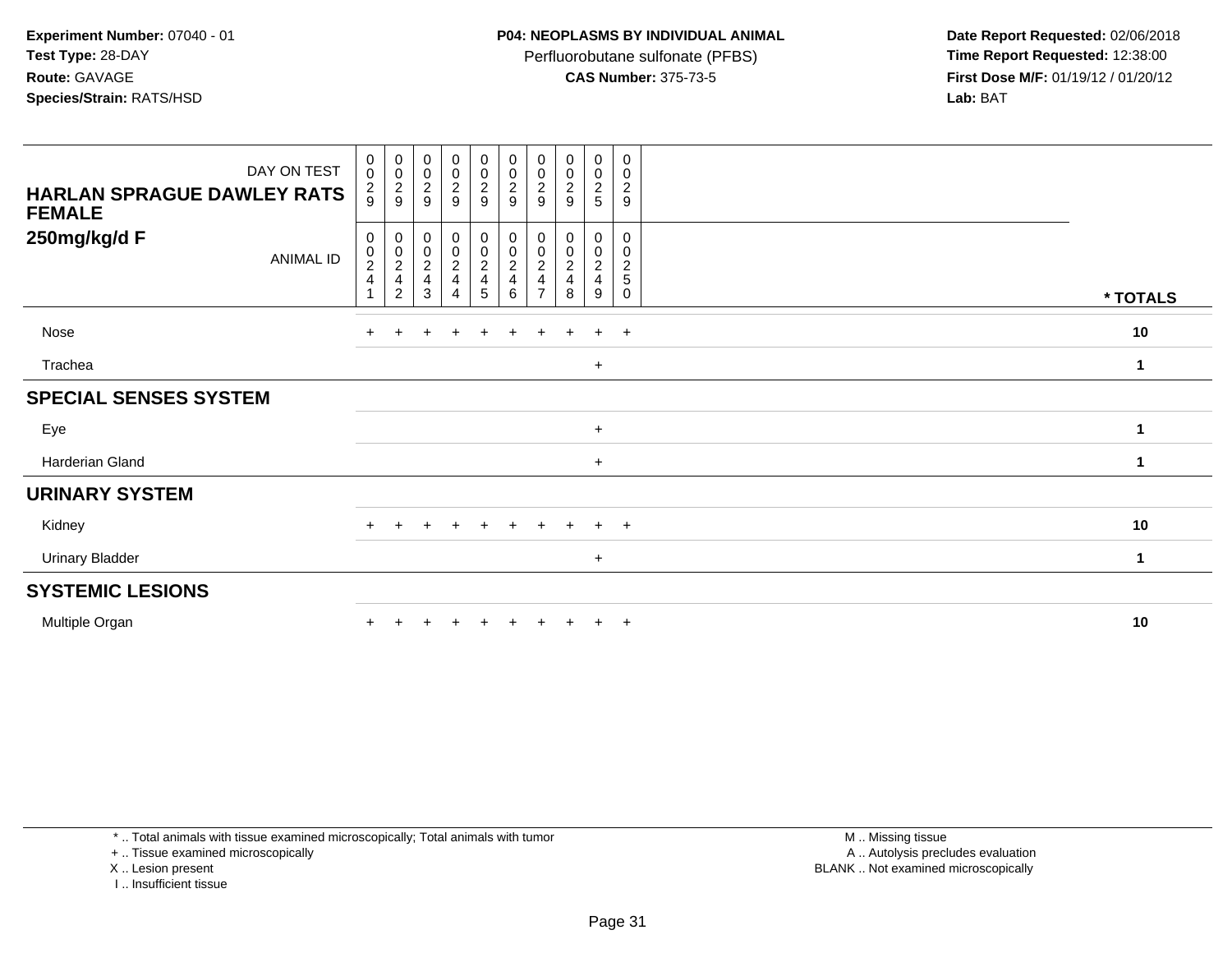Perfluorobutane sulfonate (PFBS)<br>**CAS Number:** 375-73-5

 **Date Report Requested:** 02/06/2018 **First Dose M/F:** 01/19/12 / 01/20/12<br>**Lab:** BAT **Lab:** BAT

| DAY ON TEST<br><b>HARLAN SPRAGUE DAWLEY RATS</b><br><b>FEMALE</b>               | $\mathbf 0$<br>$\overline{0}$<br>$\boldsymbol{2}$<br>9 | $\pmb{0}$<br>$\mathsf 0$<br>$\frac{2}{9}$                     | $\pmb{0}$<br>$\,0\,$<br>$\overline{c}$<br>9  | $\pmb{0}$<br>$\mathsf{O}\xspace$<br>$\frac{2}{9}$                | $\mathsf{O}\xspace$<br>$\mathbf 0$<br>$\overline{a}$<br>$\mathbf{1}$ | $\pmb{0}$<br>$\pmb{0}$<br>$\overline{c}$<br>$\boldsymbol{9}$    | $\mathbf 0$<br>$\mathbf 0$<br>$\sqrt{2}$<br>9 | $\mathsf 0$<br>$\mathsf 0$<br>$\sqrt{2}$<br>9                   | $\pmb{0}$<br>$\pmb{0}$<br>$\frac{2}{9}$           | $\pmb{0}$<br>$\Omega$<br>$\overline{c}$<br>9                      |                   |          |
|---------------------------------------------------------------------------------|--------------------------------------------------------|---------------------------------------------------------------|----------------------------------------------|------------------------------------------------------------------|----------------------------------------------------------------------|-----------------------------------------------------------------|-----------------------------------------------|-----------------------------------------------------------------|---------------------------------------------------|-------------------------------------------------------------------|-------------------|----------|
| 500mg/kg/d F<br><b>ANIMAL ID</b>                                                | $\mathbf 0$<br>$\frac{0}{2}$<br>1                      | $\mathbf 0$<br>$\mathbf 0$<br>$\frac{2}{5}$<br>$\overline{2}$ | $\boldsymbol{0}$<br>$\pmb{0}$<br>$rac{2}{3}$ | $\mathbf 0$<br>$\overline{0}$<br>$\frac{2}{5}$<br>$\overline{4}$ | 0<br>$\ddot{\mathbf{0}}$<br>$rac{2}{5}$                              | $\pmb{0}$<br>$\overline{0}$<br>$\frac{2}{5}$<br>$6\overline{6}$ | $\mathbf 0$<br>$\mathbf 0$<br>$\frac{2}{5}$   | $\mathbf 0$<br>$\mathbf 0$<br>$\overline{2}$<br>$\sqrt{5}$<br>8 | 0<br>$\pmb{0}$<br>$\frac{2}{5}$<br>$\overline{9}$ | $\mathbf 0$<br>$\mathbf{0}$<br>$\overline{a}$<br>6<br>$\mathbf 0$ |                   | * TOTALS |
| <b>ALIMENTARY SYSTEM</b>                                                        |                                                        |                                                               |                                              |                                                                  |                                                                      |                                                                 |                                               |                                                                 |                                                   |                                                                   |                   |          |
| Esophagus                                                                       |                                                        |                                                               |                                              |                                                                  |                                                                      |                                                                 |                                               |                                                                 |                                                   | $\div$                                                            |                   | 10       |
| Intestine Large, Cecum                                                          |                                                        |                                                               |                                              |                                                                  |                                                                      |                                                                 |                                               |                                                                 | $\ddot{}$                                         | $+$                                                               |                   | 10       |
| Intestine Large, Colon                                                          |                                                        |                                                               |                                              |                                                                  |                                                                      |                                                                 |                                               |                                                                 | $\ddot{}$                                         | $\overline{+}$                                                    |                   | 10       |
| Intestine Large, Rectum                                                         |                                                        |                                                               |                                              |                                                                  |                                                                      |                                                                 |                                               |                                                                 | $\ddot{}$                                         | $\ddot{}$                                                         |                   | 10       |
| Intestine Small, Duodenum                                                       |                                                        |                                                               |                                              |                                                                  |                                                                      |                                                                 |                                               |                                                                 |                                                   | $\overline{1}$                                                    |                   | 10       |
| Intestine Small, Ileum                                                          |                                                        |                                                               |                                              |                                                                  |                                                                      |                                                                 |                                               |                                                                 | $\div$                                            | $\ddot{}$                                                         |                   | 10       |
| Intestine Small, Jejunum                                                        |                                                        |                                                               |                                              |                                                                  |                                                                      |                                                                 |                                               |                                                                 | $\ddot{}$                                         | $\div$                                                            |                   | 10       |
| Liver                                                                           |                                                        |                                                               |                                              |                                                                  |                                                                      |                                                                 |                                               |                                                                 | $\ddot{}$                                         | $\overline{+}$                                                    |                   | 10       |
| Pancreas                                                                        |                                                        |                                                               |                                              |                                                                  |                                                                      |                                                                 |                                               |                                                                 |                                                   | $\overline{ }$                                                    |                   | 10       |
| Salivary Glands                                                                 |                                                        |                                                               |                                              |                                                                  |                                                                      |                                                                 |                                               |                                                                 |                                                   | $\ddot{}$                                                         |                   | 10       |
| Stomach, Forestomach                                                            |                                                        |                                                               |                                              |                                                                  |                                                                      |                                                                 |                                               |                                                                 | $\div$                                            | $\overline{ }$                                                    |                   | 10       |
| Stomach, Glandular                                                              | $+$                                                    |                                                               |                                              |                                                                  |                                                                      |                                                                 |                                               |                                                                 | $\ddot{}$                                         | $+$                                                               |                   | 10       |
| <b>CARDIOVASCULAR SYSTEM</b>                                                    |                                                        |                                                               |                                              |                                                                  |                                                                      |                                                                 |                                               |                                                                 |                                                   |                                                                   |                   |          |
| <b>Blood Vessel</b>                                                             | $\ddot{}$                                              |                                                               |                                              | $\div$                                                           | $\ddot{}$                                                            | $\ddot{}$                                                       |                                               |                                                                 | $\ddot{}$                                         | $+$                                                               |                   | 10       |
| *  Total animals with tissue examined microscopically; Total animals with tumor |                                                        |                                                               |                                              |                                                                  |                                                                      |                                                                 |                                               |                                                                 |                                                   |                                                                   | M  Missing tissue |          |

+ .. Tissue examined microscopically

X .. Lesion present

I .. Insufficient tissue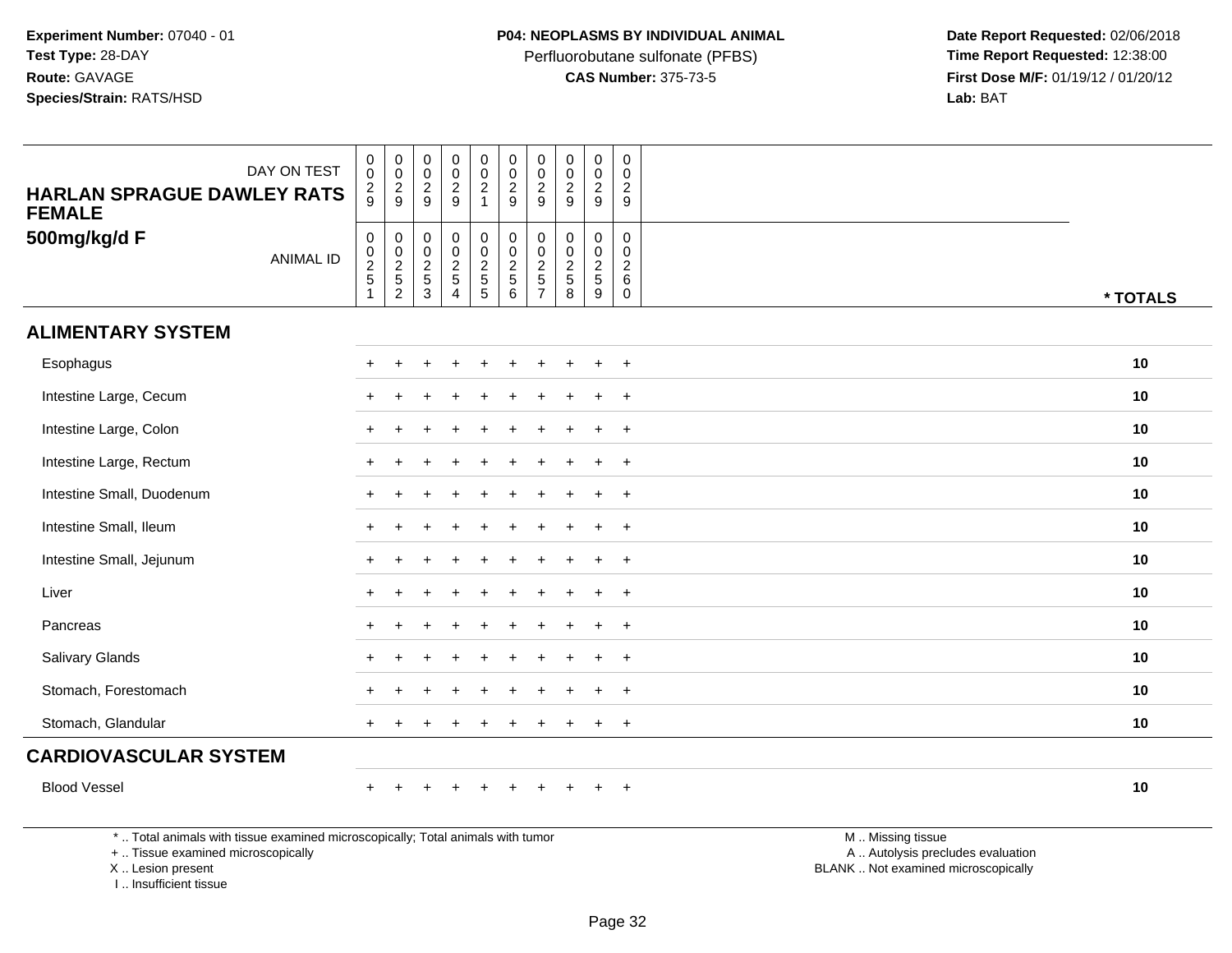Perfluorobutane sulfonate (PFBS)<br>**CAS Number:** 375-73-5

 **Date Report Requested:** 02/06/2018 **First Dose M/F:** 01/19/12 / 01/20/12<br>**Lab:** BAT **Lab:** BAT

| DAY ON TEST<br><b>HARLAN SPRAGUE DAWLEY RATS</b><br><b>FEMALE</b> | $_{\rm 0}^{\rm 0}$<br>$\frac{2}{9}$             | $_{\rm 0}^{\rm 0}$<br>$\frac{2}{9}$                               | $_{\rm 0}^{\rm 0}$<br>$\overline{c}$<br>9            | $_{\rm 0}^{\rm 0}$<br>$\frac{2}{9}$                  | $\begin{smallmatrix} 0\\0 \end{smallmatrix}$<br>$\frac{2}{1}$ | $\begin{smallmatrix} 0\\0 \end{smallmatrix}$<br>$\overline{c}$<br>$\boldsymbol{9}$ | 0<br>0<br>$\overline{\mathbf{c}}$<br>9 | $\begin{smallmatrix} 0\\0 \end{smallmatrix}$<br>$\boldsymbol{2}$<br>9 | 0<br>$\pmb{0}$<br>$\overline{c}$<br>9 | 0<br>$\mathbf 0$<br>$\overline{2}$<br>9 |                  |
|-------------------------------------------------------------------|-------------------------------------------------|-------------------------------------------------------------------|------------------------------------------------------|------------------------------------------------------|---------------------------------------------------------------|------------------------------------------------------------------------------------|----------------------------------------|-----------------------------------------------------------------------|---------------------------------------|-----------------------------------------|------------------|
| 500mg/kg/d F<br>ANIMAL ID                                         | 0<br>$\begin{array}{c} 0 \\ 2 \\ 5 \end{array}$ | 0<br>$\begin{array}{c} 0 \\ 2 \\ 5 \end{array}$<br>$\overline{2}$ | 0<br>$\begin{array}{c} 0 \\ 2 \\ 5 \end{array}$<br>3 | 0<br>$\begin{array}{c} 0 \\ 2 \\ 5 \end{array}$<br>4 | $\boldsymbol{0}$<br>$\frac{0}{2}$<br>5                        | 0<br>$\begin{array}{c} 0 \\ 2 \\ 5 \end{array}$<br>6                               | 0<br>0<br>$\overline{\mathbf{c}}$<br>5 | 0<br>$\pmb{0}$<br>$\overline{2}$<br>$\mathbf 5$<br>8                  | 0<br>$\pmb{0}$<br>$\frac{2}{5}$<br>9  | 0<br>0<br>2<br>6<br>$\Omega$            | * TOTALS         |
| Heart                                                             | $+$                                             |                                                                   |                                                      | $\ddot{}$                                            | $\pm$                                                         | $\ddot{}$                                                                          | $\pm$                                  |                                                                       | $\pm$                                 | $+$                                     | 10               |
| <b>ENDOCRINE SYSTEM</b>                                           |                                                 |                                                                   |                                                      |                                                      |                                                               |                                                                                    |                                        |                                                                       |                                       |                                         |                  |
| <b>Adrenal Cortex</b>                                             | $\pm$                                           |                                                                   |                                                      |                                                      |                                                               |                                                                                    |                                        |                                                                       | $\pm$                                 | $+$                                     | 10               |
| Adrenal Medulla                                                   | $\pm$                                           |                                                                   |                                                      |                                                      |                                                               | $\pm$                                                                              |                                        |                                                                       | $\ddot{}$                             | $+$                                     | 10               |
| Islets, Pancreatic                                                |                                                 |                                                                   |                                                      | $\ddot{}$                                            | $+$                                                           | $+$                                                                                | $+$                                    | $+$                                                                   | $+$                                   | $+$                                     | 10               |
| Parathyroid Gland                                                 | $+$                                             | $+$                                                               | $+$                                                  | $+$                                                  | $+$                                                           | M                                                                                  | $+$                                    | $+$                                                                   | $+$ $+$                               |                                         | $\boldsymbol{9}$ |
| <b>Pituitary Gland</b>                                            | $+$                                             |                                                                   |                                                      |                                                      |                                                               | $+$                                                                                | $\pm$                                  |                                                                       | $\ddot{}$                             | $+$                                     | 10               |
| <b>Thyroid Gland</b>                                              | $+$                                             |                                                                   |                                                      | $\pm$                                                | $\pm$                                                         | $\ddot{}$                                                                          | $+$                                    |                                                                       | $+$                                   | $+$                                     | 10               |
| <b>GENERAL BODY SYSTEM</b>                                        |                                                 |                                                                   |                                                      |                                                      |                                                               |                                                                                    |                                        |                                                                       |                                       |                                         |                  |

NONE

### **GENITAL SYSTEM**

| Clitoral Gland |  | + + + + + + + + + + |  |  |  |  | 10 |
|----------------|--|---------------------|--|--|--|--|----|
| Ovary          |  | + + + + + + + + + + |  |  |  |  | 10 |
| Uterus         |  | + + + + + + + + + + |  |  |  |  | 10 |
| Vagina         |  | + + + + + + + + + + |  |  |  |  | 10 |

\* .. Total animals with tissue examined microscopically; Total animals with tumor

+ .. Tissue examined microscopically

X .. Lesion present

I .. Insufficient tissue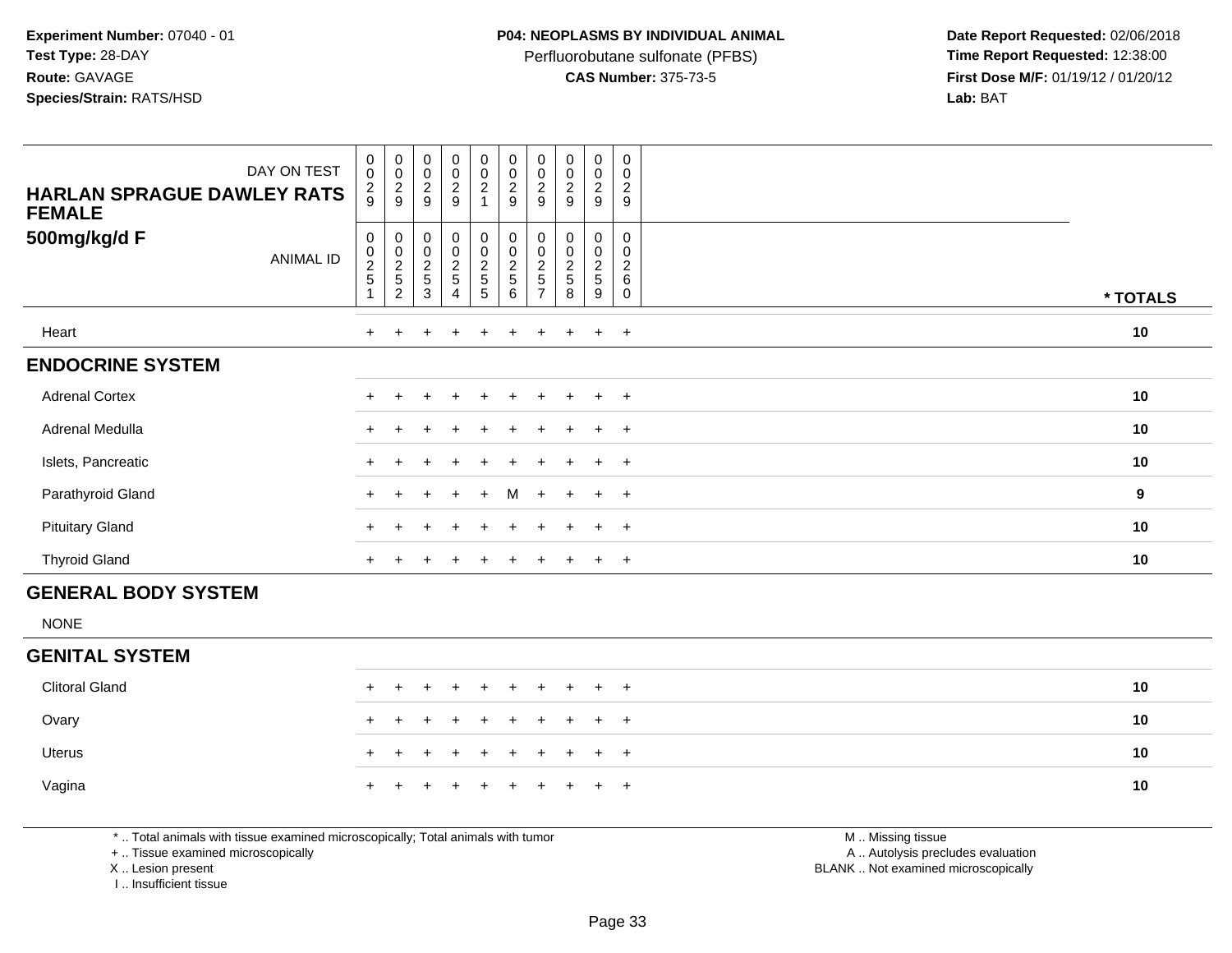Perfluorobutane sulfonate (PFBS)<br>**CAS Number:** 375-73-5

 **Date Report Requested:** 02/06/2018 **First Dose M/F:** 01/19/12 / 01/20/12<br>**Lab:** BAT **Lab:** BAT

| DAY ON TEST                                                                                                                                | $\pmb{0}$<br>$\mathbf 0$                                      | $\boldsymbol{0}$<br>$\mathbf 0$                                        | $\pmb{0}$<br>$\mathbf 0$                | $\pmb{0}$<br>$\pmb{0}$                    | $\pmb{0}$<br>$\pmb{0}$            | $\mathbf 0$<br>$\overline{0}$               | $\pmb{0}$<br>$\mathbf 0$                                                      | $\pmb{0}$<br>$\mathbf 0$                                     | $\mathbf 0$<br>$\mathbf 0$                        | $\mathbf 0$<br>$\Omega$                             |                                                                                               |          |
|--------------------------------------------------------------------------------------------------------------------------------------------|---------------------------------------------------------------|------------------------------------------------------------------------|-----------------------------------------|-------------------------------------------|-----------------------------------|---------------------------------------------|-------------------------------------------------------------------------------|--------------------------------------------------------------|---------------------------------------------------|-----------------------------------------------------|-----------------------------------------------------------------------------------------------|----------|
| <b>HARLAN SPRAGUE DAWLEY RATS</b><br><b>FEMALE</b>                                                                                         | $\overline{c}$<br>$\mathbf{Q}$                                | $\frac{2}{9}$                                                          | $\overline{c}$<br>9                     | $\overline{a}$<br>9                       | $\overline{a}$<br>$\mathbf{1}$    | $\sqrt{2}$<br>9                             | $\overline{c}$<br>9                                                           | $\overline{2}$<br>9                                          | $\overline{c}$<br>9                               | 2<br>9                                              |                                                                                               |          |
| 500mg/kg/d F<br><b>ANIMAL ID</b>                                                                                                           | $\mathbf 0$<br>$\pmb{0}$<br>$\sqrt{2}$<br>5<br>$\overline{1}$ | $\mathbf 0$<br>$\pmb{0}$<br>$\begin{array}{c} 2 \\ 5 \\ 2 \end{array}$ | $\pmb{0}$<br>$\pmb{0}$<br>$\frac{2}{3}$ | 0<br>0<br>$\frac{2}{5}$<br>$\overline{4}$ | 0<br>$\mathbf 0$<br>$\frac{2}{5}$ | $\mathbf 0$<br>$\mathbf 0$<br>$\frac{2}{5}$ | $\mathbf 0$<br>$\mathbf{0}$<br>$\overline{c}$<br>$\sqrt{5}$<br>$\overline{7}$ | $\mathbf 0$<br>$\Omega$<br>$\overline{2}$<br>$\sqrt{5}$<br>8 | $\mathbf 0$<br>0<br>$rac{2}{5}$<br>$\overline{9}$ | 0<br>$\Omega$<br>$\overline{2}$<br>6<br>$\mathbf 0$ |                                                                                               | * TOTALS |
| <b>HEMATOPOIETIC SYSTEM</b>                                                                                                                |                                                               |                                                                        |                                         |                                           |                                   |                                             |                                                                               |                                                              |                                                   |                                                     |                                                                                               |          |
| <b>Bone Marrow</b>                                                                                                                         |                                                               |                                                                        |                                         |                                           |                                   |                                             |                                                                               |                                                              |                                                   | $\overline{+}$                                      |                                                                                               | 10       |
| Lymph Node, Mandibular                                                                                                                     |                                                               |                                                                        |                                         |                                           |                                   |                                             |                                                                               |                                                              |                                                   | $\ddot{}$                                           |                                                                                               | 10       |
| Lymph Node, Mesenteric                                                                                                                     |                                                               |                                                                        |                                         |                                           |                                   |                                             |                                                                               |                                                              |                                                   | $\ddot{}$                                           |                                                                                               | 10       |
| Spleen                                                                                                                                     |                                                               |                                                                        |                                         |                                           |                                   |                                             |                                                                               |                                                              |                                                   | $\overline{+}$                                      |                                                                                               | 10       |
| Thymus                                                                                                                                     | $+$                                                           |                                                                        |                                         |                                           |                                   |                                             |                                                                               |                                                              | $\ddot{}$                                         | $+$                                                 |                                                                                               | 10       |
| <b>INTEGUMENTARY SYSTEM</b>                                                                                                                |                                                               |                                                                        |                                         |                                           |                                   |                                             |                                                                               |                                                              |                                                   |                                                     |                                                                                               |          |
| <b>Mammary Gland</b>                                                                                                                       |                                                               |                                                                        |                                         | $\div$                                    |                                   |                                             |                                                                               |                                                              | $\ddot{}$                                         | $\overline{+}$                                      |                                                                                               | 10       |
| Skin                                                                                                                                       | $+$                                                           |                                                                        |                                         |                                           |                                   |                                             |                                                                               |                                                              | $\ddot{}$                                         | $+$                                                 |                                                                                               | 10       |
| <b>MUSCULOSKELETAL SYSTEM</b>                                                                                                              |                                                               |                                                                        |                                         |                                           |                                   |                                             |                                                                               |                                                              |                                                   |                                                     |                                                                                               |          |
| Bone                                                                                                                                       |                                                               |                                                                        |                                         |                                           |                                   |                                             |                                                                               |                                                              | $\ddot{}$                                         | $+$                                                 |                                                                                               | 10       |
| <b>NERVOUS SYSTEM</b>                                                                                                                      |                                                               |                                                                        |                                         |                                           |                                   |                                             |                                                                               |                                                              |                                                   |                                                     |                                                                                               |          |
| <b>Brain</b>                                                                                                                               | $+$                                                           | $\pm$                                                                  |                                         | $+$                                       | $+$                               | $+$                                         | $+$                                                                           | $+$                                                          | $+$                                               | $+$                                                 |                                                                                               | 10       |
| <b>RESPIRATORY SYSTEM</b>                                                                                                                  |                                                               |                                                                        |                                         |                                           |                                   |                                             |                                                                               |                                                              |                                                   |                                                     |                                                                                               |          |
| Lung                                                                                                                                       |                                                               |                                                                        |                                         |                                           |                                   |                                             |                                                                               |                                                              |                                                   | $\overline{+}$                                      |                                                                                               | 10       |
| *  Total animals with tissue examined microscopically; Total animals with tumor<br>+  Tissue examined microscopically<br>X  Lesion present |                                                               |                                                                        |                                         |                                           |                                   |                                             |                                                                               |                                                              |                                                   |                                                     | M  Missing tissue<br>A  Autolysis precludes evaluation<br>BLANK  Not examined microscopically |          |

I .. Insufficient tissue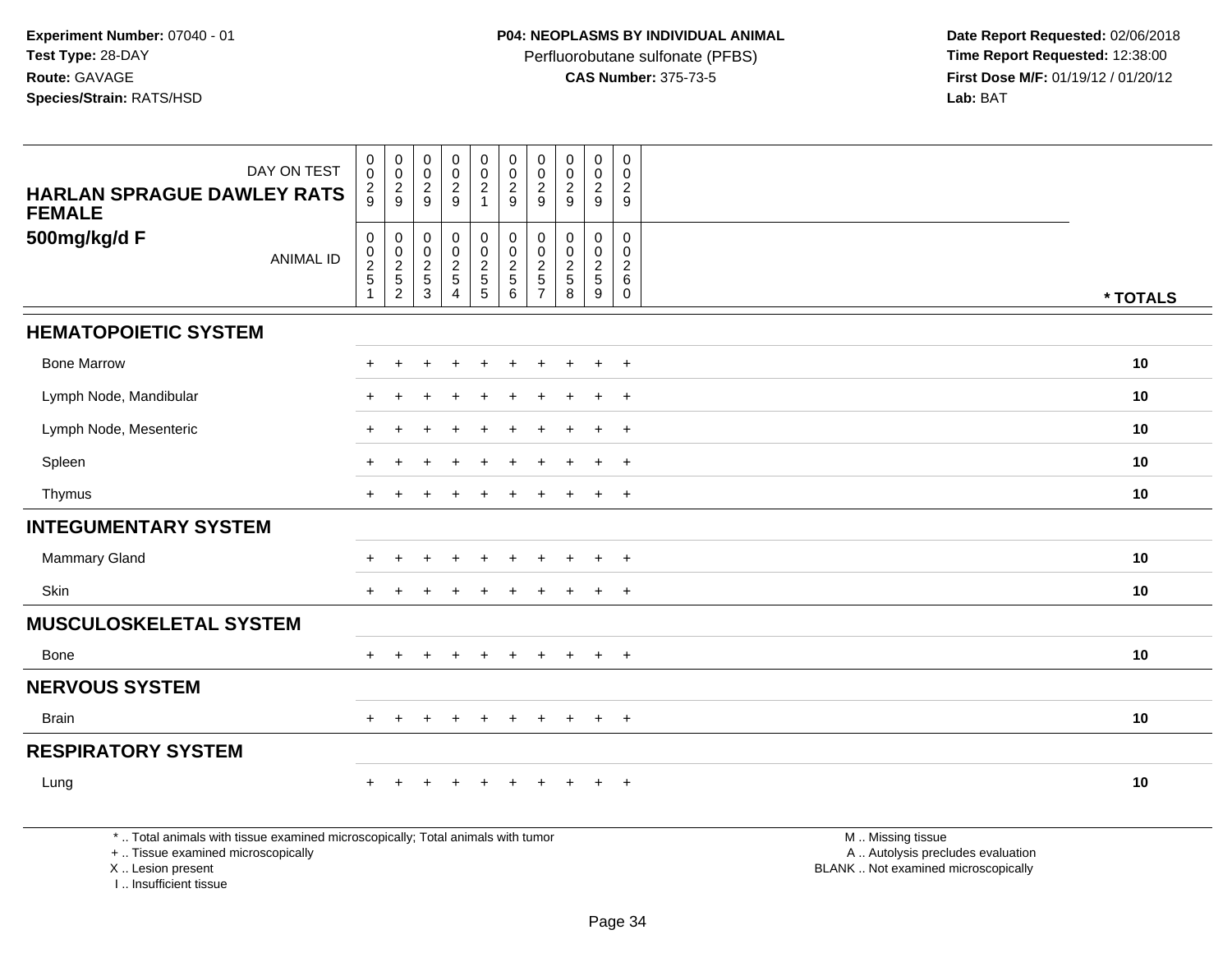Perfluorobutane sulfonate (PFBS)<br>**CAS Number:** 375-73-5

 **Date Report Requested:** 02/06/2018 **First Dose M/F:** 01/19/12 / 01/20/12<br>**Lab:** BAT **Lab:** BAT

| DAY ON TEST<br><b>HARLAN SPRAGUE DAWLEY RATS</b><br><b>FEMALE</b> | $\begin{smallmatrix}0\\0\end{smallmatrix}$<br>$\frac{2}{9}$ | $_{\rm 0}^{\rm 0}$<br>$\frac{2}{9}$                 | $\pmb{0}$<br>$\pmb{0}$<br>$\frac{2}{9}$                                    | $_{\rm 0}^{\rm 0}$<br>$\frac{2}{9}$      | $_{\rm 0}^{\rm 0}$<br>$\frac{2}{1}$                  | $_{\rm 0}^{\rm 0}$<br>$\frac{2}{9}$ | $_{\rm 0}^{\rm 0}$<br>$\frac{2}{9}$ | 0<br>$\pmb{0}$<br>$\frac{2}{9}$                      | 0<br>$\pmb{0}$<br>$\overline{c}$<br>9                | $\mathbf 0$<br>$\pmb{0}$<br>$\sqrt{2}$<br>9               |          |
|-------------------------------------------------------------------|-------------------------------------------------------------|-----------------------------------------------------|----------------------------------------------------------------------------|------------------------------------------|------------------------------------------------------|-------------------------------------|-------------------------------------|------------------------------------------------------|------------------------------------------------------|-----------------------------------------------------------|----------|
| 500mg/kg/d F<br><b>ANIMAL ID</b>                                  | 0<br>$\frac{0}{2}$                                          | $\boldsymbol{0}$<br>$\frac{0}{2}$<br>$\overline{2}$ | $\boldsymbol{0}$<br>$\begin{smallmatrix} 0\\2 \end{smallmatrix}$<br>5<br>3 | $_{\rm 0}^{\rm 0}$<br>$\frac{2}{5}$<br>4 | $\begin{array}{c} 0 \\ 0 \\ 2 \\ 5 \end{array}$<br>5 | 00025<br>6                          | 00025<br>$\overline{ }$             | 0<br>$\begin{array}{c} 0 \\ 2 \\ 5 \end{array}$<br>8 | 0<br>$\begin{array}{c} 0 \\ 2 \\ 5 \end{array}$<br>9 | 0<br>$\pmb{0}$<br>$\boldsymbol{2}$<br>$\,6\,$<br>$\Omega$ | * TOTALS |
| Nose                                                              |                                                             | ÷                                                   | $\pm$                                                                      | $\pm$                                    | $+$                                                  | $+$                                 | $+$                                 | $+$                                                  | $+$                                                  | $+$                                                       | 10       |
| Trachea                                                           | $\pm$                                                       |                                                     |                                                                            |                                          | $\ddot{}$                                            | $\pm$                               | $+$                                 | $\div$                                               | $+$                                                  | $+$                                                       | 10       |
| <b>SPECIAL SENSES SYSTEM</b>                                      |                                                             |                                                     |                                                                            |                                          |                                                      |                                     |                                     |                                                      |                                                      |                                                           |          |
| Eye                                                               |                                                             |                                                     |                                                                            |                                          |                                                      |                                     |                                     |                                                      | $\pm$                                                | $+$                                                       | 10       |
| Harderian Gland                                                   | $\pm$                                                       |                                                     |                                                                            |                                          | $+$                                                  | $\pm$                               |                                     | $+$                                                  | $\ddot{}$                                            | $+$                                                       | 10       |
| <b>URINARY SYSTEM</b>                                             |                                                             |                                                     |                                                                            |                                          |                                                      |                                     |                                     |                                                      |                                                      |                                                           |          |
| Kidney                                                            |                                                             |                                                     | $\pm$                                                                      | $\pm$                                    | $+$                                                  | $+$                                 | $+$                                 | $+$                                                  | $\pm$                                                | $+$                                                       | 10       |
| <b>Urinary Bladder</b>                                            |                                                             |                                                     |                                                                            |                                          | $\pm$                                                | $\pm$                               |                                     | $+$                                                  | $\ddot{}$                                            | $+$                                                       | 10       |
| <b>SYSTEMIC LESIONS</b>                                           |                                                             |                                                     |                                                                            |                                          |                                                      |                                     |                                     |                                                      |                                                      |                                                           |          |
| Multiple Organ                                                    |                                                             |                                                     |                                                                            |                                          |                                                      |                                     |                                     |                                                      | $\ddot{}$                                            | $+$                                                       | 10       |

\* .. Total animals with tissue examined microscopically; Total animals with tumor

+ .. Tissue examined microscopically

X .. Lesion present

I .. Insufficient tissue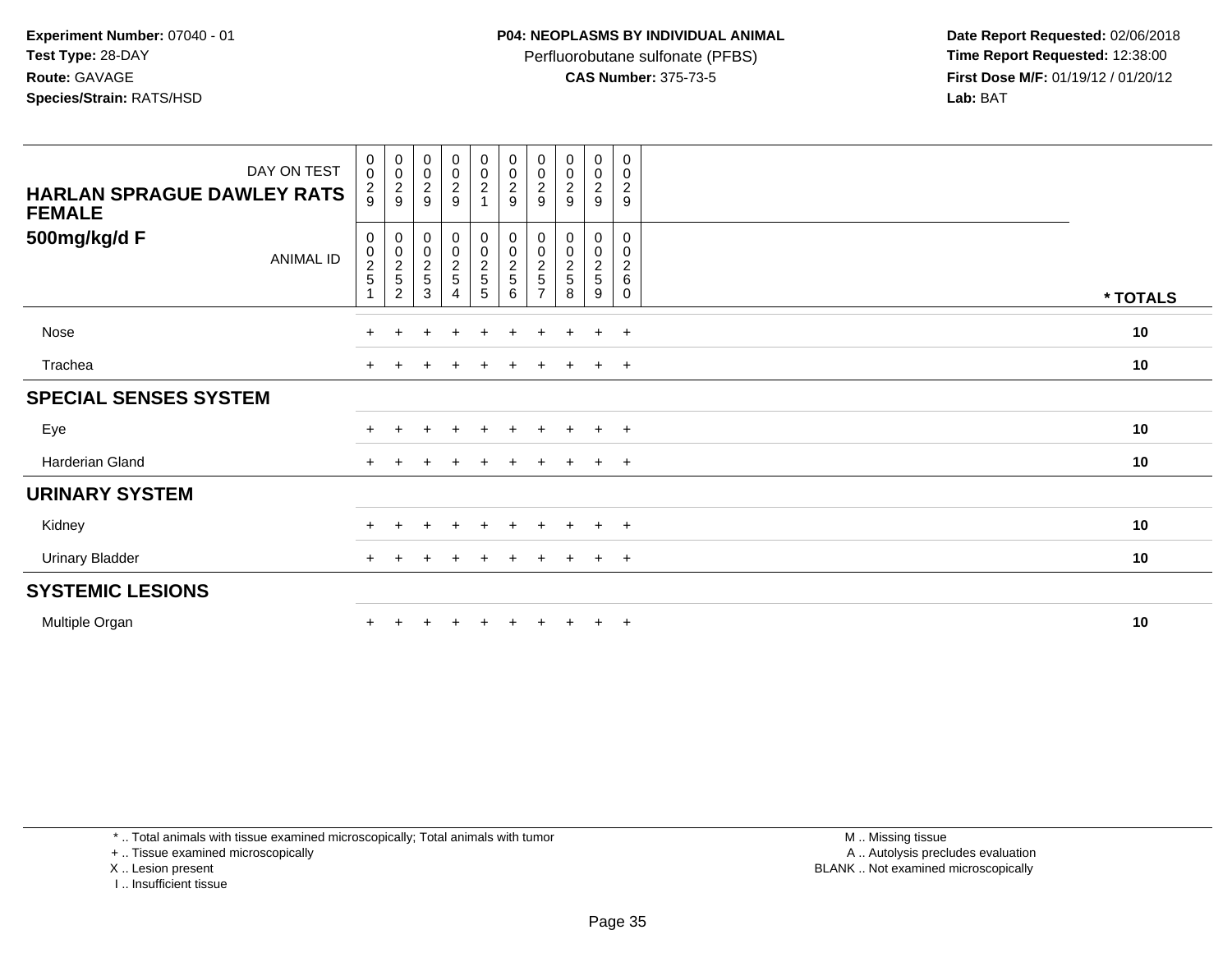Perfluorobutane sulfonate (PFBS)<br>**CAS Number:** 375-73-5

 **Date Report Requested:** 02/06/2018 **First Dose M/F:** 01/19/12 / 01/20/12<br>**Lab:** BAT **Lab:** BAT

| DAY ON TEST<br><b>HARLAN SPRAGUE DAWLEY RATS</b><br><b>FEMALE</b>                                                                          | $\pmb{0}$<br>$\mathbf 0$<br>$\overline{2}$<br>$\overline{7}$ | $\pmb{0}$<br>$\mathbf 0$<br>$\frac{2}{2}$           | $\boldsymbol{0}$<br>$\boldsymbol{0}$<br>$\overline{2}$<br>$\overline{0}$ | $\pmb{0}$<br>$\mathbf 0$<br>$\overline{2}$<br>$\mathsf g$       | $\mathsf{O}\xspace$<br>$\mathbf 0$<br>$\overline{2}$<br>9                  | $\pmb{0}$<br>$\pmb{0}$<br>$\boldsymbol{2}$<br>$\boldsymbol{2}$                  | $\mathbf 0$<br>$\mathbf 0$<br>$\overline{1}$<br>6            | $\mathbf 0$<br>$\mathbf 0$<br>$\frac{2}{3}$                  | $\pmb{0}$<br>$\mathbf 0$<br>$\overline{2}$<br>$\mathbf{1}$    | $\pmb{0}$<br>$\mathbf 0$<br>$rac{2}{7}$                                       |                                                                                               |          |
|--------------------------------------------------------------------------------------------------------------------------------------------|--------------------------------------------------------------|-----------------------------------------------------|--------------------------------------------------------------------------|-----------------------------------------------------------------|----------------------------------------------------------------------------|---------------------------------------------------------------------------------|--------------------------------------------------------------|--------------------------------------------------------------|---------------------------------------------------------------|-------------------------------------------------------------------------------|-----------------------------------------------------------------------------------------------|----------|
| 1000mg/kg/d F<br><b>ANIMAL ID</b>                                                                                                          | $\pmb{0}$<br>$\mathbf 0$<br>$\overline{2}$<br>$\,6\,$<br>1   | 0<br>$\mathbf 0$<br>$\frac{2}{6}$<br>$\overline{c}$ | $\mathbf 0$<br>$\boldsymbol{0}$<br>$\overline{2}$<br>$\,6\,$<br>3        | 0<br>$\mathbf 0$<br>$\overline{2}$<br>$\,6\,$<br>$\overline{4}$ | $\mathsf{O}$<br>$\mathbf 0$<br>$\overline{2}$<br>$\,6\,$<br>$\overline{5}$ | $\pmb{0}$<br>$\mathsf{O}\xspace$<br>$\overline{2}$<br>$\,6\,$<br>$6\phantom{a}$ | $\mathbf 0$<br>$\mathbf 0$<br>2<br>$\,6\,$<br>$\overline{7}$ | $\mathbf 0$<br>$\mathbf 0$<br>$\overline{2}$<br>$\,6\,$<br>8 | 0<br>$\mathbf 0$<br>$\sqrt{2}$<br>$\,6\,$<br>$\boldsymbol{9}$ | $\mathbf 0$<br>$\mathbf 0$<br>$\overline{2}$<br>$\overline{7}$<br>$\mathbf 0$ |                                                                                               | * TOTALS |
| <b>ALIMENTARY SYSTEM</b>                                                                                                                   |                                                              |                                                     |                                                                          |                                                                 |                                                                            |                                                                                 |                                                              |                                                              |                                                               |                                                                               |                                                                                               |          |
| Esophagus                                                                                                                                  |                                                              |                                                     |                                                                          |                                                                 |                                                                            |                                                                                 |                                                              |                                                              |                                                               |                                                                               |                                                                                               | 10       |
| Intestine Large, Cecum                                                                                                                     |                                                              |                                                     |                                                                          |                                                                 |                                                                            |                                                                                 |                                                              |                                                              |                                                               | $\overline{ }$                                                                |                                                                                               | 9        |
| Intestine Large, Colon                                                                                                                     |                                                              |                                                     |                                                                          |                                                                 |                                                                            |                                                                                 |                                                              |                                                              |                                                               | $\overline{ }$                                                                |                                                                                               | 9        |
| Intestine Large, Rectum                                                                                                                    |                                                              |                                                     |                                                                          |                                                                 |                                                                            |                                                                                 | м                                                            |                                                              | $\ddot{+}$                                                    | $\overline{+}$                                                                |                                                                                               | 9        |
| Intestine Small, Duodenum                                                                                                                  |                                                              |                                                     |                                                                          |                                                                 |                                                                            |                                                                                 |                                                              |                                                              |                                                               | $\div$                                                                        |                                                                                               | 10       |
| Intestine Small, Ileum                                                                                                                     |                                                              |                                                     |                                                                          |                                                                 |                                                                            |                                                                                 |                                                              |                                                              |                                                               | $\ddot{}$                                                                     |                                                                                               | 9        |
| Intestine Small, Jejunum                                                                                                                   |                                                              |                                                     |                                                                          |                                                                 |                                                                            | $\div$                                                                          | м                                                            | $\div$                                                       | $\ddot{}$                                                     | $+$                                                                           |                                                                                               | 9        |
| Liver                                                                                                                                      |                                                              |                                                     |                                                                          |                                                                 |                                                                            |                                                                                 |                                                              |                                                              |                                                               | $\div$                                                                        |                                                                                               | 10       |
| Pancreas                                                                                                                                   |                                                              |                                                     |                                                                          |                                                                 |                                                                            |                                                                                 |                                                              |                                                              |                                                               |                                                                               |                                                                                               | 10       |
| Salivary Glands                                                                                                                            |                                                              |                                                     |                                                                          |                                                                 |                                                                            |                                                                                 |                                                              |                                                              |                                                               | $\ddot{}$                                                                     |                                                                                               | 10       |
| Stomach, Forestomach                                                                                                                       |                                                              |                                                     |                                                                          |                                                                 |                                                                            |                                                                                 |                                                              |                                                              |                                                               |                                                                               |                                                                                               | 10       |
| Stomach, Glandular                                                                                                                         |                                                              |                                                     |                                                                          |                                                                 |                                                                            |                                                                                 |                                                              |                                                              |                                                               | $\overline{1}$                                                                |                                                                                               | 10       |
| <b>CARDIOVASCULAR SYSTEM</b>                                                                                                               |                                                              |                                                     |                                                                          |                                                                 |                                                                            |                                                                                 |                                                              |                                                              |                                                               |                                                                               |                                                                                               |          |
| <b>Blood Vessel</b>                                                                                                                        |                                                              |                                                     |                                                                          |                                                                 |                                                                            |                                                                                 |                                                              |                                                              |                                                               | $\ddot{}$                                                                     |                                                                                               | 10       |
| *  Total animals with tissue examined microscopically; Total animals with tumor<br>+  Tissue examined microscopically<br>X  Lesion present |                                                              |                                                     |                                                                          |                                                                 |                                                                            |                                                                                 |                                                              |                                                              |                                                               |                                                                               | M  Missing tissue<br>A  Autolysis precludes evaluation<br>BLANK  Not examined microscopically |          |

I .. Insufficient tissue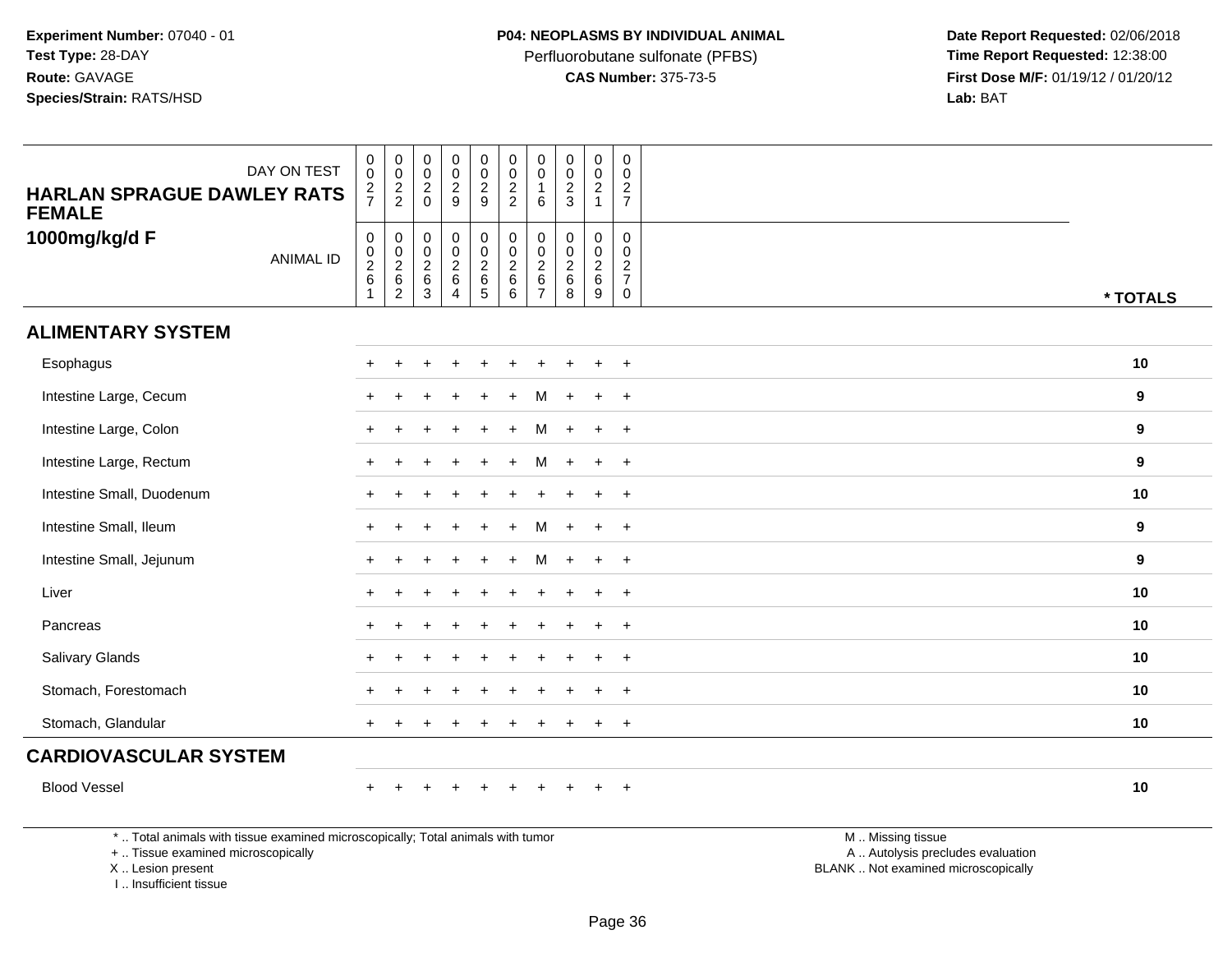Perfluorobutane sulfonate (PFBS)<br>**CAS Number:** 375-73-5

 **Date Report Requested:** 02/06/2018 **First Dose M/F:** 01/19/12 / 01/20/12<br>**Lab:** BAT **Lab:** BAT

| DAY ON TEST<br><b>HARLAN SPRAGUE DAWLEY RATS</b><br><b>FEMALE</b> | $\pmb{0}$<br>$\mathbf 0$<br>$\frac{2}{7}$ | $\begin{array}{c} 0 \\ 0 \\ 2 \\ 2 \end{array}$                           | $\begin{matrix} 0 \\ 0 \\ 2 \\ 0 \end{matrix}$                            | $_{\rm 0}^{\rm 0}$<br>$\frac{2}{9}$                 | $_{\rm 0}^{\rm 0}$<br>$\frac{2}{9}$      | $\begin{smallmatrix}0\0\0\end{smallmatrix}$<br>$\frac{2}{2}$ | $\begin{smallmatrix}0\0\0\end{smallmatrix}$<br>6  | $\begin{smallmatrix} 0\\0 \end{smallmatrix}$<br>$\frac{2}{3}$ | $\begin{smallmatrix} 0\\0 \end{smallmatrix}$<br>$\frac{2}{1}$ | $\boldsymbol{0}$<br>$\pmb{0}$<br>$\overline{c}$<br>$\overline{7}$             |          |
|-------------------------------------------------------------------|-------------------------------------------|---------------------------------------------------------------------------|---------------------------------------------------------------------------|-----------------------------------------------------|------------------------------------------|--------------------------------------------------------------|---------------------------------------------------|---------------------------------------------------------------|---------------------------------------------------------------|-------------------------------------------------------------------------------|----------|
| 1000mg/kg/d F<br><b>ANIMAL ID</b>                                 | 0<br>0<br>$\frac{2}{6}$                   | $\pmb{0}$<br>$\begin{array}{c} 0 \\ 2 \\ 6 \end{array}$<br>$\overline{2}$ | $\mathbf 0$<br>$\begin{array}{c} 0 \\ 2 \\ 6 \end{array}$<br>$\mathbf{3}$ | 0<br>$\begin{matrix} 0 \\ 2 \\ 6 \end{matrix}$<br>4 | $_{\rm 0}^{\rm 0}$<br>$\frac{2}{6}$<br>5 | 0<br>$\pmb{0}$<br>$\frac{2}{6}$<br>6                         | $\pmb{0}$<br>0<br>$\frac{2}{6}$<br>$\overline{7}$ | $\pmb{0}$<br>$\pmb{0}$<br>$\frac{2}{6}$<br>8                  | $\pmb{0}$<br>$\pmb{0}$<br>$\frac{2}{6}$<br>9                  | $\mathbf 0$<br>$\pmb{0}$<br>$\boldsymbol{2}$<br>$\overline{7}$<br>$\mathbf 0$ | * TOTALS |
| Heart                                                             | $+$                                       | $+$                                                                       | $+$                                                                       | $+$                                                 | $+$                                      | $\ddot{}$                                                    | $+$                                               | $\pm$                                                         | $+$                                                           | $+$                                                                           | 10       |
| <b>ENDOCRINE SYSTEM</b>                                           |                                           |                                                                           |                                                                           |                                                     |                                          |                                                              |                                                   |                                                               |                                                               |                                                                               |          |
| <b>Adrenal Cortex</b>                                             |                                           |                                                                           | ÷                                                                         | $+$                                                 | $+$                                      | $+$                                                          | $+$                                               | $+$                                                           | $+$                                                           | $+$                                                                           | 10       |
| Adrenal Medulla                                                   | $\ddot{}$                                 |                                                                           |                                                                           | $\div$                                              | $\div$                                   |                                                              | ÷.                                                | $\div$                                                        | $\pm$                                                         | $+$                                                                           | 10       |
| Islets, Pancreatic                                                | $\pm$                                     |                                                                           |                                                                           | $\pm$                                               | $\ddot{}$                                |                                                              |                                                   | $\pm$                                                         | $+$                                                           | $+$                                                                           | 10       |
| Parathyroid Gland                                                 |                                           |                                                                           |                                                                           |                                                     |                                          |                                                              |                                                   |                                                               | $\pm$                                                         | $+$                                                                           | 10       |
| <b>Pituitary Gland</b>                                            | $+$                                       | $+$                                                                       |                                                                           | $\ddot{}$                                           | $+$                                      | $\ddot{}$                                                    | $+$                                               | $\pm$                                                         | $+$                                                           | $+$                                                                           | 10       |
| <b>Thyroid Gland</b>                                              | $\ddot{}$                                 |                                                                           |                                                                           | ÷                                                   |                                          |                                                              |                                                   |                                                               | $+$                                                           | $+$                                                                           | 10       |
| _________________________                                         |                                           |                                                                           |                                                                           |                                                     |                                          |                                                              |                                                   |                                                               |                                                               |                                                                               |          |

#### **GENERAL BODY SYSTEM**

NONE

### **GENITAL SYSTEM**

| <b>Clitoral Gland</b> |  | + + + + + + M + + + |  |  |  |  | 9 |
|-----------------------|--|---------------------|--|--|--|--|---|
| Ovary                 |  |                     |  |  |  |  |   |
| Uterus                |  |                     |  |  |  |  |   |
| Vagina                |  |                     |  |  |  |  | 9 |

\* .. Total animals with tissue examined microscopically; Total animals with tumor

+ .. Tissue examined microscopically

X .. Lesion present

I .. Insufficient tissue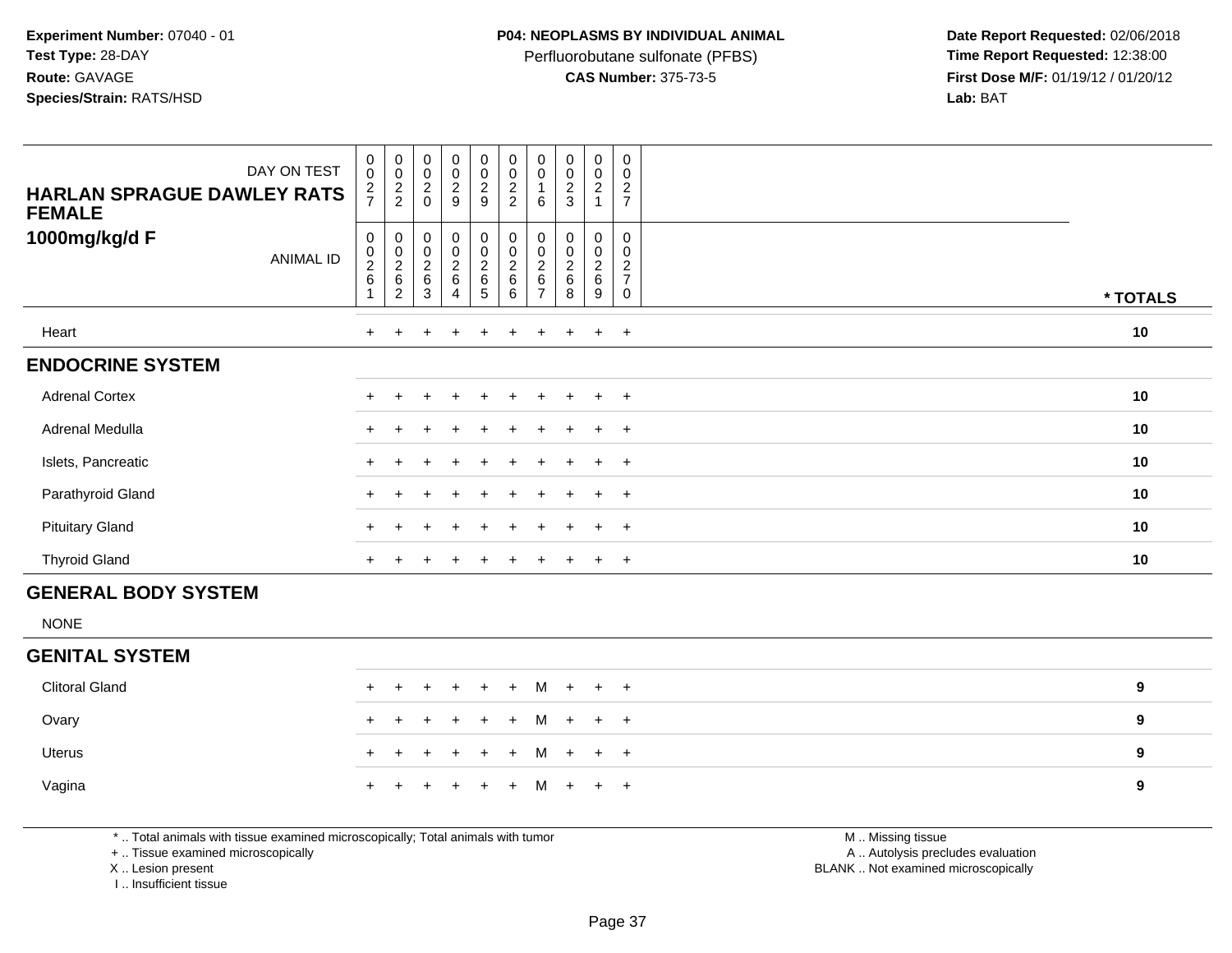Perfluorobutane sulfonate (PFBS)<br>**CAS Number:** 375-73-5

 **Date Report Requested:** 02/06/2018 **First Dose M/F:** 01/19/12 / 01/20/12<br>**Lab:** BAT **Lab:** BAT

| DAY ON TEST                                                                                                                                | $\pmb{0}$<br>$\mathbf 0$                                    | $\boldsymbol{0}$<br>$\mathbf 0$                               | $\pmb{0}$<br>$\mathbf 0$                                     | $\mathbf 0$<br>$\pmb{0}$                                 | $\pmb{0}$<br>$\pmb{0}$                                         | $\mathbf 0$<br>$\mathbf 0$                             | $\pmb{0}$<br>$\mathbf 0$                                             | $\pmb{0}$<br>$\mathbf 0$                            | $\mathbf 0$<br>$\mathbf 0$                         | $\mathbf 0$<br>$\Omega$                                          |                                                                                               |          |
|--------------------------------------------------------------------------------------------------------------------------------------------|-------------------------------------------------------------|---------------------------------------------------------------|--------------------------------------------------------------|----------------------------------------------------------|----------------------------------------------------------------|--------------------------------------------------------|----------------------------------------------------------------------|-----------------------------------------------------|----------------------------------------------------|------------------------------------------------------------------|-----------------------------------------------------------------------------------------------|----------|
| <b>HARLAN SPRAGUE DAWLEY RATS</b><br><b>FEMALE</b>                                                                                         | $\overline{c}$<br>$\overline{7}$                            | $\frac{2}{2}$                                                 | $\sqrt{2}$<br>$\Omega$                                       | $\overline{2}$<br>9                                      | $\overline{a}$<br>9                                            | $\sqrt{2}$<br>$\overline{2}$                           | $\overline{1}$<br>6                                                  | $\overline{c}$<br>3                                 | $\sqrt{2}$<br>$\mathbf{1}$                         | $\overline{2}$<br>$\overline{7}$                                 |                                                                                               |          |
| 1000mg/kg/d F<br><b>ANIMAL ID</b>                                                                                                          | $\pmb{0}$<br>$\pmb{0}$<br>$\sqrt{2}$<br>6<br>$\overline{1}$ | $\mathbf 0$<br>$\mathbf 0$<br>$\frac{2}{6}$<br>$\overline{2}$ | $\pmb{0}$<br>$\pmb{0}$<br>$^2\phantom{1}6$<br>$\overline{3}$ | 0<br>0<br>$\overline{\mathbf{c}}$<br>6<br>$\overline{4}$ | 0<br>$\mathbf 0$<br>$\begin{array}{c} 2 \\ 6 \\ 5 \end{array}$ | $\mathbf 0$<br>$\mathbf 0$<br>$\frac{2}{6}$<br>$\,6\,$ | $\mathbf 0$<br>$\mathbf{0}$<br>$\overline{2}$<br>6<br>$\overline{7}$ | $\mathbf 0$<br>$\Omega$<br>$\overline{c}$<br>6<br>8 | $\mathbf 0$<br>0<br>$\overline{c}$<br>$\,6\,$<br>9 | 0<br>$\Omega$<br>$\overline{c}$<br>$\overline{7}$<br>$\mathbf 0$ |                                                                                               | * TOTALS |
| <b>HEMATOPOIETIC SYSTEM</b>                                                                                                                |                                                             |                                                               |                                                              |                                                          |                                                                |                                                        |                                                                      |                                                     |                                                    |                                                                  |                                                                                               |          |
| <b>Bone Marrow</b>                                                                                                                         |                                                             |                                                               |                                                              |                                                          |                                                                |                                                        |                                                                      |                                                     |                                                    | $\overline{+}$                                                   |                                                                                               | 10       |
| Lymph Node, Mandibular                                                                                                                     |                                                             |                                                               |                                                              |                                                          |                                                                |                                                        |                                                                      |                                                     |                                                    | $\ddot{}$                                                        |                                                                                               | 10       |
| Lymph Node, Mesenteric                                                                                                                     |                                                             |                                                               |                                                              |                                                          |                                                                |                                                        | м                                                                    |                                                     | $\ddot{}$                                          | $+$                                                              |                                                                                               | 9        |
| Spleen                                                                                                                                     |                                                             |                                                               |                                                              |                                                          |                                                                |                                                        |                                                                      |                                                     |                                                    | $\overline{+}$                                                   |                                                                                               | 10       |
| Thymus                                                                                                                                     | $+$                                                         |                                                               |                                                              |                                                          |                                                                |                                                        |                                                                      |                                                     | $\ddot{}$                                          | $+$                                                              |                                                                                               | 10       |
| <b>INTEGUMENTARY SYSTEM</b>                                                                                                                |                                                             |                                                               |                                                              |                                                          |                                                                |                                                        |                                                                      |                                                     |                                                    |                                                                  |                                                                                               |          |
| <b>Mammary Gland</b>                                                                                                                       |                                                             |                                                               |                                                              | $\div$                                                   |                                                                |                                                        |                                                                      |                                                     | $\pm$                                              | $\overline{+}$                                                   |                                                                                               | 10       |
| Skin                                                                                                                                       | $+$                                                         |                                                               |                                                              |                                                          |                                                                |                                                        |                                                                      |                                                     | $\ddot{}$                                          | $+$                                                              |                                                                                               | 10       |
| <b>MUSCULOSKELETAL SYSTEM</b>                                                                                                              |                                                             |                                                               |                                                              |                                                          |                                                                |                                                        |                                                                      |                                                     |                                                    |                                                                  |                                                                                               |          |
| Bone                                                                                                                                       |                                                             |                                                               |                                                              |                                                          |                                                                |                                                        |                                                                      |                                                     | $\ddot{}$                                          | $+$                                                              |                                                                                               | 10       |
| <b>NERVOUS SYSTEM</b>                                                                                                                      |                                                             |                                                               |                                                              |                                                          |                                                                |                                                        |                                                                      |                                                     |                                                    |                                                                  |                                                                                               |          |
| <b>Brain</b>                                                                                                                               | $+$                                                         | $\pm$                                                         |                                                              | $+$                                                      | $+$                                                            | $+$                                                    | $+$                                                                  | $+$                                                 | $+$                                                | $+$                                                              |                                                                                               | 10       |
| <b>RESPIRATORY SYSTEM</b>                                                                                                                  |                                                             |                                                               |                                                              |                                                          |                                                                |                                                        |                                                                      |                                                     |                                                    |                                                                  |                                                                                               |          |
| Lung                                                                                                                                       |                                                             |                                                               |                                                              |                                                          |                                                                |                                                        |                                                                      |                                                     |                                                    | $\overline{+}$                                                   |                                                                                               | 10       |
| *  Total animals with tissue examined microscopically; Total animals with tumor<br>+  Tissue examined microscopically<br>X  Lesion present |                                                             |                                                               |                                                              |                                                          |                                                                |                                                        |                                                                      |                                                     |                                                    |                                                                  | M  Missing tissue<br>A  Autolysis precludes evaluation<br>BLANK  Not examined microscopically |          |

I .. Insufficient tissue